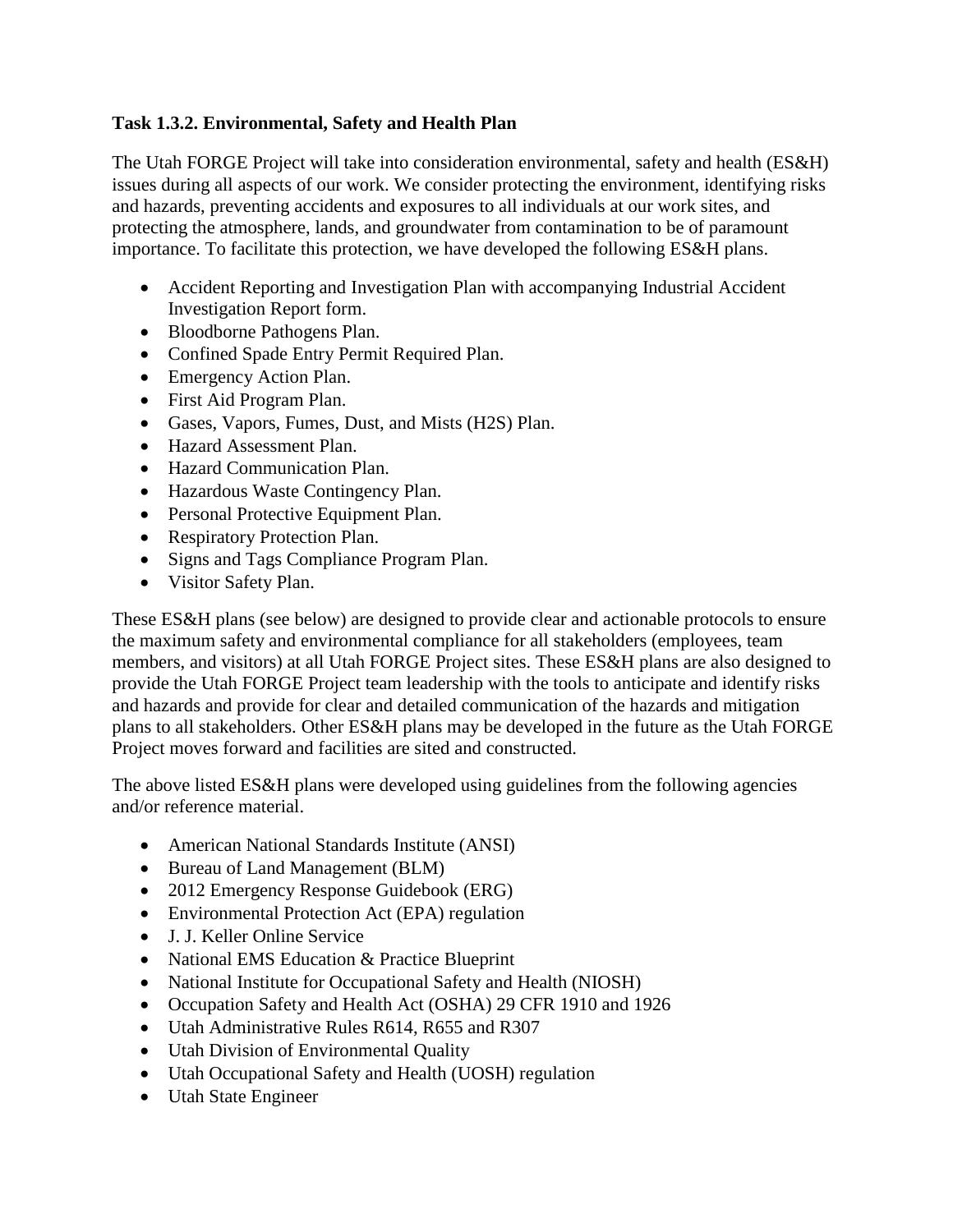The Utah FORGE Project will continually strive for compliance to regulation and internal policy by inculcating our highest regard for personal safety and health protection as well as environmental compliance and stewardship. This philosophy will be an integral part of all operations including planning, procurement, contracting, site development, research, administration, site tours, and transportation. All components of the FORGE Project will center around the need for commitment, compliance, engagement, involvement, and communication as outlined below.

# **Commitment**

The Utah FORGE Project will, at all times and at every level of management, make every attempt to provide and maintain a safe and healthful working environment for all employees, team members, visitors, and researchers while establishing and maintaining the highest regard for environmental awareness and protection. All ES&H protection programs are aimed at protecting the environment, and preventing accidents and exposures to harmful atmospheric contaminants.

# **Compliance**

The Utah FORGE Project will continually strive to inculcate our highest regard for personal safety and health protection as well as environmental compliance and stewardship. This philosophy will be an integral part of all operations including planning, procurement, contracting, site development, research, administration, site tours, and transportation.

### **Engagement**

Each level of management at all companies and entities involved in this project must reflect a strong interest in ES&H compliance. They and must set a good example by complying with their company rules for ES&H protection as well as all rules set forth by the Utah FORGE project. Management interest must be vocal, visible, and continuous from top management to departmental supervisors to employees, team members, and visitors. Management must be proactive in identifying and mitigation hazards.

### **Involvement**

All employees, team members, researchers, and visitors are expected to take active interest in the ES&H program, participate in program activities, and abide by the rules and regulations set forth by the federal government, State of Utah, their respective employers, and those established by the Utah FORGE Project.

### **Communication**

The Utah FORGE Project will communicate its policies and expectations to those companies, employees, team members, and expected visitors that they may have a complete understanding of our environmental policy, safety rules, and hazards. Through our dedication to training, it is our intent that all individuals may have a clear vision of our intent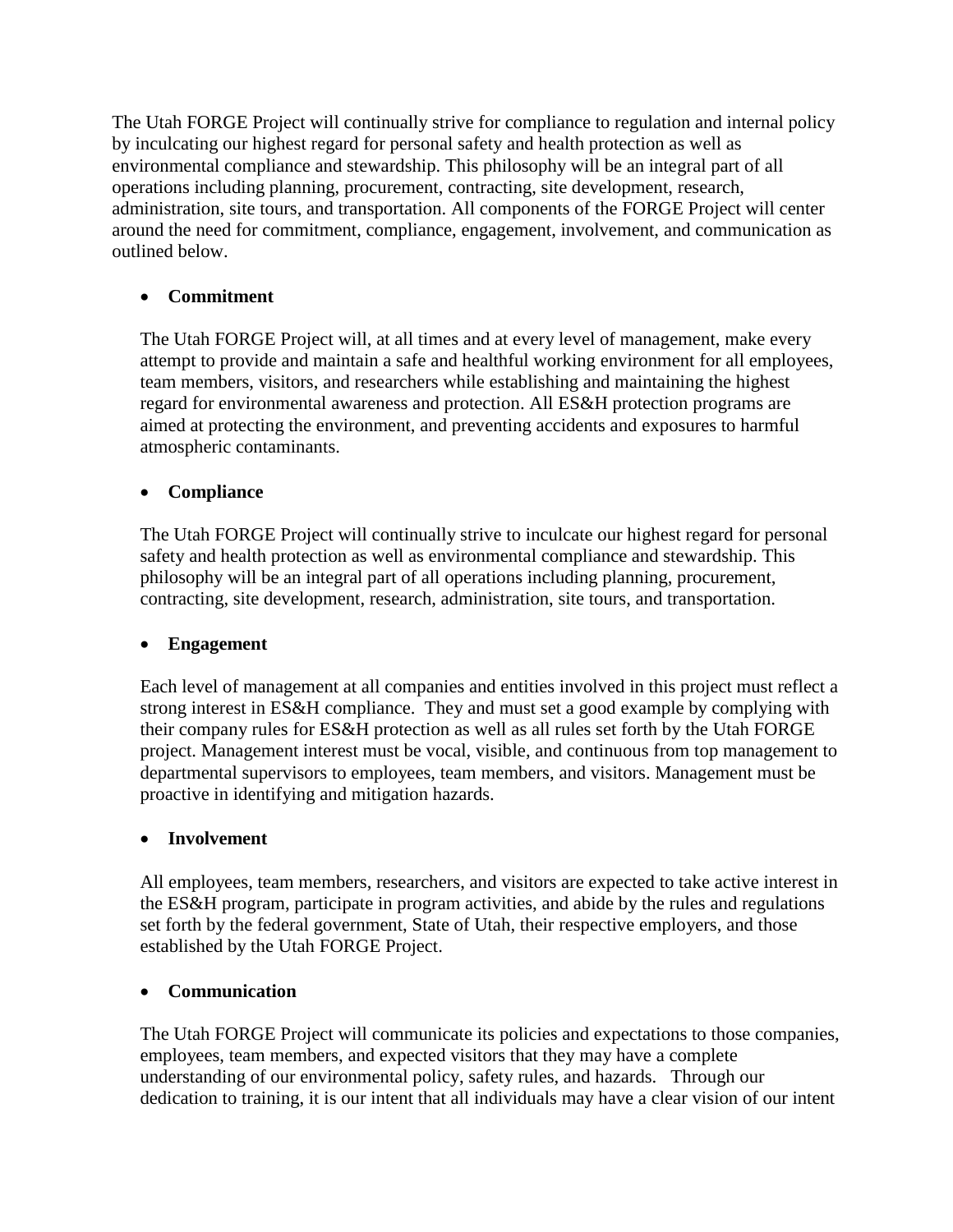to hold environmental respect and compliance, and the restless pursuit of safety, health, and welfare as first priority for all stakeholders, governmental entities, private companies, and individuals.

Each level of management at all companies and entities involved in this project must reflect a strong engagement with ES&H compliance. They and must set a good example by complying with their company rules for EH&S protection as well as all rules set forth by the Utah FORGE project. Management engagement must be vocal, visible, and continuous from top management to departmental supervisors to employees, team members, and visitors. The training requirements set forth and necessitated by the individual plans will be administered by competent trainers as part of employee orientation, visitor awareness, and contract awards. This very important element, training, can be best optimized by the continual engagement of all management to see that ES&H compliance is the most important part of our operation. It is also incumbent upon management to be vigilant in identifying risks and hazards and communicating those risks and hazards, along with the mitigation efforts, to all entities involved in the project. This can be accomplished by a sound hazard assessment and hazard communication programs as well as effective posting of signs and tags.

All employees, team members, researchers, and visitors are expected to be involved in, and dedicated to, the ES&H programs, participate in program activities, and abide by the rules and regulations set forth by the federal government, State of Utah, their respective organization/company, and those established by the Utah FORGE Project. This involvement required by all, is that of taking the safety training and orientation seriously and providing feedback to allow for continual improvement of the programs. The success of the EH&S program will require buy-in and cooperation of all individuals regardless of affiliation.

The Utah FORGE Project will communicate its policies and expectations to those companies, employees, team members, and expected visitors that they may have a complete understanding of our environmental policy, safety rules, and hazards. Through our dedication to training and communication, it is our intent that all individuals may have a clear vision of our intent to hold environmental respect and compliance, the restless pursuit of safety, health and welfare as first priority for all stakeholders, governmental entities, private companies, and individuals. It is our intent that all contract (and sub-contract) awards will be contingent upon the successful companies' ability to provide evidence of a safe work history (OSHA 300 log), strong development and adherence to their internal EH&S plans, and a unwavering commitment to abide by all safety regulations and polices found in the Utah Forge Project EH&S plans as well as OSHA, EPA, BLM, DOT, Utah Occupational Safety and Health (UOSH), and Utah State Engineer's statutes and orders.

In summary, the EH&S plans at the Utah FORGE project will be our standard for excellence in safety and accident prevention and environmental respect and compliance. It is contingent upon the leadership the Utah FORGE Project to recognize this as our most important responsibility.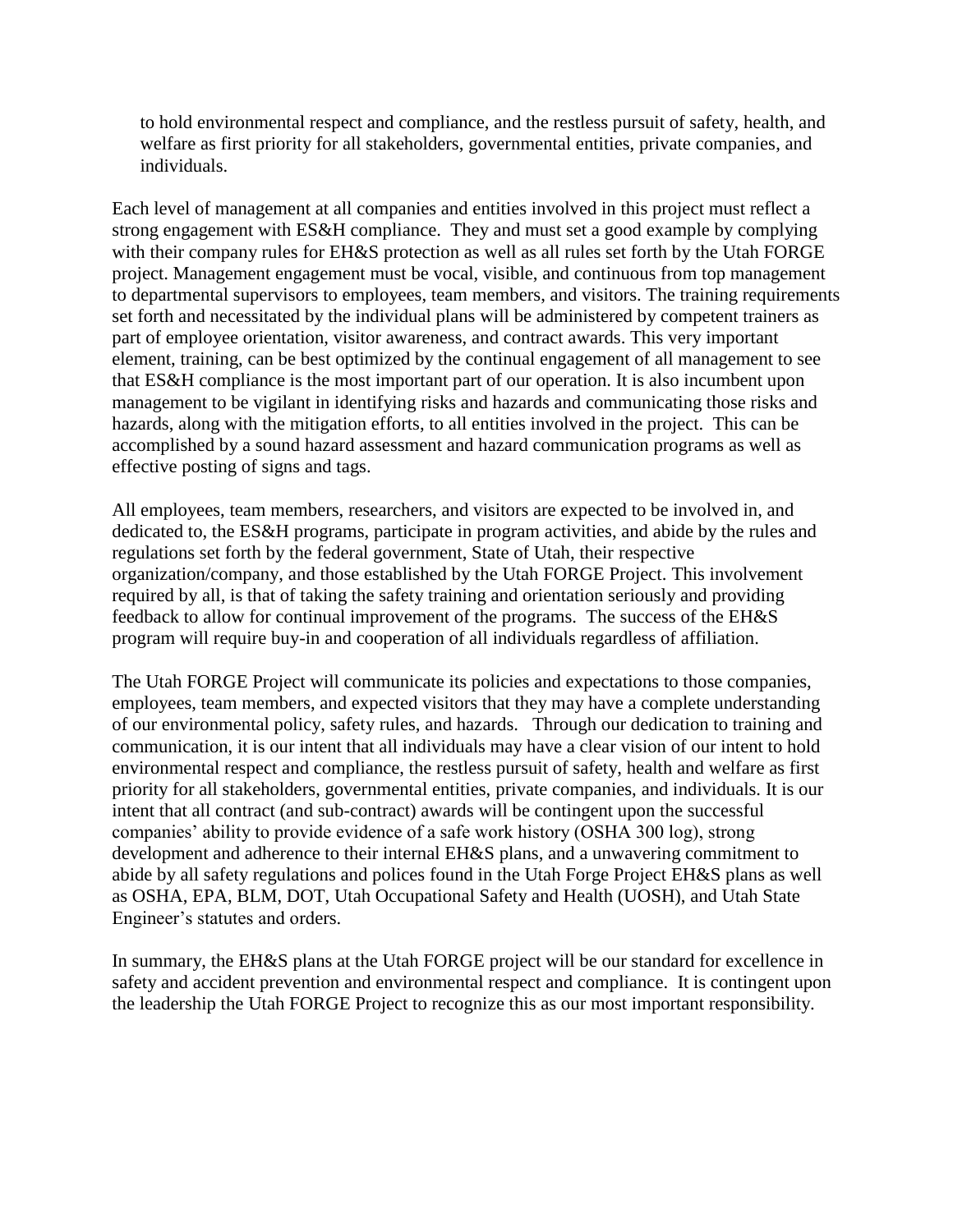# **APPENDIX 1.3.2**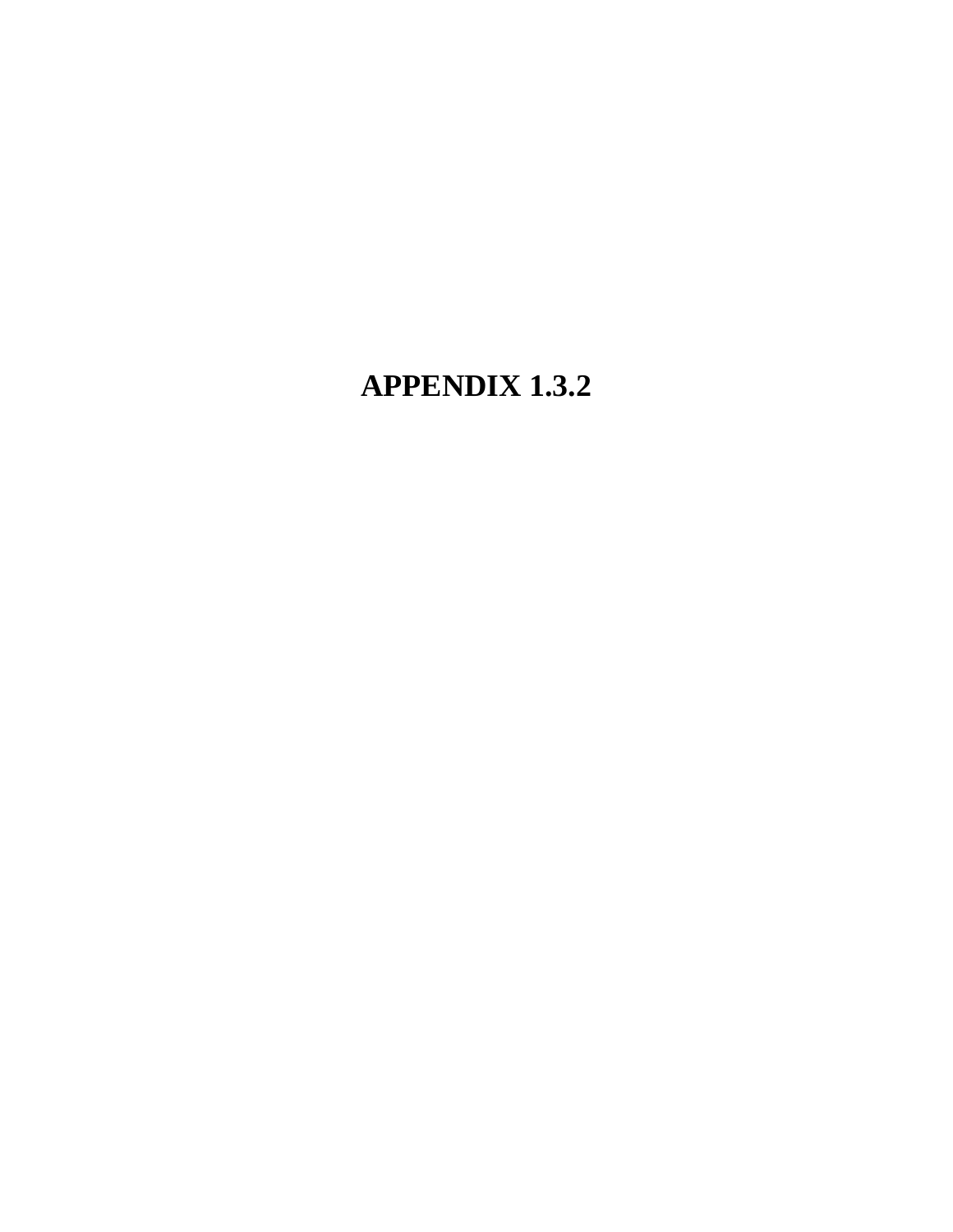# **Accident Reporting and Investigation Plan**

**University of Utah - Energy & Geoscience Institute**

**Utah FORGE Project – Milford, Utah**

**Completed by: Garth Larsen Completed Date: 11/02/2015**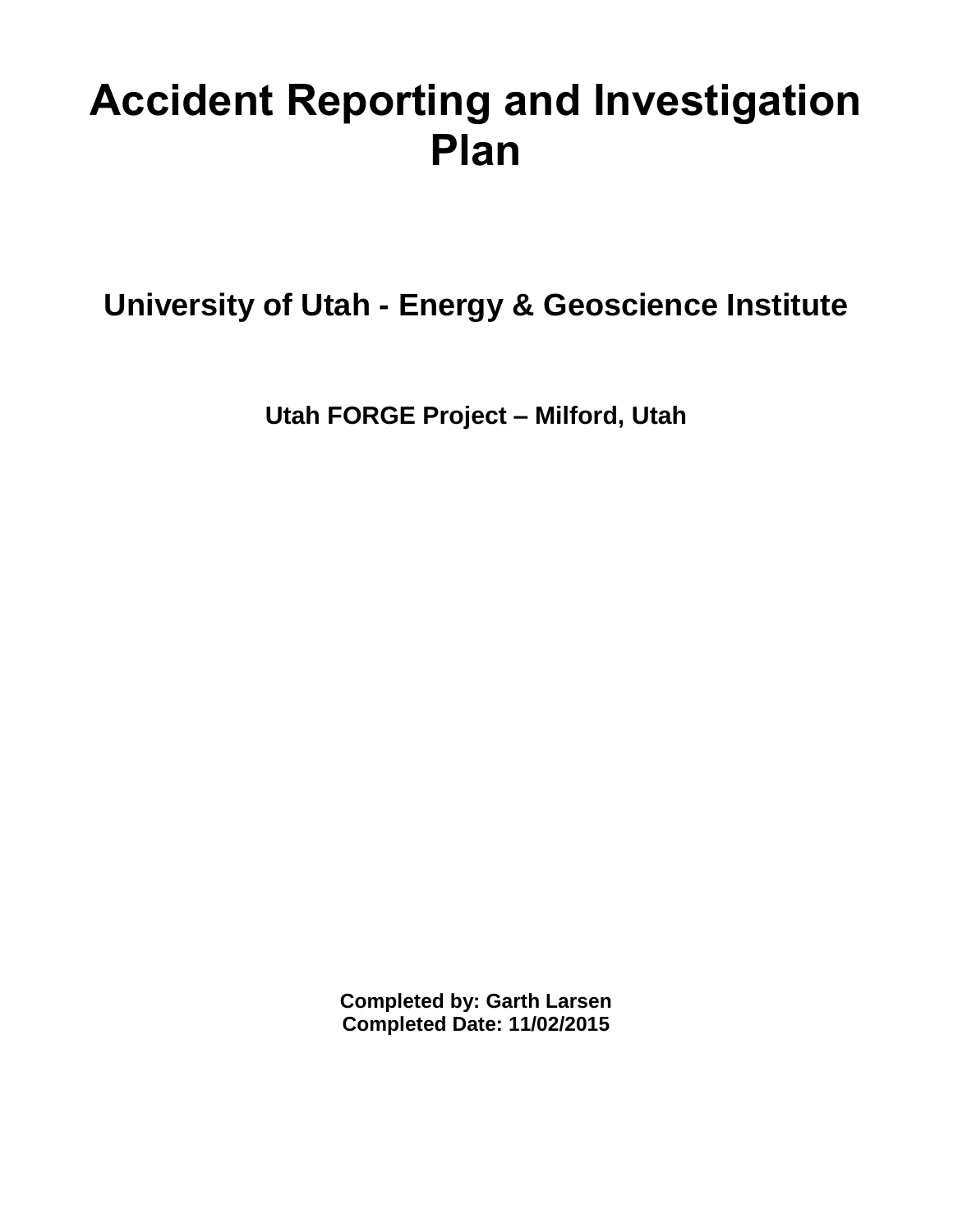# **Accident Reporting and Investigation Plan**

### **Purpose**

This Accident Reporting and Investigation Plan prescribes methods and practices for reporting and investigating accidents. No matter how conscientious the safety effort at a company, accidents happen occasionally due to human or system error. Therefore, this written plan is intended to provide a means to deal with all workplace accidents in a standardized way and demonstrate our company's compliance with the reporting requirements of 29 CFR 1904. In addition, it is the policy of the company to comply with all workers' compensation laws and regulations.

#### **Administrative Duties**

Garth Larsen, Safety Manager, is responsible for developing and maintaining this written Accident Reporting and Investigation Plan. This person is solely responsible for all facets of the plan and has full authority to make necessary decisions to ensure the success of this plan. Garth Larsen, Safety Manager, is also qualified, by appropriate training and experience that is commensurate with the complexity of the plan, to administer or oversee our Accident Reporting and Investigation Plan and conduct investigations.

This written Accident Reporting and Investigation Plan is kept at the following location: Energy & Geoscience Institute (EGI) Bldg. at the University of Utah. The location is in the EGI bldg. at 423 Wakara Way Suite #300, Salt Lake City, UT 84108. Employees, team members and visitors can obtain the plan by EGI bldg. at 423 Wakara Way Suite #300, Salt Lake City, UT 84108.

#### **Accident Reporting Procedures**

Our accident reporting procedures include the following:

All accidents and near misses are to be reported to Garth Larsen, Safety Manager, immediately (if possible). The attached Industrial Accident Investigation Report form will be completed by the Safety Manager and/or Supervisor of the injured/near miss employee.

### **Accident Investigation Procedures**

A thorough accident investigation will help the FORGE Project team determine why accidents occur, where they happen, and any accident trends that might be developing. Such identification is critical to preventing and controlling hazards and potential accidents. For all accident investigations, Garth Larsen, Safety Manager, will perform the following duties:

- collect all pertinent data, interview all witnesses, ensure the accident report is filled out correctly, and notify the FORGE Project PI, Joe Moore.
- complete and submit OSHA form 301 will completed for any work related fatalities, disabling or serious injuries and any occupational disease incident and submitted within seven days, and
- notify the Utah Labor Commission must be notified within eight hours of a fatal or serious injury at phone contact number (801) 530-6901.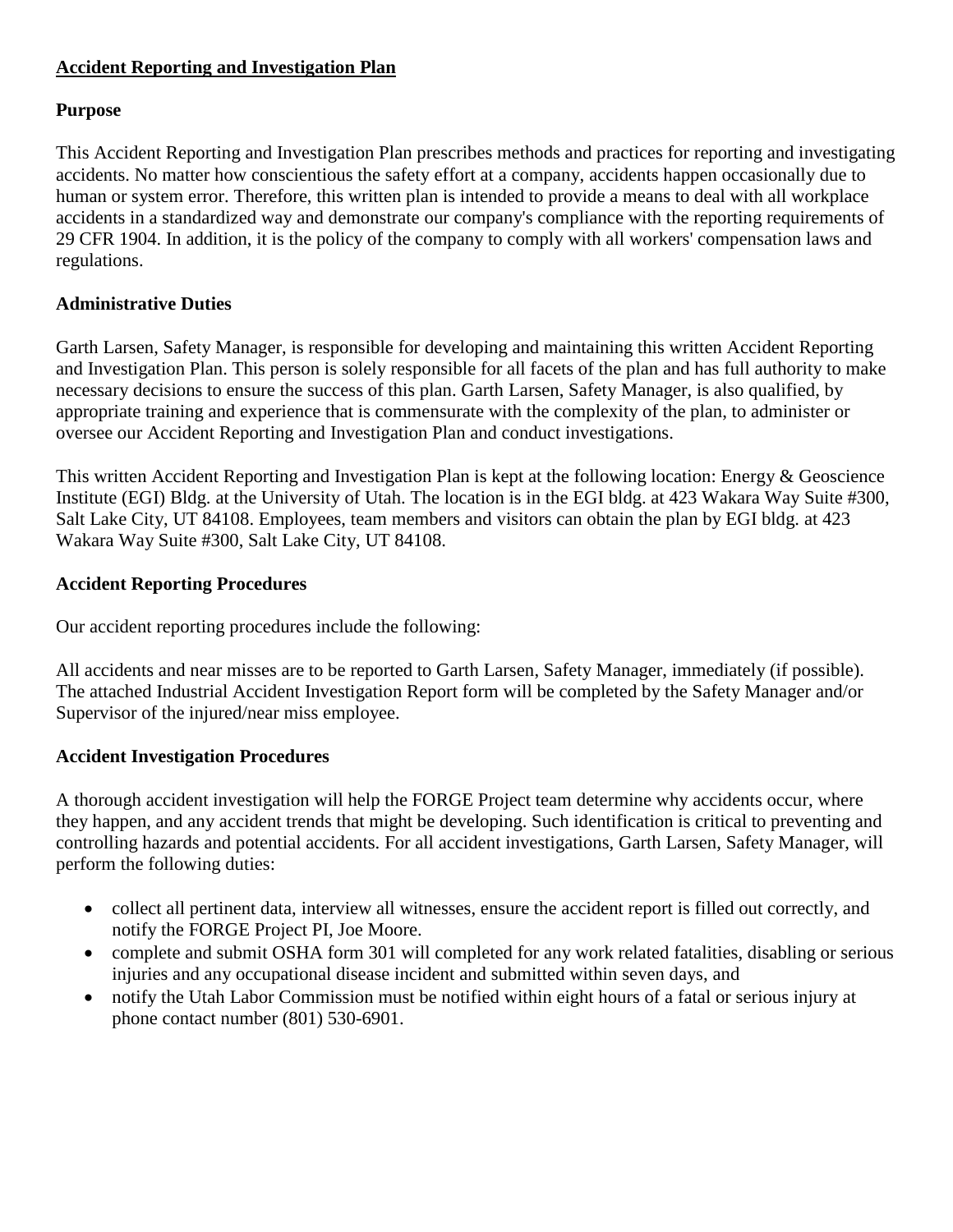# **Recordkeeping**

Garth Larsen, Safety Manager, is responsible for maintaining the following accident record keeping:

- report all accidents and near misses to the Safety Manager and FORGE Project team members, and
- store all related files at the Energy & Geoscience Institute Bldg. at the University of Utah at 423 Wakara Way Suite #300, Salt Lake City, UT 84108.

# **Annual Summary Posting**

At the end of each calendar year, Garth Larsen performs the following steps:

- review, sign and post the OSHA 300 log, and
- prepare Recordable Incident log and summary complete with employment calculations.

# **Employee and Team member Involvement and Training**

This plan is an internal document guiding the action and behaviors of employees. Annually Garth Larsen, Safety Manager, will explain the Accident Reporting and Investigation Plan to all employees. Employees and Team members will be instructed in how to report an injury or illness.

Employees and Team members and their representatives, will be provided limited access to our injury and illness records. Copies of relevant OSHA form 301 and Utah Industrial Accidents form 122 are provided to all employees, team members and representatives that request them.

The FORGE Project does not discriminate against employees for:

- reporting a work-related fatality, injury, or illness;
- filing a safety and health complaint;
- asking for access to occupational injury and illness records; or
- exercising any rights afforded by the Occupational Safety and Health Act.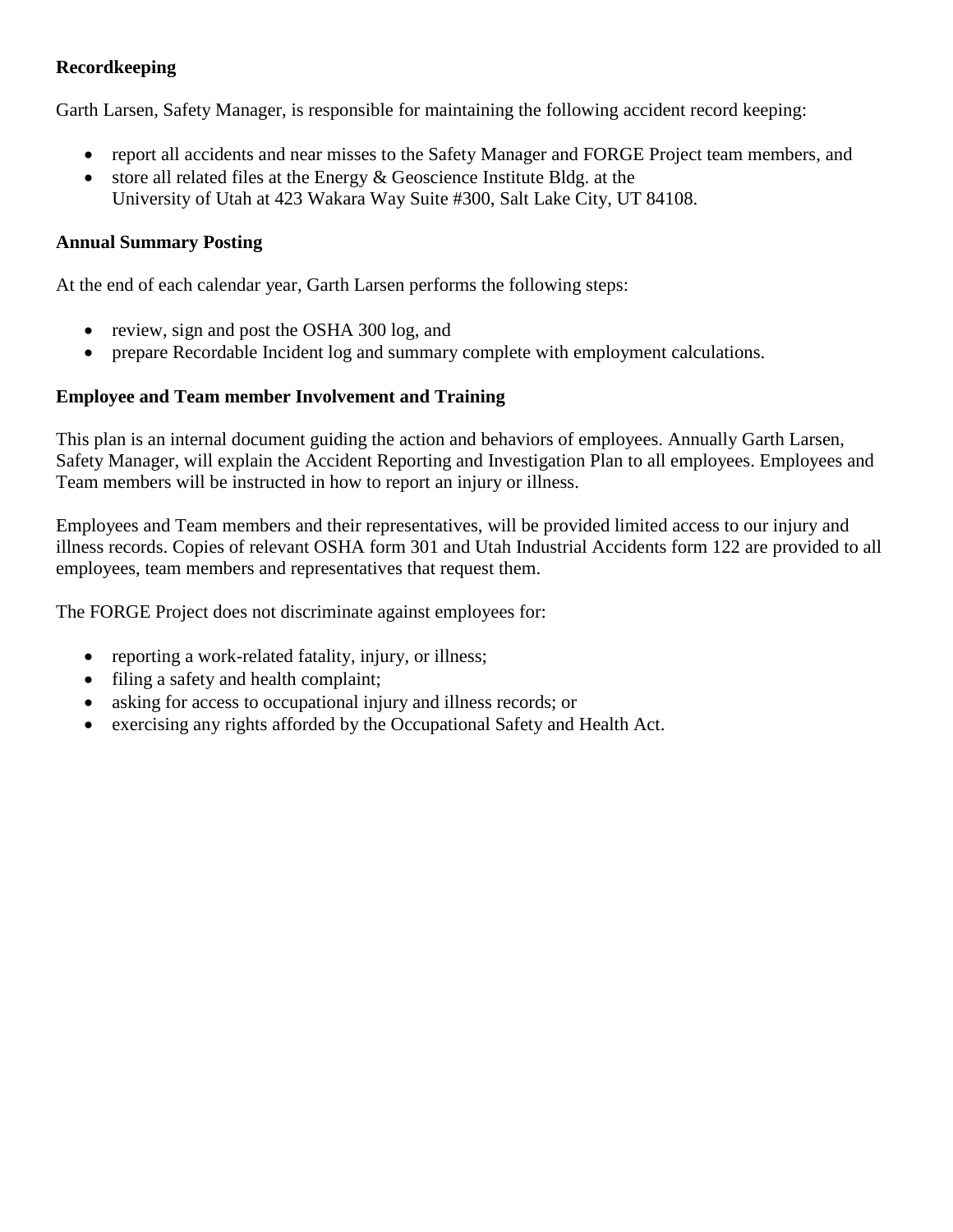# **Bloodborne Pathogens Plan**

**University of Utah - Energy & Geoscience Institute**

**Utah FORGE Project – Milford, Utah**

**Completed by: Garth Larsen Completed Date: 11/02/2015**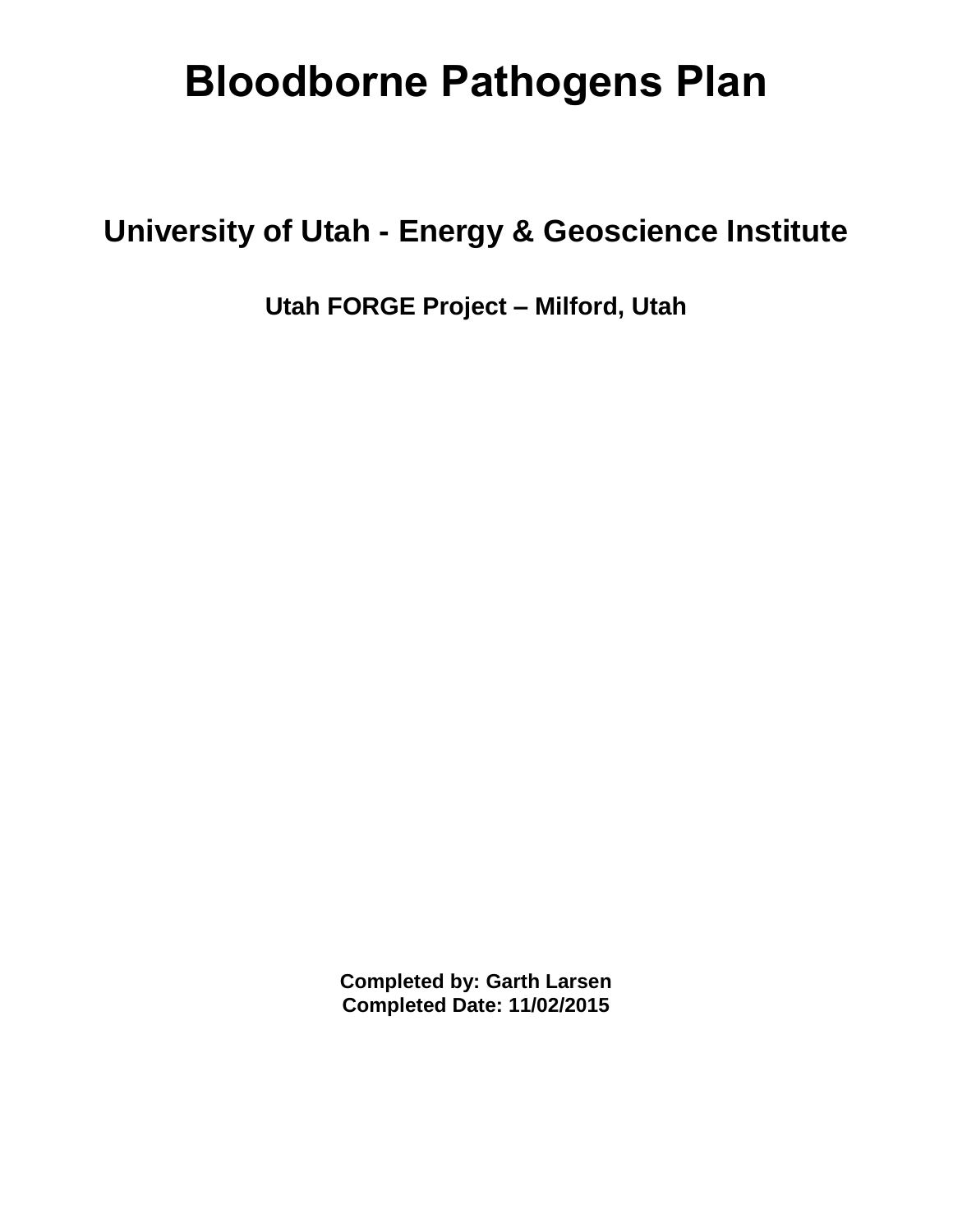# **Exposure Control Plan (ECP) for Bloodborne Pathogens**

# **Purpose**

The University of Utah - Energy & Geoscience Institute (EGI) is committed to providing a safe and healthful work environment for our entire staff and team members. In pursuit of this endeavor, the following exposure control plan (ECP) is provided to eliminate or minimize occupational exposure to bloodborne pathogens in accordance with OSHA standard 29 CFR 1910.1030, "Occupational Exposure to Bloodborne Pathogens."

This ECP assists the FORGE project team in implementing and ensuring compliance with the OSHA standard, thereby protecting our employees and team members. This ECP includes:

- determination of employee exposure,
- implementation of various methods of exposure control, including:
	- o universal precautions,
	- o engineering and work practice controls,
	- o personal protective equipment, and
	- o housekeeping
- hepatitis B vaccination,
- post-exposure evaluation and follow-up,
- communication of hazards to employees and training,
- recordkeeping, and
- procedures for evaluating circumstances surrounding an exposure incident.

The methods of implementation of the standard are discussed in the subsequent pages of this ECP.

### **Administrative Duties**

Garth Larsen, Safety Manager, is responsible for the implementation of the ECP. Garth Larsen, Safety Manager, will maintain, review, and update the ECP at least annually, and whenever necessary to include new or modified tasks and procedures. Contact location/phone number: Garth Larsen, Safety Manager, located at the Utah FORGE Project Office Bldg. Phone contact number 435-749-4015.

Those employees who are determined to have occupational exposure to blood or other potentially infectious materials (OPIM) must comply with the procedures and work practices outlined in this ECP.

Garth Larsen, Safety Manager, will maintain and provide all necessary personal protective equipment (PPE), engineering controls (e.g., sharps containers), labels, and red bags as required by the standard. Garth Larsen, Safety Manager, will ensure that adequate supplies of the aforementioned equipment are available in the appropriate sizes. Contact location/phone number: Garth Larsen, Safety Manager, located at the Utah FORGE Project Office Bldg., phone contact number is 435-749-4015.

Garth Larsen, Safety Manager, will be responsible for ensuring that all medical actions required are performed and that appropriate employee health and OSHA records are maintained. Contact location/phone number: Garth Larsen, Safety Manager, located at the Utah FORGE Project Office Bldg., phone contact number is 435-749- 4015.

Garth Larsen, Safety Manager, will be responsible for training, documentation of training, and making the written ECP available to employees, OSHA, and NIOSH representatives. Contact location/phone number: Garth Larsen, Safety Manager, located at the Utah FORGE Project Office Bldg. Phone contact number 435-749-4015.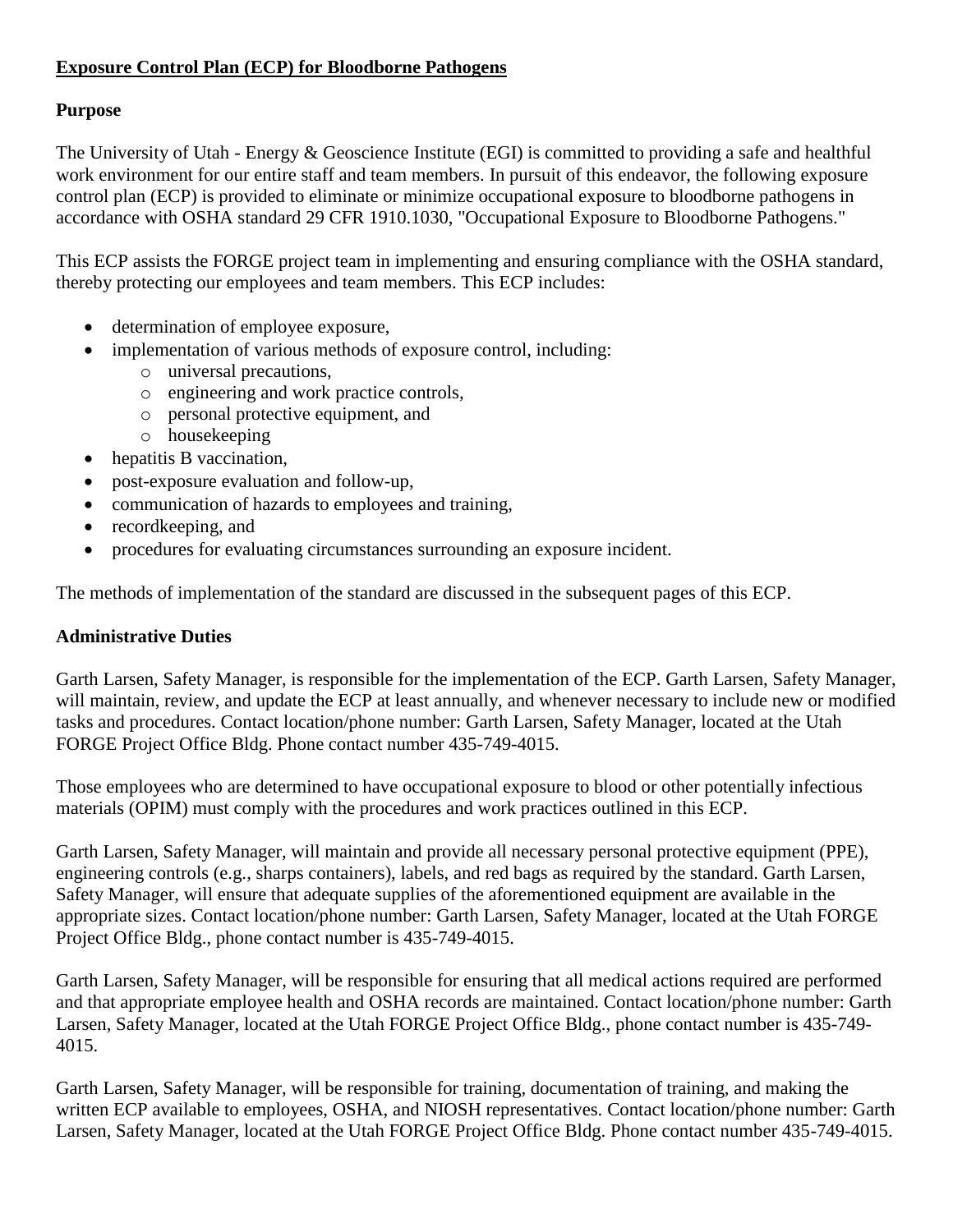# **Employee Exposure Determination**

The following is a list of all job classifications at our establishment in which all employees have occupational exposure, including employees, researchers, team members, and visitors. Part-time, temporary, contract, and per diem employees are covered by the standard. How the provisions of the standard will be met for these employees is described in this ECP, if applicable.

# **Methods of Implementation and Control**

# *Universal Precautions*

All employees will utilize universal precautions.

# *Exposure Control Plan*

Employees and team members covered by the bloodborne pathogens standard will receive an explanation of this ECP during their initial training session. It will also be reviewed in their annual refresher training. All employees and team members may review this plan at any time during their work shifts by contacting Garth Larsen, Safety Manager. If requested, we will provide an employee with a copy of the ECP.

Garth Larsen, Safety Manager, is responsible for reviewing and updating the ECP annually or more frequently if necessary to reflect any new or modified tasks and procedures that affect occupational exposure and to reflect new or revised employee positions with occupational exposure.

The review and update of such plans must also:

- reflect changes in technology that eliminate or reduce exposure to bloodborne pathogens, and
- annually document consideration and implementation of appropriate commercially available and effective safer medical devices designed to eliminate or minimize occupational exposure.

Engineering and work practice controls will be used to prevent or minimize exposure to bloodborne pathogens. Sharps disposal containers are inspected and maintained or replaced by Garth Larsen, Safety Manager. The sharps containers will be inspected every week or whenever necessary to prevent overfilling.

### *Personal Protective Equipment (PPE)*

PPE is provided to each of our employees at no cost. Training is provided by Garth Larsen, Safety Manager, in the use of the appropriate PPE for the tasks or procedures employees will perform.

The types of PPE available to employees are as follows: Nitrile gloves, eye protection, and face shields.

PPE is located at the Utah FORGE Project Office Bldg. and may be obtained through Garth Larsen, Safety Manager.

Each employee using PPE must check PPE for proper working condition, cleanliness and proper fit. all used PPE items will be doubled bagged and labeled with the contents, date, and disposal method.

# *Housekeeping*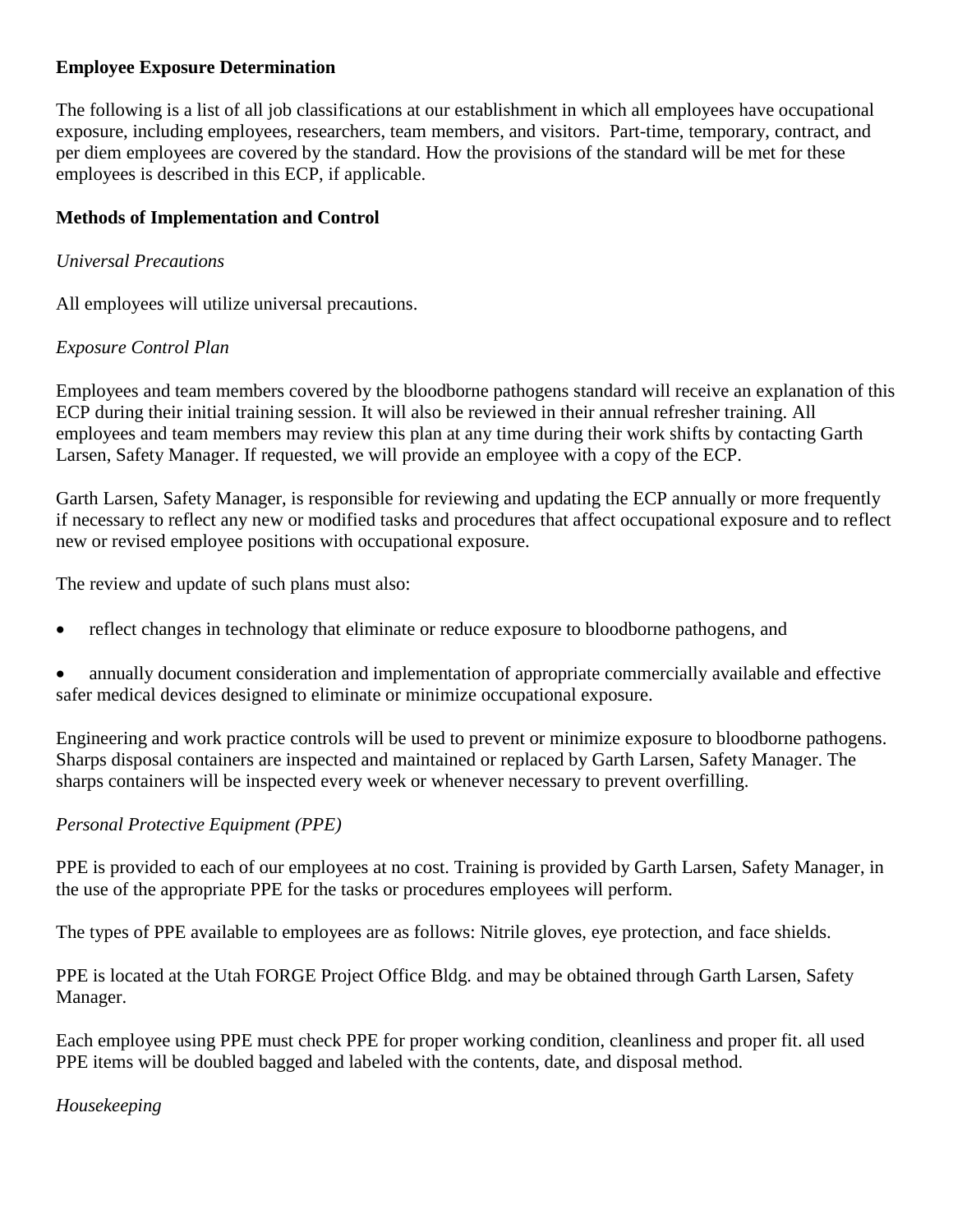Regulated waste will be placed in containers that are closable, constructed to contain all contents and prevent leakage, appropriately labeled or color-coded (see Labels section), and closed prior to removal to prevent spillage or protrusion of contents during handling.

Contaminated sharps are discarded immediately or as soon as possible in containers that are closable, punctureresistant, leak-proof on sides and bottoms, and labeled or color-coded appropriately. Sharps disposal containers are available at the Utah FORGE Project Office Bldg. and may be obtained from Garth Larsen, Safety Manager.

Bins and pails (e.g., wash or emesis basins) are cleaned and decontaminated as soon as feasible after visible contamination.

Broken glassware that may be contaminated is picked up using mechanical means, such as a brush and dust pan.

# *Laundry*

Laundering will not be performed for contaminated articles as they will be disposed of as contaminated and potentially infectious material.

# *Labels*

The following labeling method(s) is used in this facility:

Garth Larsen, Safety Manager, will ensure warning labels are affixed or red bags are used as required if regulated waste or contaminated equipment is brought into the facility. Employees are to notify Garth Larsen, Safety Manager, located at the Utah FORGE Project Office Bldg., phone contact number 435-749-4015, if they discover regulated waste containers, refrigerators containing blood or OPIM, contaminated equipment, etc., without proper labels.

# **Hepatitis B Vaccination**

Garth Larsen, Safety Manager, will provide training to employees on hepatitis B vaccinations, addressing the safety, benefits, efficacy, methods of administration, and availability.

The hepatitis B vaccination series is available at no cost after training and within 10 days of initial assignment to employees identified in the exposure determination section of this plan. Vaccination is encouraged unless:

- documentation exists that the employee has previously received the vaccination,
- antibody testing reveals that the employee is immune, or
- medical evaluation shows that vaccination is contraindicated.

However, if an employee chooses to decline vaccination, the employee must sign a declination form. Employees who decline may request and obtain the vaccination at a later date at no cost. Documentation of refusal of the vaccination is kept at the Utah FORGE Project Office Bldg.

Vaccination will be provided by the Milford Memorial Hospital, 850 N. Main, Milford, Utah 84751 at the Milford Memorial Hospital.

Following hepatitis B vaccinations, the health care professional's Written Opinion will be limited to whether the employee requires the hepatitis vaccine, and whether the vaccine was administered.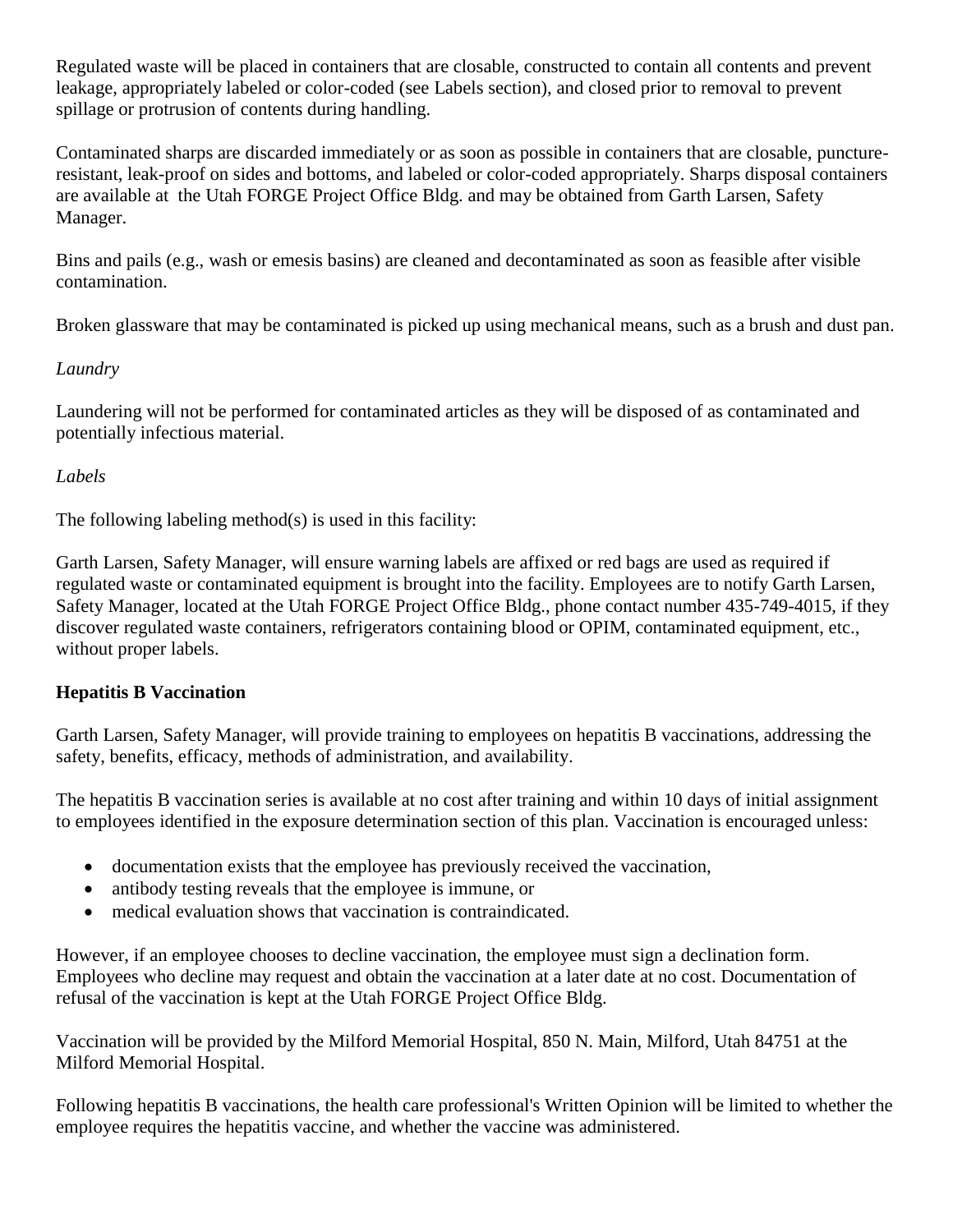# **Post-exposure Evaluation and Follow-Up**

Should an exposure incident occur, contact Garth Larsen, Safety Manager, located at the Utah FORGE Project Office Bldg., phone contact number 435-749-4015.

A medical evaluation and follow-up will be conducted immediately by the Milford Memorial Hospital, 850 N. Main Milford, Utah. Following the initial first aid, cleaning the wound and flushing eyes or other mucous membranes will be performed.

*Administration of Post-Exposure Evaluation and Follow-up*

If it is determined that revisions need to be made, Garth Larsen, Safety Manager, will ensure that appropriate changes are made to this ECP.

# **Employee Training**

Each employee who has occupational exposure to bloodborne pathogens receives training conducted by Garth Larsen, Safety Manager, located at the Utah FORGE Project Office Bldg., phone contact number 435-749- 4015.

Each employee who has occupational exposure to bloodborne pathogens will receive training on the epidemiology, symptoms, and transmission of bloodborne pathogen diseases.

Training materials for this facility are available at the Utah FORGE Project Office Bldg.

# **Recordkeeping**

### *Training Records*

Training records are completed for each employee upon completion of training. These documents will be kept for at least three years at the Utah FORGE Project Office Bldg.

The training records include: training materials and documentation, attendance roll, and tests.

Employee training records are provided upon request to the employee or the employee's authorized representative within 15 working days. Such requests should be addressed to Garth Larsen, Safety Manager, located at the Utah FORGE Project Office Bldg. Phone contact number 435-749-4015..

### *Medical Records*

Medical records are maintained for each employee with occupational exposure in accordance with 29 CFR 1910.1020, "Access to Employee Exposure and Medical Records."

Garth Larsen, Safety Manager, is responsible for maintenance of the required medical records. These confidential records are kept at for at least the duration of employment plus 30 years.

Employee medical records are provided upon request of the employee or to anyone having written consent of the employee within 15 working days. Such requests should be sent to Garth Larsen, Safety Manager, located at the Utah FORGE Project Office Bldg., phone contact number 435-749-4015.

# *OSHA Recordkeeping*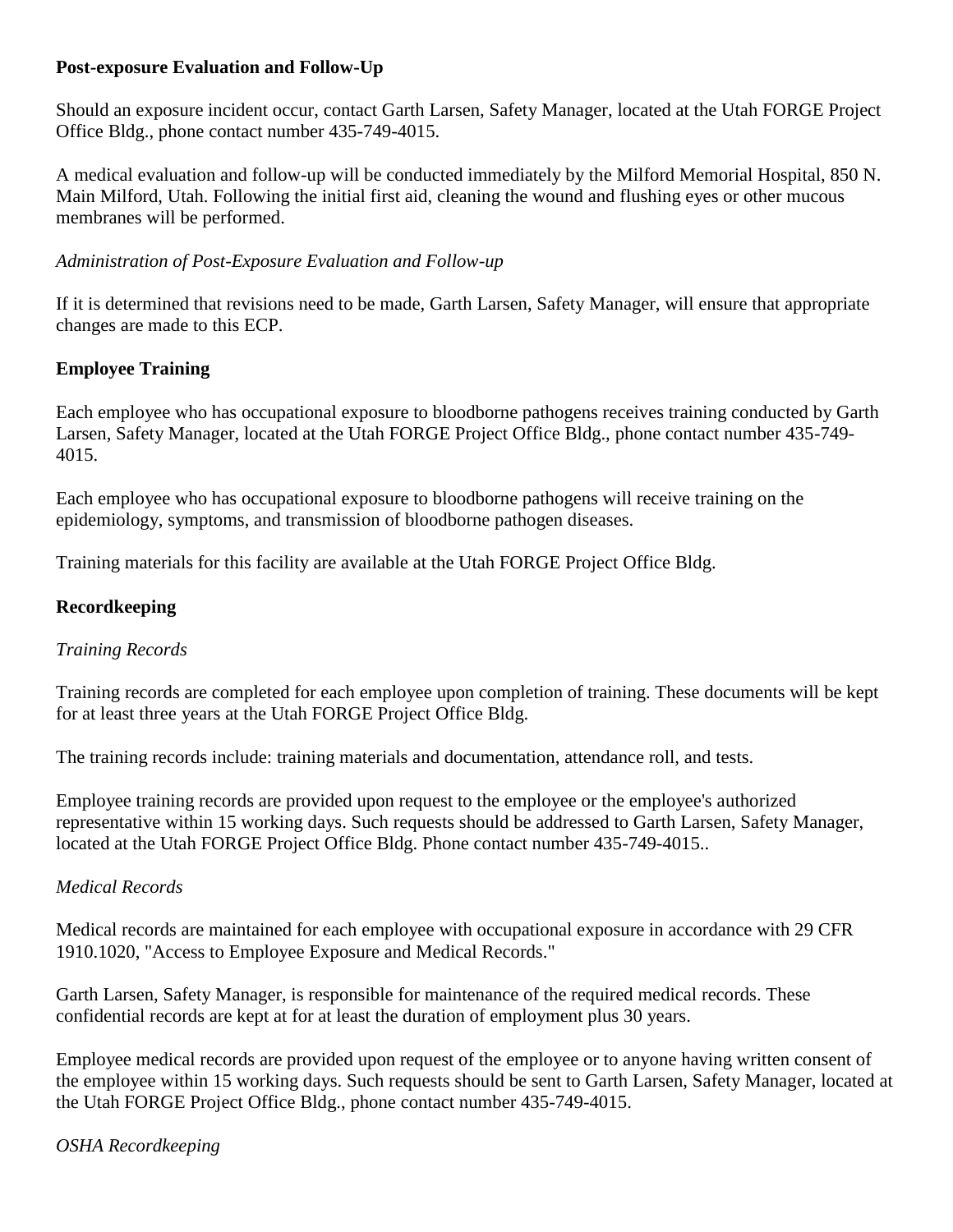An exposure incident is evaluated to determine if the case meets OSHA's Recordkeeping Requirements (29 CFR 1904). This determination and the recording activities are done by Garth Larsen, Safety Manager.

# **Hepatitis B Vaccine Declination (Mandatory)**

I understand that due to my occupational exposure to blood or other potentially infectious materials I may be at risk of acquiring hepatitis B virus (HBV) infection. I have been given the opportunity to be vaccinated with hepatitis B vaccine, at no charge to myself. However, I decline hepatitis B vaccination at this time. I understand that by declining this vaccine, I continue to be at risk of acquiring hepatitis B, a serious disease. If in the future I continue to have occupational exposure to blood or other potentially infectious materials and I want to be vaccinated with hepatitis B vaccine, I can receive the vaccination series at no charge to me.

**Signed:** \_\_\_\_\_\_\_\_\_\_\_\_\_\_\_\_\_\_\_\_\_\_\_\_\_\_\_\_\_\_\_\_\_\_\_\_\_\_\_ *(employee/team member signature)*

Date: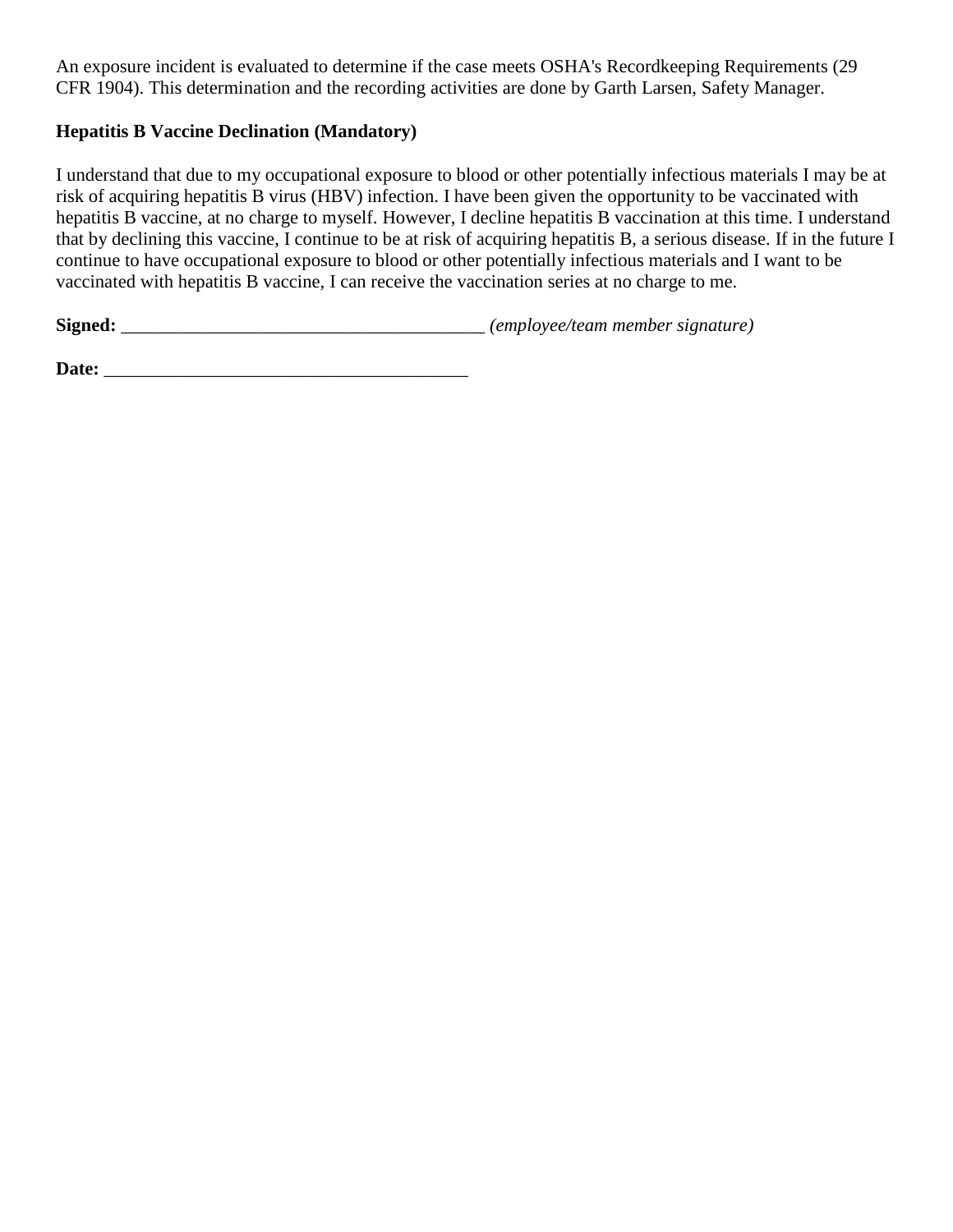# **Confined Space Entry (Permit-Required) Plan**

**University of Utah - Energy & Geoscience Institute**

**Utah FORGE Project – Milford, Utah**

**Completed by: Garth Larsen Completed Date: 11/03/2015**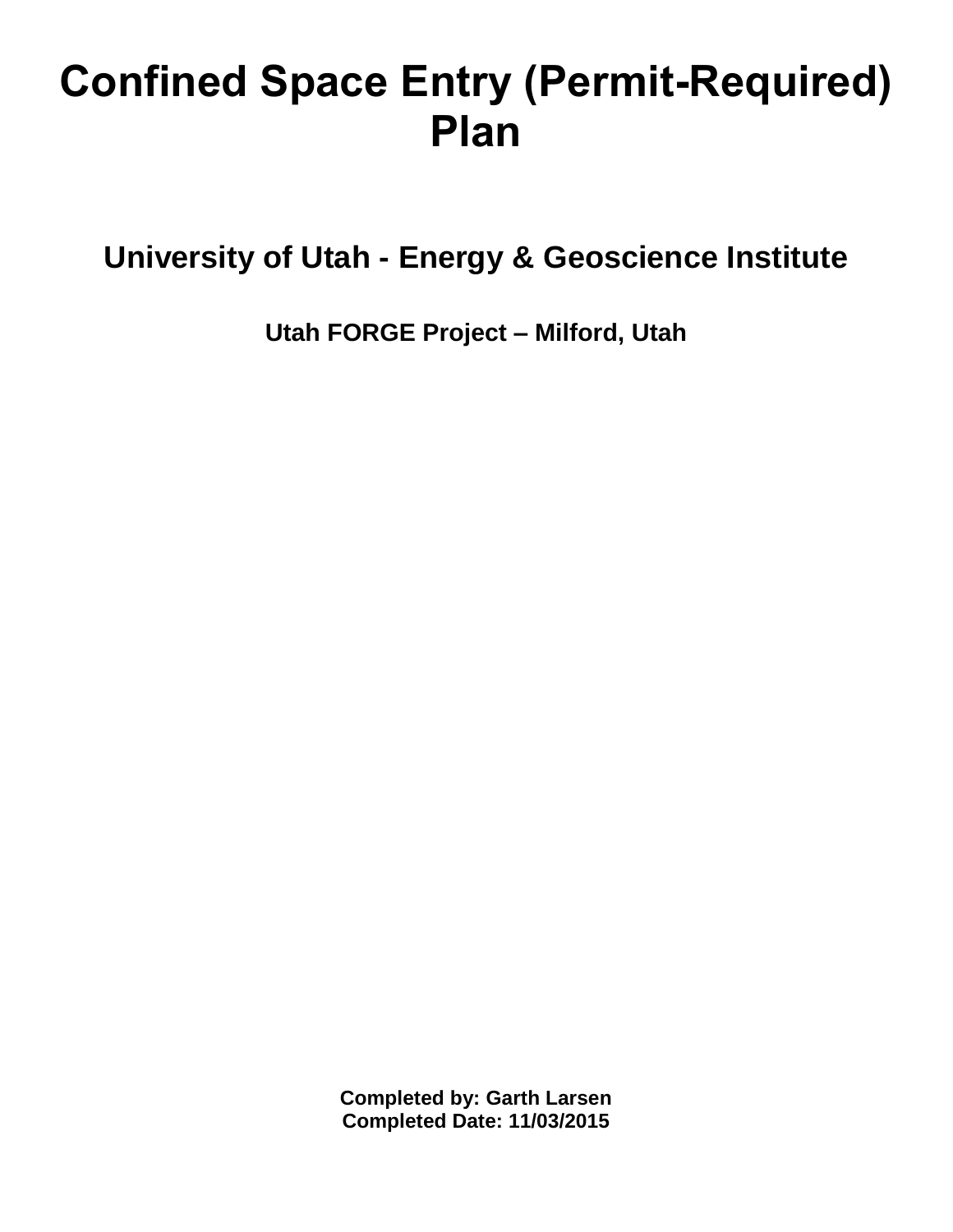# **Permit-Required Confined Space Entry Program**

# **General Policy**

The purpose of this program is to inform interested persons, including employees, team members, and visitors that the University of Utah - Energy & Geoscience Institute is complying with the OSHA Confined Space Standard, Title 29 Code of Federal Regulations 1910.146. If permit-required confined spaces are identified, we have developed and will implement a permit-required confined space entry program. This program applies to all work and research conducted by the University of Utah - Energy & Geoscience Institute (EGI) at the Utah FORGE Project where employees, team members, and visitors will be conducting work and research and may have need to enter a permit-required confined space as part of their job duties.

Garth Larsen has overall responsibility for coordinating safety and health programs in this company. Joe Moore, the Utah FORGE Project PI, is the person having overall responsibility for the Permit-Required Confined Space Program. Joe Moore will review and update the program, as necessary.

Copies of the written program may be obtained from Joe Moore, Utah FORGE Project PI at the EGI bldg. at the University of Utah on 423 Wakara Way Suite #300, Salt Lake City, UT 84108.

Under this program, we will identify permit-required spaces at the Utah FORGE Project and provide training for our employees and team members regarding to their responsibilities in the permit space. These employees and team members will receive instructions for safe entry into our specific types of confined spaces, including testing and monitoring, appropriate personal protective equipment, rescue procedures, and attendant responsibilities.

This program is designed to ensure that safe work practices are utilized during all activities regarding the permit space to prevent personal injuries and illnesses that could occur.

**Confined space** means a space that:

- is large enough and so configured that an employee can bodily enter and perform assigned work, and
- has limited or restricted means for entry or exit (for example, tanks, vessels, silos, storage bins, hoppers, vaults, and pits.), and
- is not designed for continuous employee occupancy.

### **Hazard Evaluation for Permit Spaces**

To determine if there are permit-required confined spaces at the Utah FORGE Project, Joe Moore and Garth Larsen, will conduct a hazard evaluation of the site. This evaluation will provide employees and team members with the information necessary to identify the existence and location of permit-required confined spaces at the Utah FORGE Project site that must be covered by the Permit-Required Confined Space Entry Program. This written hazard evaluation is kept in EGI bldg. at the University of Utah on 423 Wakara Way Suite #300, Salt Lake City, UT 84108.

**Preventing Unauthorized Entry**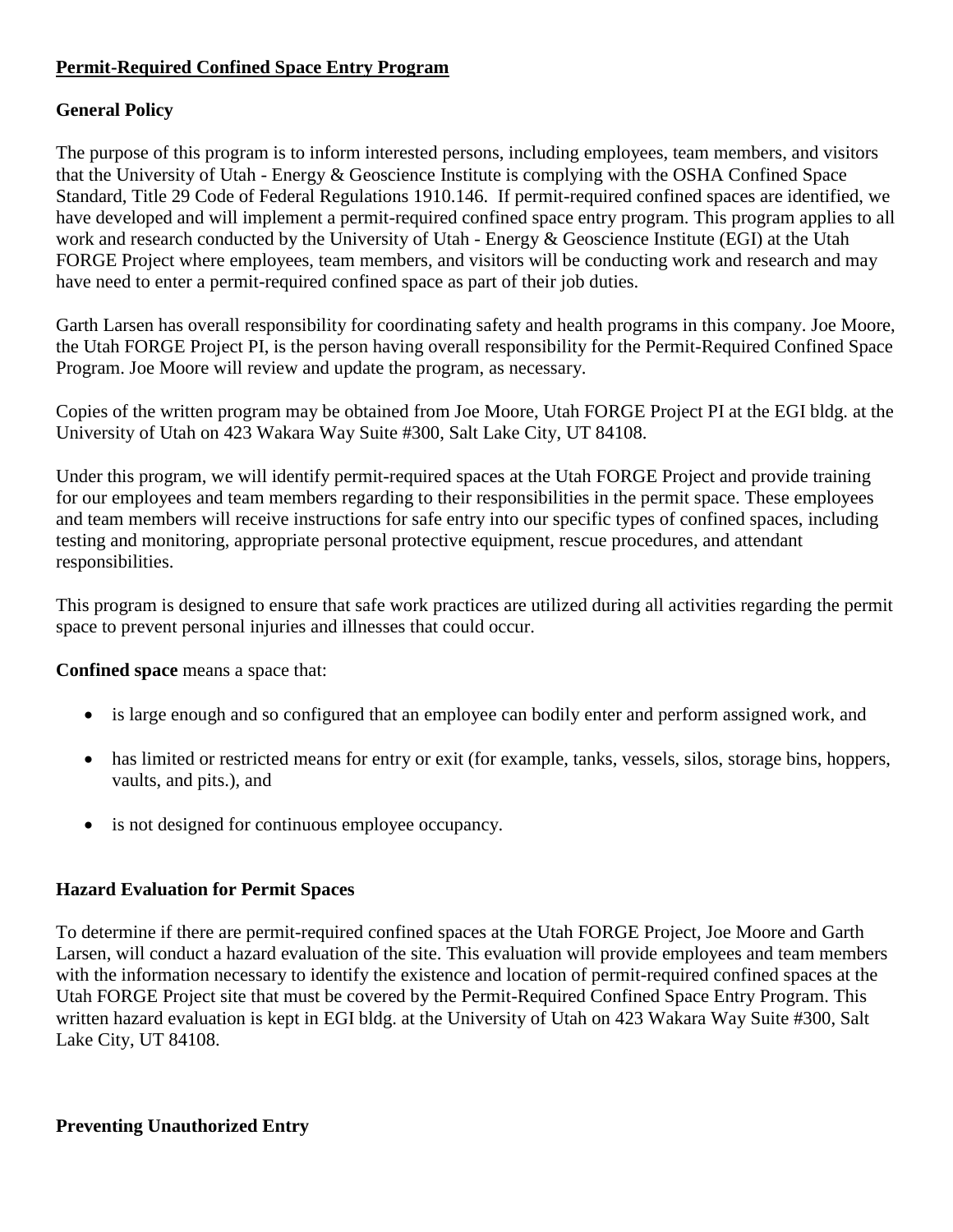To provide a safe work environment and to prevent employees and team members from accidentally entering a permit space, we will implement the following procedures to inform all employees of the existence, location, and danger posed by permit spaces at the Utah FORGE Project. To inform employees, team members, and visitors of the existence of a permit space, we will use signs reading "Caution-Confined Space-Do not enter" to ensure that unauthorized employee, team members and visitors do not enter and work in permit spaces.

# **Safe Permit Space Entry Procedures**

Garth Larsen, Safety Manager, is the Entry Supervisor responsible for authorizing entry and issuing entry permits for work in our permit spaces. The file of permits and related documents are kept in files located at the Utah FORGE Project Office Bldg. The procedures we follow for preparing, issuing, and canceling entry permits includes the following elements.

- (1) Identify the confined space and its boundaries.
- (2) Identify and record all real and potential hazards.
- (3) Identify and list entrance supervisor.
- (4) Identify and list authorized entrants.
- (5) Complete Confined Space entry permit.
- (6) Review the Confined Space permit contents with all entrants.
- (7) Conduct pre-job safety tailboard meeting and collect signatures.
- (8) Test any and all issues regarding safe atmosphere and perform work.
- (9) Conduct de-brief meeting with entrant team.
- (10) Cancel the entry permit and initiate the post-operations procedure.

# **Pre-Entry Evaluation**

To ensure the safety and health of our employees, team members, and visitors before allowing authorized workers to enter a permit space, we evaluate conditions in that space to determine if the conditions are safe for entry. Any employee, team member, or visitor who enters the space, has the opportunity to observe the preentry evaluation and any subsequent testing. The authorized entrant also has the option of requesting a reevaluation of the space if they feel that the evaluation was not adequate.

### *Alternate Entry Evaluation*

The Utah FORGE Project will follow the procedures to evaluate each permit space before entry according to  $1910.146(c)(5)(ii)(C)$ . This includes testing the internal atmosphere with a calibrated direct-reading instrument for oxygen content, flammable gases and vapors, and potential toxic air contaminants. We will also periodically test the atmosphere of the space to ensure that the continuous ventilation is preventing the accumulation of a hazardous atmosphere.

### **Certification**

### *Alternate Entry Procedure Certification*

According to  $1910.146(c)(5)(ii)(H)$ , the Utah FORGE Project will verify that the space is safe for entry and that the pre-entry measures required by 1910.146 $(c)(5)(ii)$  have been taken, through a written certification that contains the date, location of the space, and signature of the person providing the certification. At the Utah FORGE Project, Garth Larsen, Safety Manager, is responsible for verifying these procedures. The certification is made before entry by any employee, team member, and/or visitor.

# *Reclassification as Non-permit Space Certification*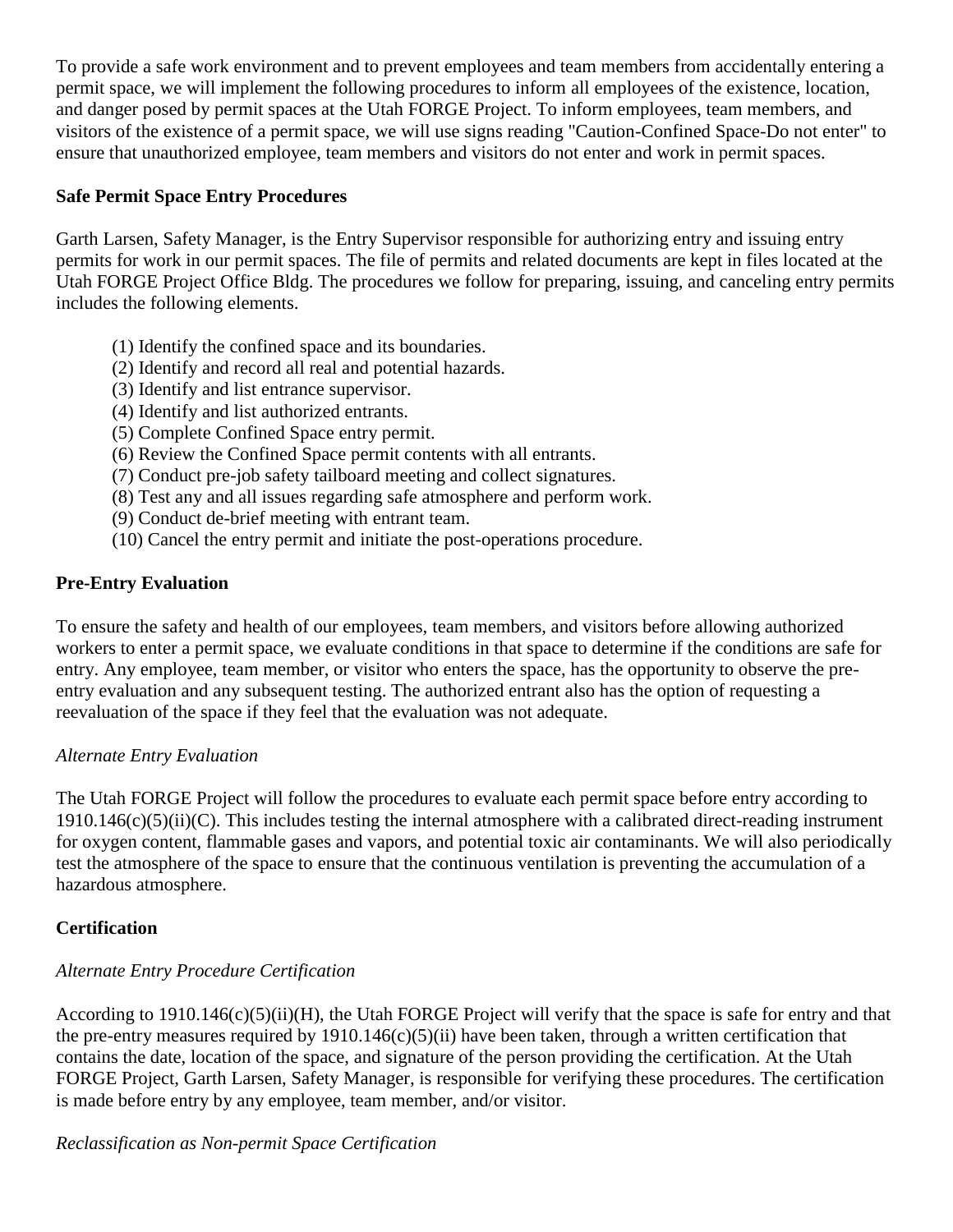According to 1910.146(c)(7)(iii), the Utah FORGE Project will document the basis for determining that all hazards in a permit space have been eliminated, through a certification that contains the date, location of the space, and signature of the person making the determination. Garth Larsen, Safety Manager, is responsible for documenting this information. The certification is available to each employee, team member, and visitors entering the space.

# **Equipment**

To ensure the safety and health of our employees, team member, and visitors the Utah FORGE Project will provide the appropriate equipment to all employees, team members, and visitors who work in or near our permit spaces. According to 1910.146(k)(3)(i), each authorized entrant will use a chest or full body harness, with a retrieval line attached at the center of the entrant's back near shoulder level, above the entrant's head, or at another point which the Utah FORGE Project can establish as adequate. Wristlets may be used instead of the chest or full body harness if the Utah FORGE Project can demonstrate that the use of a chest or full body harness is infeasible or creates a greater hazard and that the use of wristlets is the safest and most effective alternative.

The Utah FORGE Project will provide the following additional equipment to all employees who work in or near our permit spaces: air monitors, respirators, tag lines, coveralls, harness, wristlets and gloves.

The Utah FORGE Project will maintain all equipment in excellent working condition, train the entrants in the correct usage of this equipment, and ensure that all equipment, including that used for personal protection, is used properly.

The Utah FORGE Project will follow these procedures to ensure that the appropriate equipment is being used by entrants. All equipment used will be compared to the list of identified hazards.

# **Duties: Authorized Entrants**

Those persons who have completed the training and are authorized to enter our permit spaces (authorized entrants) are assigned specific duties and responsibilities that they must perform when they work in the permit space. Their duties and responsibilities include: The authorized entrant is an employee, or team member who is authorized by the Utah FORGE Project to enter a permit space. 29 CFR 1910.146(h) contains the following minimum duties of authorized entrants.

The employer shall ensure that all authorized entrants:

(1) know the hazards that may be faced during entry, including information on the mode, signs or symptoms, and consequences of exposure,

(2) properly use equipment as required by paragraph (d)(4) of this section,

(3) communicate with the attendant as necessary to enable the attendant to monitor entrant status and to enable the attendant to alert entrants of the need to evacuate the space as required by paragraph (i)(6) of this section,

(4) alert the attendant whenever:

(i) the entrant recognizes any warning sign or symptom of exposure to a dangerous situation, or

(ii) the entrant detects a prohibited condition, and

(5) exit from the permit space as quickly as possible whenever: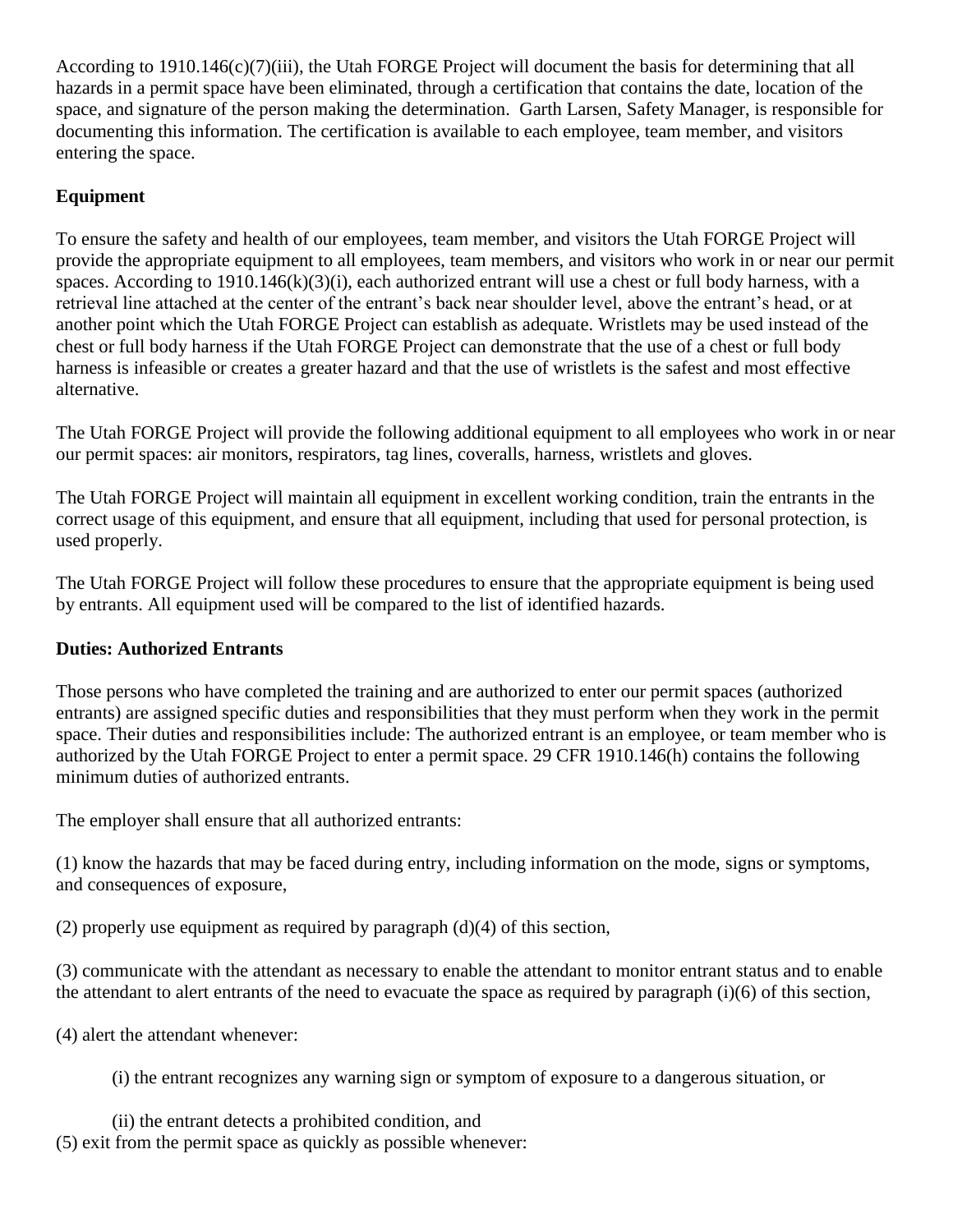- (i) an order to evacuate is given by the attendant or the entry supervisor,
- (ii) the entrant recognizes any warning sign or symptom of exposure to a dangerous situation,
- (iii) the entrant detects a prohibited condition, or
- (iv) an evacuation alarm is activated.

# **Training: Authorized Entrants**

The elements covered in the training program for authorized entrants include: according to 29 CFR  $1910.146(g)(1)$ , the Utah FORGE Project must provide training so that all employees and team members whose work is regulated by this rule acquire the understanding, knowledge, and skills necessary for the safe performance of the duties assigned under this rule. In other words you must train authorized entrants so that they have an understanding, knowledge, and the skills necessary to safely perform their duties including:

(1) knowing the hazards that may be faced during entry, including information on the mode, signs or symptoms, and consequences of exposure,

(2) properly using equipment as required by paragraph (d)(4) of this section,

(3) communicating with the attendant as necessary to enable the attendant to monitor entrant status and to enable the attendant to alert entrants of the need to evacuate the space as required by paragraph (i)(6) of this section,

(4) alerting the attendant whenever:

- (i) the entrant recognizes any warning sign or symptom of exposure to a dangerous situation, or
- (ii) the entrant detects a prohibited condition, and
- (5) exiting from the permit space as quickly as possible whenever:
- (i) an order to evacuate is given by the attendant or the entry supervisor,
- (ii) the entrant recognizes any warning sign or symptom of exposure to a dangerous situation,
- (iii) the entrant detects a prohibited condition, or
- (iv) an evacuation alarm is activated.

### **Duties: Attendants**

Those persons who have completed the training and have been designated as permit space attendants are assigned specific duties and responsibilities that they must perform in permit space job duties.

Their duties and responsibilities include: the attendant is an individual stationed outside one or more permit spaces who monitors the authorized entrants and who performs all attendant's assigned duties. 29 CFR 1910.146(i) contains the minimum duties of attendants. Here are the contents of that regulation.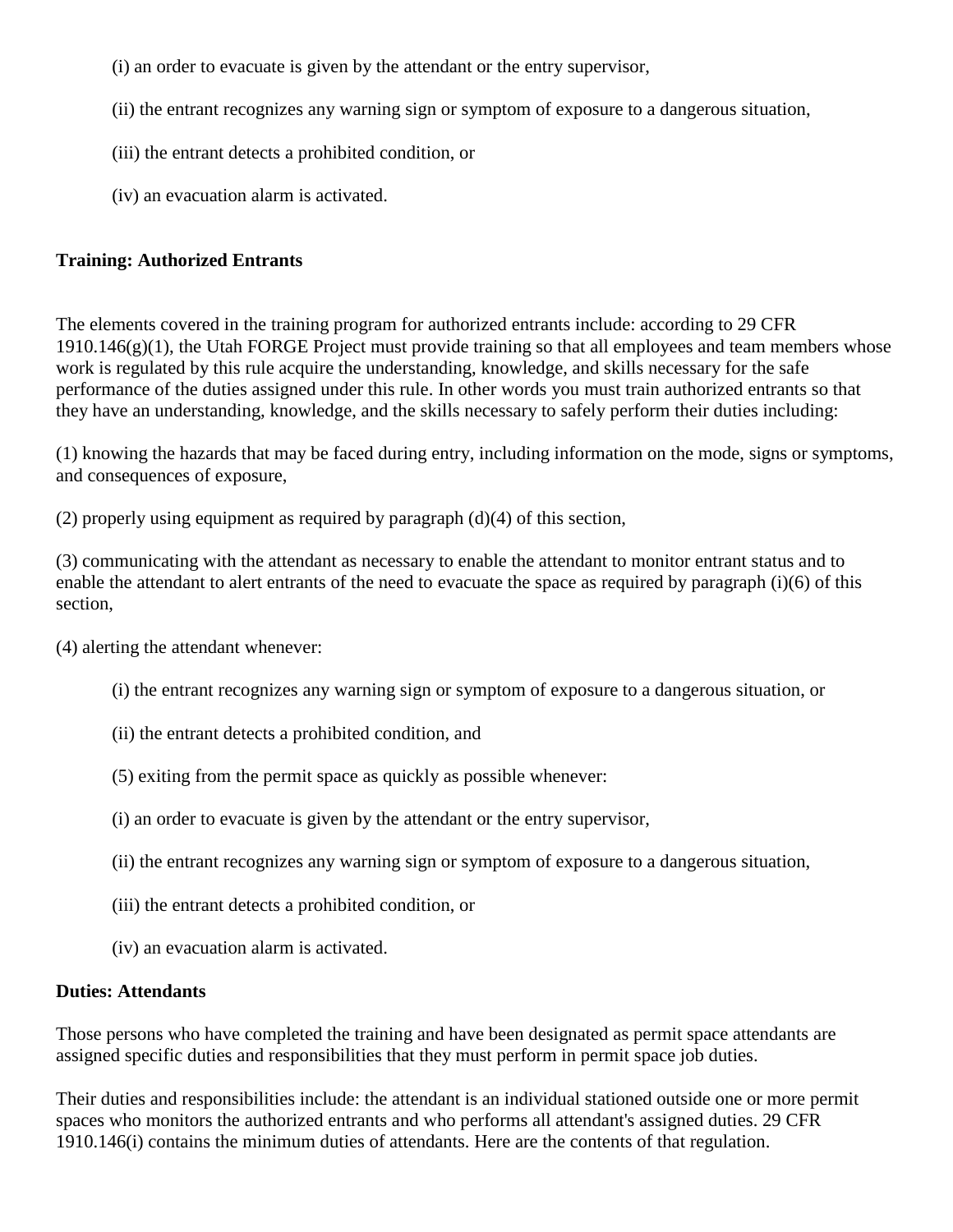The employer shall ensure that each attendant:

(1) knows the hazards that may be faced during entry, including information on the mode, signs or symptoms, and consequences of the exposure,

(2) is aware of possible behavioral effects of hazard exposure in authorized entrants,

(3) continuously maintains an accurate count of authorized entrants in the permit space and ensures that the means used to identify authorized entrants under paragraph (f)(4) of this section accurately identifies who is in the permit space,

(4) remains outside the permit space during entry operations until relieved by another attendant (NOTE: When the employer's permit entry program allows attendant entry for rescue, attendants may enter a permit space to attempt a rescue if they have been trained and equipped for rescue operations as required by paragraph (k)(1) of this section and if they have been relieved as required by paragraph (i)(4) of this section.),

(5) communicates with authorized entrants as necessary to monitor entrant status and to alert entrants of the need to evacuate the space under paragraph (i)(6) of this section,

(6) monitors activities inside and outside the space to determine if it is safe for entrants to remain in the space and orders the authorized entrants to evacuate the permit space immediately under any of the following conditions:

(i) if the attendant detects a prohibited condition,

(ii) if the attendant detects the behavioral effects of hazard exposure in an authorized entrant;

(iii) If the attendant detects a situation outside the space that could endanger the authorized entrants, or

(iv) if the attendant cannot effectively and safely perform all the duties required under paragraph (i) of this section,

(7) summon rescue and other emergency services as soon as the attendant determines that authorized entrants may need assistance to escape from permit space hazards,

(8) takes the following actions when unauthorized persons approach or enter a permit space while entry is underway:

(i) warn the unauthorized persons that they must stay away from the permit space,

(ii) advise the unauthorized persons that they must exit immediately if they have entered the permit space, and

(iii) inform the authorized entrants and the entry supervisor if unauthorized persons have entered the permit space,

(9) performs non-entry rescues as specified by the employer's rescue procedure, and

(10) performs no duties that might interfere with the attendant's primary duty to monitor and protect the authorized entrants.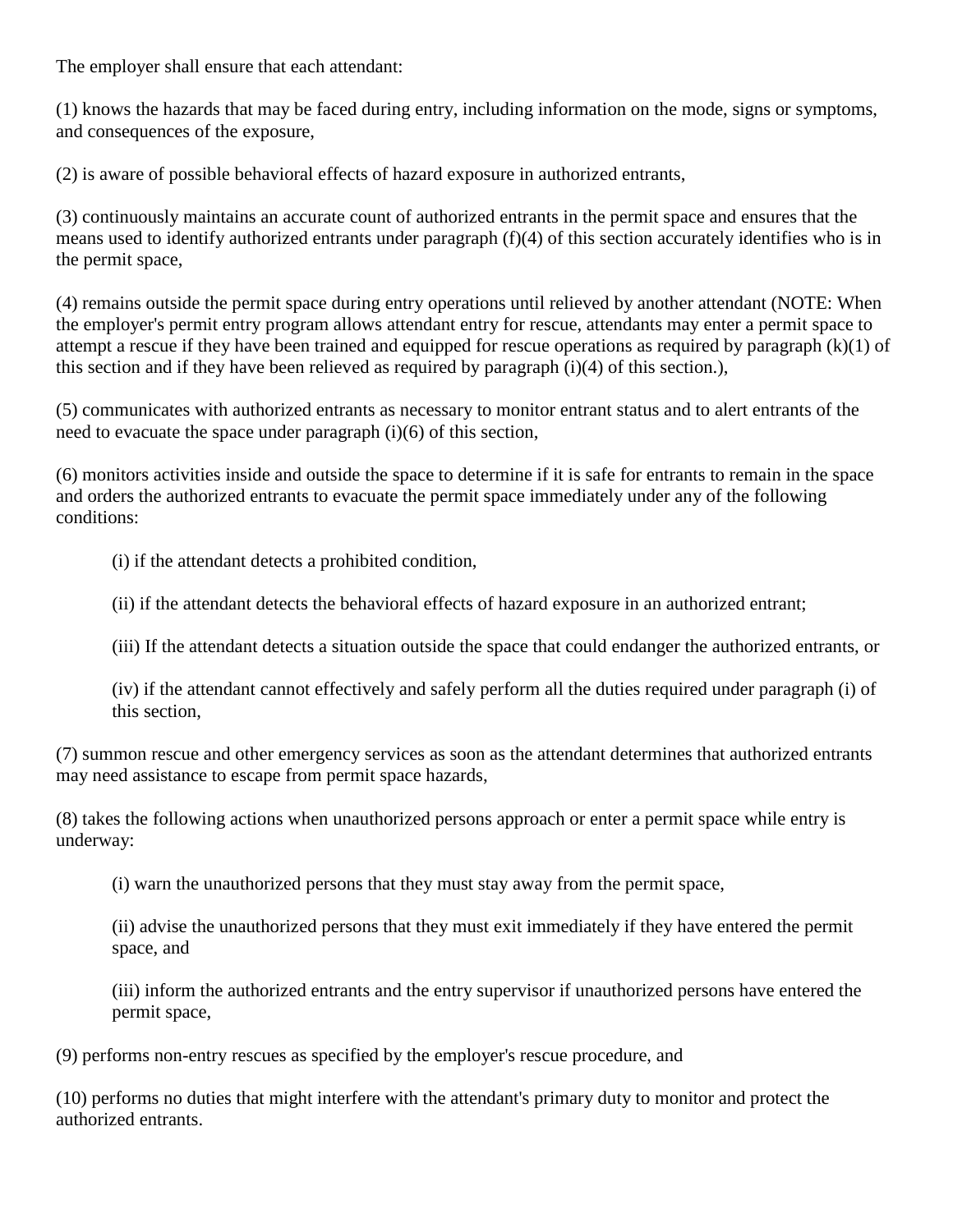The elements covered in the training program for permit space attendants include: according to 29 CFR  $1910.146(g)(1)$ , your company must provide training so that all employees whose work is regulated by this rule acquire the understanding, knowledge, and skills necessary for the safe performance of the duties assigned under this rule. You must train attendants so that they have an understanding, knowledge, and the skills necessary to safely perform their duties including:

(1) knowing the hazards that may be faced during entry, including information on the mode, signs or symptoms, and consequences of the exposure,

(2) being aware of possible behavioral effects of hazard exposure in authorized entrants,

(3) continuously maintaining an accurate count of authorized entrants in the permit space and ensuring that the means used to identify authorized entrants under paragraph (f)(4) of this section accurately identifies who is in the permit space,

(4) remaining outside the permit space during entry operations until relieved by another attendant (NOTE: When the employer's permit entry program allows attendant entry for rescue, attendants may enter a permit space to attempt a rescue if they have been trained and equipped for rescue operations as required by paragraph  $(k)(1)$  of this section and if they have been relieved as required by paragraph  $(i)(4)$  of this section.),

(5) communicating with authorized entrants as necessary to monitor entrant status and to alert entrants of the need to evacuate the space under paragraph (i)(6) of this section,

(6) monitoring activities inside and outside the space to determine if it is safe for entrants to remain in the space and orders the authorized entrants to evacuate the permit space immediately under any of the following conditions,

- (i) if the attendant detects a prohibited condition,
- (ii) if the attendant detects the behavioral effects of hazard exposure in an authorized entrant,

(iii) if the attendant detects a situation outside the space that could endanger the authorized entrants, or

(iv) if the attendant cannot effectively and safely perform all the duties required under paragraph (i) of this section,

(7) summoning rescue and other emergency services as soon as the attendant determines that authorized entrants may need assistance to escape from permit space hazards,

(8) taking the following actions when unauthorized persons approach or enter a permit space while entry is underway:

(i) warn the unauthorized persons that they must stay away from the permit space,

(ii) advise the unauthorized persons that they must exit immediately if they have entered the permit space, and

(iii) inform the authorized entrants and the entry supervisor if unauthorized persons have entered the permit space,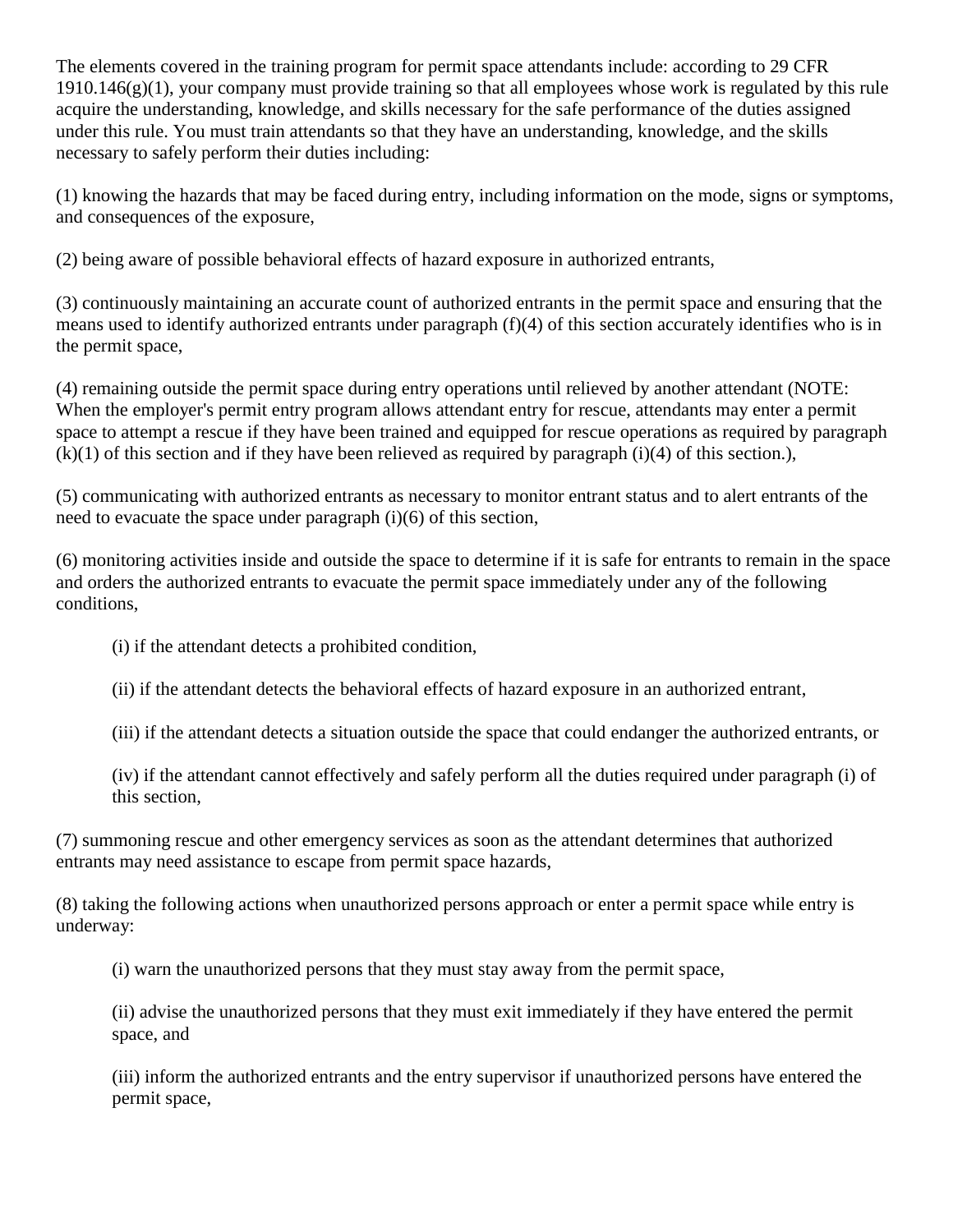(9) performing non-entry rescues as specified by the employer's rescue procedure, and

(10) performing no duties that might interfere with the attendant's primary duty to monitor and protect the authorized entrants.

# **Duties: Entry Supervisors**

Those persons who have completed the training and have been designated as permit space entry supervisors are assigned specific duties and responsibilities that they must perform in permit space job duties. Their duties and responsibilities include: an entry supervisor is the person (such as the employer, team member, foreman, or crew chief) responsible for determining if acceptable entry conditions are present at a permit space where entry is planned, for authorizing entry and overseeing entry operations, and for terminating entry as required by 29 CFR 1910.146. 29 CFR 1910.146(j) contains the minimum duties of entry supervisors. Here are the contents of that regulation.

The employer shall ensure that each entry supervisor:

(1) knows the hazards that may be faced during entry, including information on the mode, signs or symptoms, and consequences of the exposure,

(2) verifies, by checking that the appropriate entries have been made on the permit, that all tests specified by the permit have been conducted and that all procedures and equipment specified by the permit are in place before endorsing the permit and allowing entry to begin,

(3) terminates the entry and cancels the permit as required by paragraph (e)(5) of this section,

(4) verifies that rescue services are available and that the means for summoning them are operable,

(5) removes unauthorized individuals who enter or who attempt to enter the permit space during entry operations, and

(6) determines, whenever responsibility for a permit space entry operation is transferred and at intervals dictated by the hazards and operations performed within the space, that entry operations remain consistent with terms of the entry permit and that acceptable entry conditions are maintained.

### **Training: Entry Supervisors**

The elements covered in the training program for permit space entry supervisors include: an entry supervisor is the person (such as the employer, foreman, or crew chief) responsible for determining if acceptable entry conditions are present at a permit space where entry is planned, for authorizing entry and overseeing entry operations, and for terminating entry as required by 29 CFR 1910.146. 29 CFR 1910.146(j) contains the minimum duties of entry supervisors. Here are the contents of that regulation.

The employer shall ensure that each entry supervisor:

(1) knows the hazards that may be faced during entry, including information on the mode, signs or symptoms, and consequences of the exposure,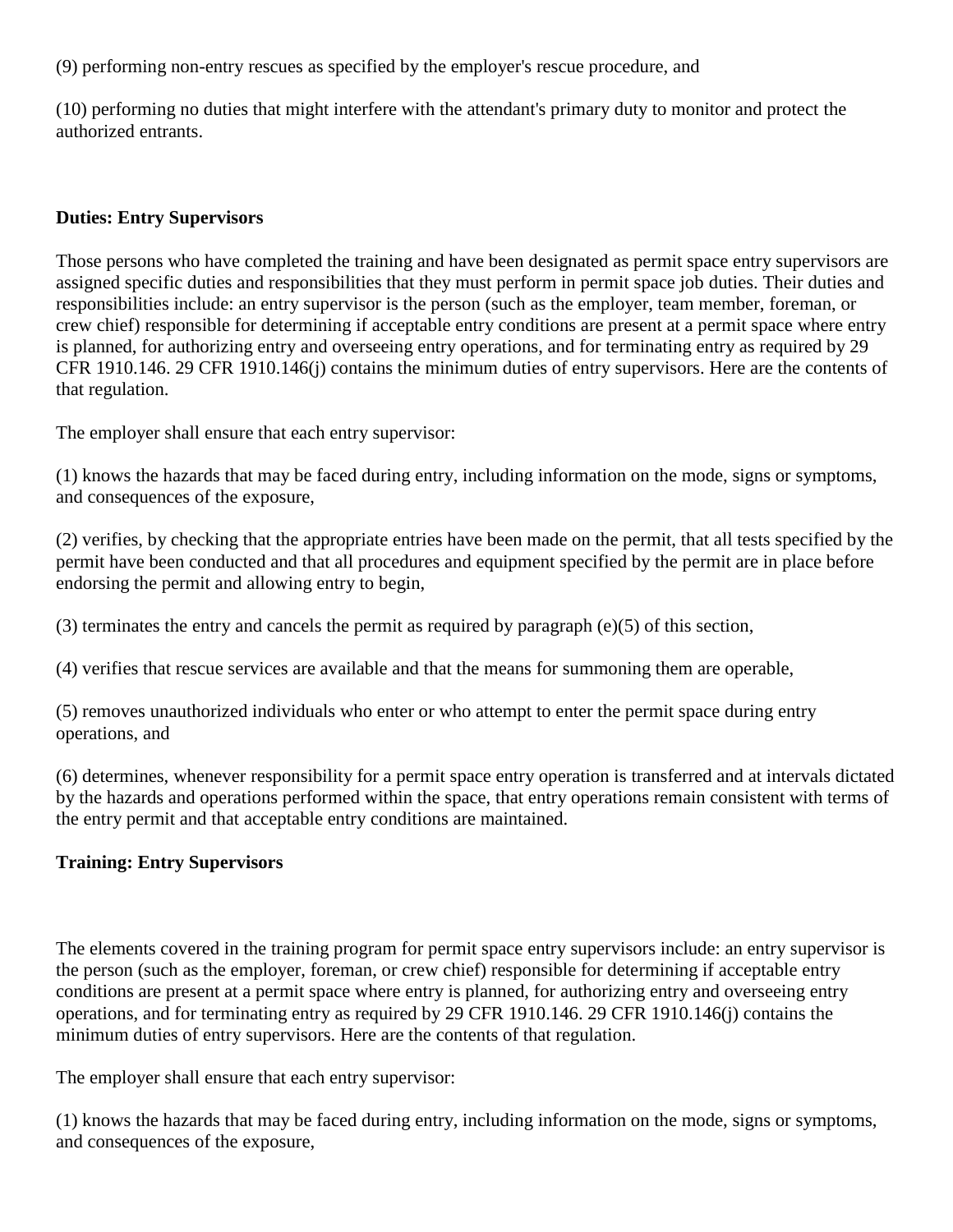(2) verifies, by checking that the appropriate entries have been made on the permit, that all tests specified by the permit have been conducted and that all procedures and equipment specified by the permit are in place before endorsing the permit and allowing entry to begin,

(3) terminates the entry and cancels the permit as required by paragraph (e)(5) of this section,

(4) verifies that rescue services are available and that the means for summoning them are operable,

(5) removes unauthorized individuals who enter or who attempt to enter the permit space during entry operations, and

(6) determines, whenever responsibility for a permit space entry operation is transferred and at intervals dictated by the hazards and operations performed within the space, that entry operations remain consistent with terms of the entry permit and that acceptable entry conditions are maintained.

# **Training Program**

Every employee and team member at the Utah FORGE Project who faces the risk of confined space entry will be provided with training so that each designated employee acquires the understanding, knowledge, and skills necessary for the safe performance of the duties assigned to them. Garth Larsen, Safety Manager, will conduct permit-required confined space training. All training related materials, documents, and signed certificates are kept in files located at the Utah FORGE Project Office Bldg.

Upon successful completion of the Utah FORGE Project permit-required confined space training program, each participant receives a certificate which they will sign verifying that they understand the material presented, and that they will follow all company policies and procedures regarding permit space entry. Refresher training will be completed for all employees and team members on an annual basis.

### **Rescue and Emergency Services**

University of Utah - Energy & Geoscience Institute utilizes Smokin' Fire Productions, 5244 W Shaggy Peak Drive, Riverton, Utah. The contact person is Mike White, telephone number 801-647-0851 to perform rescue and emergency services in the event of a permit space incident. To familiarize this service with our facility and emergency needs, we will provide Smokin' Fire Productions access to all permit spaces from which rescue may be necessary so the rescue team can develop appropriate rescue plans and practice rescue operations. We will also inform the rescue team of the hazards they may confront when called on to perform rescue at the site.

# **Multiple Employer Entry Procedures**

When outside employers/contractors enter the Utah FORGE Project site to perform work in permit spaces, we will coordinate entry and work operations. We will also coordinate entry operations when employees of more than one employer are working simultaneously as authorized entrants in a permit space. This will ensure that employees of one employer do not endanger the employees of any other employer. According to 29 CFR 1910.146(c)(8), when an employer (host employer) arranges to have employees of another employer (contractor) perform work that involves permit space entry, the host employer shall:

- inform the contractor that the workplace contains permit spaces and that permit space entry is allowed only through compliance with a permit space program meeting the requirements of this section,
- apprise the contractor of the elements, including the hazards identified and the host employer's experience with the space, that make the space in question a permit space,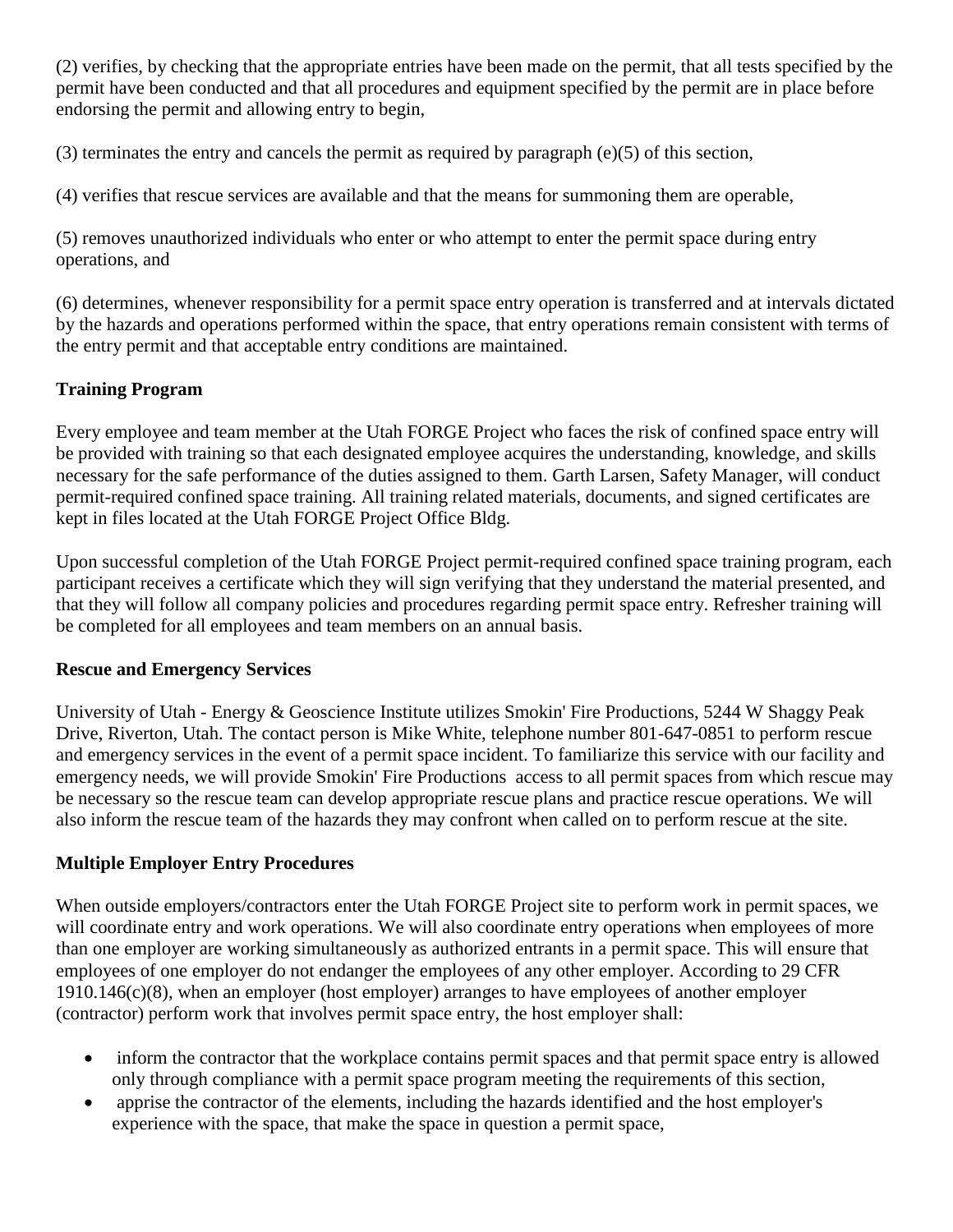- apprise the contractor of any precautions or procedures that the host employer has implemented for the protection of employees in or near permit spaces where contractor personnel will be working,
- coordinate entry operations with the contractor, when both host employer personnel and contractor personnel will be working in or near permit spaces, as required by paragraph (d)(11) of this section, and
- debrief the contractor at the conclusion of the entry operations regarding the permit space program followed and regarding any hazards confronted or created in permit spaces during entry operations.

In addition to complying with the permit space requirements that apply to all employers, each contractor who is retained to perform permit space entry operations shall:

- obtain any available information regarding permit space hazards and entry operations from the host employer,
- coordinate entry operations with the host employer, when both host employer personnel and contractor personnel will be working in or near permit spaces, as required by paragraph (d)(11) of this section, and
- inform the host employer of the permit space program that the contractor will follow and of any hazards confronted or created in permit spaces, either through a debriefing or during the entry operation.

In order to coordinate operations before the contractor's and/or FORGE employees begin work involving permit space entry a pre-entrance meeting will be held with the entry supervisors of all involved employers as well as with the Utah FORGE Project Safety Manager. In this meeting, all entry procedures and issues will be agreed upon and written into the permit.

#### **Post-operations Procedures**

Upon completion of work in a permit space, we follow these procedures to close off the space and cancel the permit: According to 29 CFR 1910.146(d)(12), the Utah FORGE Project willdevelop and implement procedures (such as closing off a permit space and canceling the permit) necessary for concluding the entry after entry operations have been completed. The duration of the permit may not exceed the time required to complete the assigned task or job identified on the permit in accordance with 29 CFR 1910.146(f)(2). Paragraph (f)(2) requires the employer to identify the purpose of the entry. In summary, the duration of the permit can only be for the time required to accomplish the task for which the permit was issued. A combination inspection/repair permit could be issued IF AND ONLY when all the potential hazards of ALL the anticipated repair activities are evaluated and addressed on the permit and during the entry procedures.

### **Review-Procedures**

To ensure that all employees, team members, and visitors participating in entry operations are protected from permit space hazards, the Utah FORGE Project reviews the Permit-Required Confined Space Entry Program on a regular basis. We use the retained canceled permits from the past 12 months and revise the program as necessary. The Utah FORGE Project will perform a single annual review covering all entries performed during a 12-month period. If no entry is performed during a 12-month period, no review will be performed.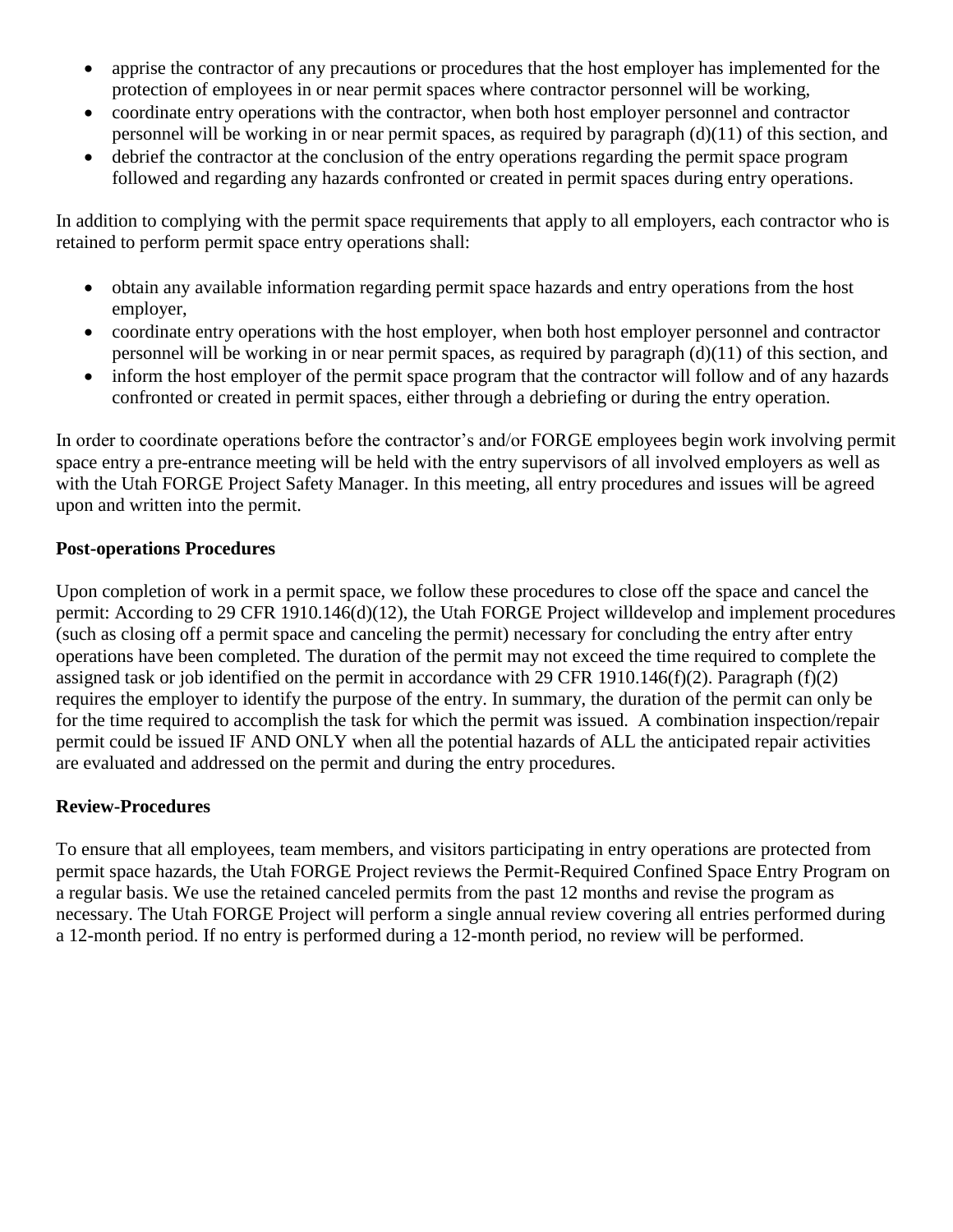# **Emergency Action Plan**

**University of Utah - Energy & Geoscience Institute**

**Utah FORGE Project – Milford, Utah**

**Completed by: Garth Larsen Completed Date: 11/06/2015**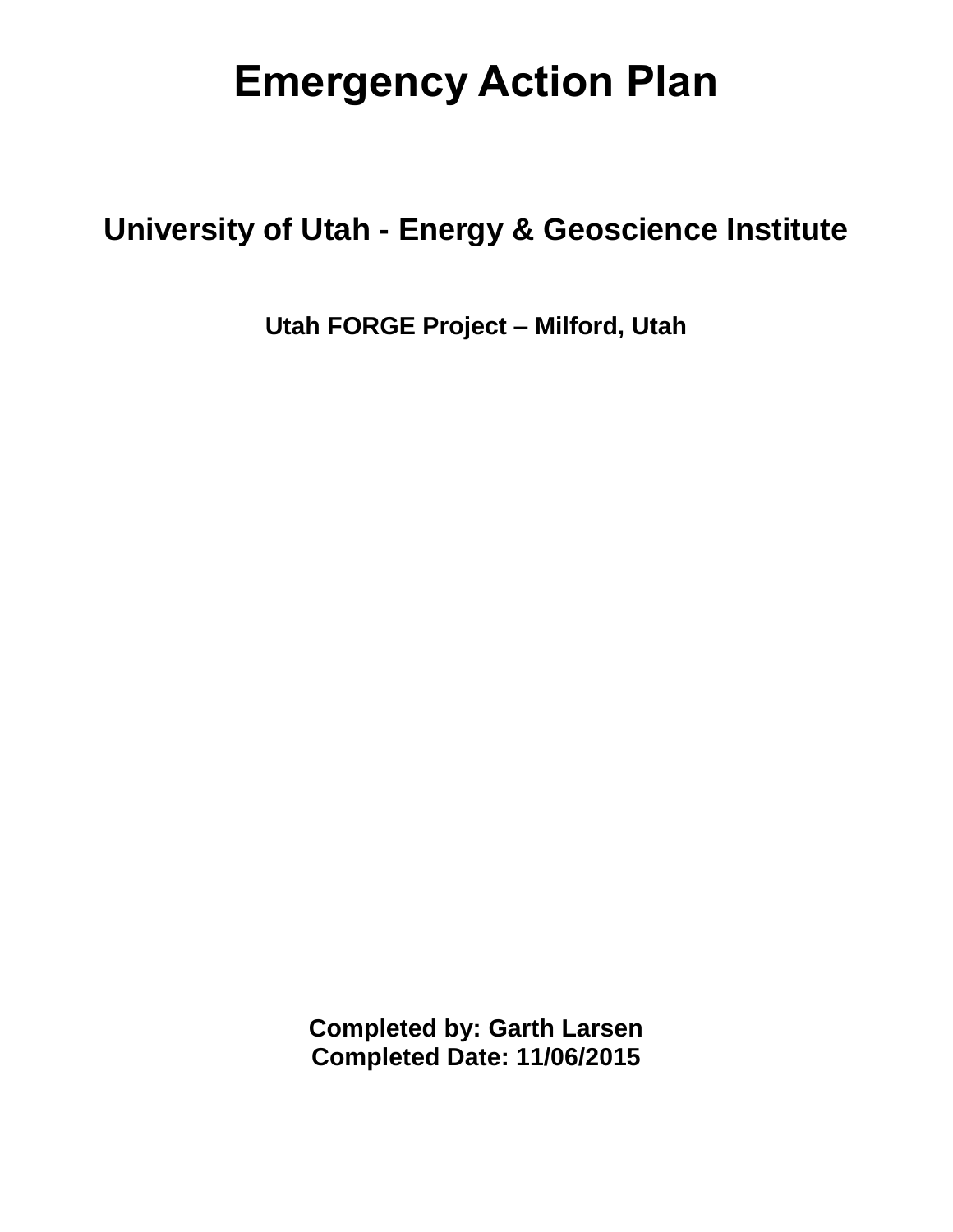# **Emergency Action Plan**

# **Purpose**

The University of Utah - Energy & Geoscience Institute (EGI) is dedicated to the protection of its employees, team members, and visitors. This Emergency Action Plan (EAP) is in place to ensure employees, team members, and visitors' safety from emergencies during regular hours and after hours. It provides a written document detailing and organizing the actions and procedures to be followed by employees, team members, and visitors in case of a workplace emergency.

OSHA's Emergency Action Plan requirement, found at 29 CFR 1926.35, encourages the University of Utah - Energy & Geoscience Institute to have a written Emergency Action Plan (EAP). This EAP addresses emergencies that our company expects may reasonably occur at any of our project sites.

The EAP communicates to employees, team members, and visitors' policies and procedures to follow in emergencies. This written plan is available, upon request, to employees, their designated representatives, and any OSHA officials.

# **Administrative Duties**

Joe Moore, Utah FORGE Project PI, (or designee) is the EAP administrator, who has overall responsibility for the plan. This responsibility includes the following:

- developing and maintaining a written Emergency Action Plan for regular and after hours work conditions,
- notifying the proper rescue and law enforcement authorities, land owners, and superintendent in the event of an emergency affecting the facility,
- taking security measures to protect employees, team members, and visitors,
- integrating the Emergency Action Plan with any existing general emergency plan covering the building or work area occupied,
- distributing procedures for reporting emergencies, the location of safe exits, and evacuation routes to each employee, team member, and visitor,
- conducting drills to acquaint employees, team members, and visitors with emergency procedures and to judge the effectiveness of the plan,
- training designated employees and team members in emergency response such as the use of fire extinguishers and the application of first aid,
- deciding which emergency response to initiate (for example, evacuate or not),
- ensuring that equipment is placed and locked in storage rooms or desks for protection,
- maintaining records and property as necessary, and
- ensuring the FORGE facility meets all local fire codes, building codes, and regulations.

Garth Larsen, Safety Manager, is responsible for reviewing and updating the plan as necessary. Copies of this plan may be obtained from Energy & Geoscience Institute (EGI) bldg. at the University of Utah on 423 Wakara Way Suite #300, Salt Lake City, Utah, and in the Utah FORGE Project Office bldg. Milford, Utah.

Joe Moore, Utah FORGE Project PI, has full authority to implement the EAP if he believes an emergency might threaten human health. The following potential emergencies might reasonably be expected at this facility and thus call for the implementation of this EAP:

- fires and explosions; hazardous releases (chemical or biological);
- radiological accidents,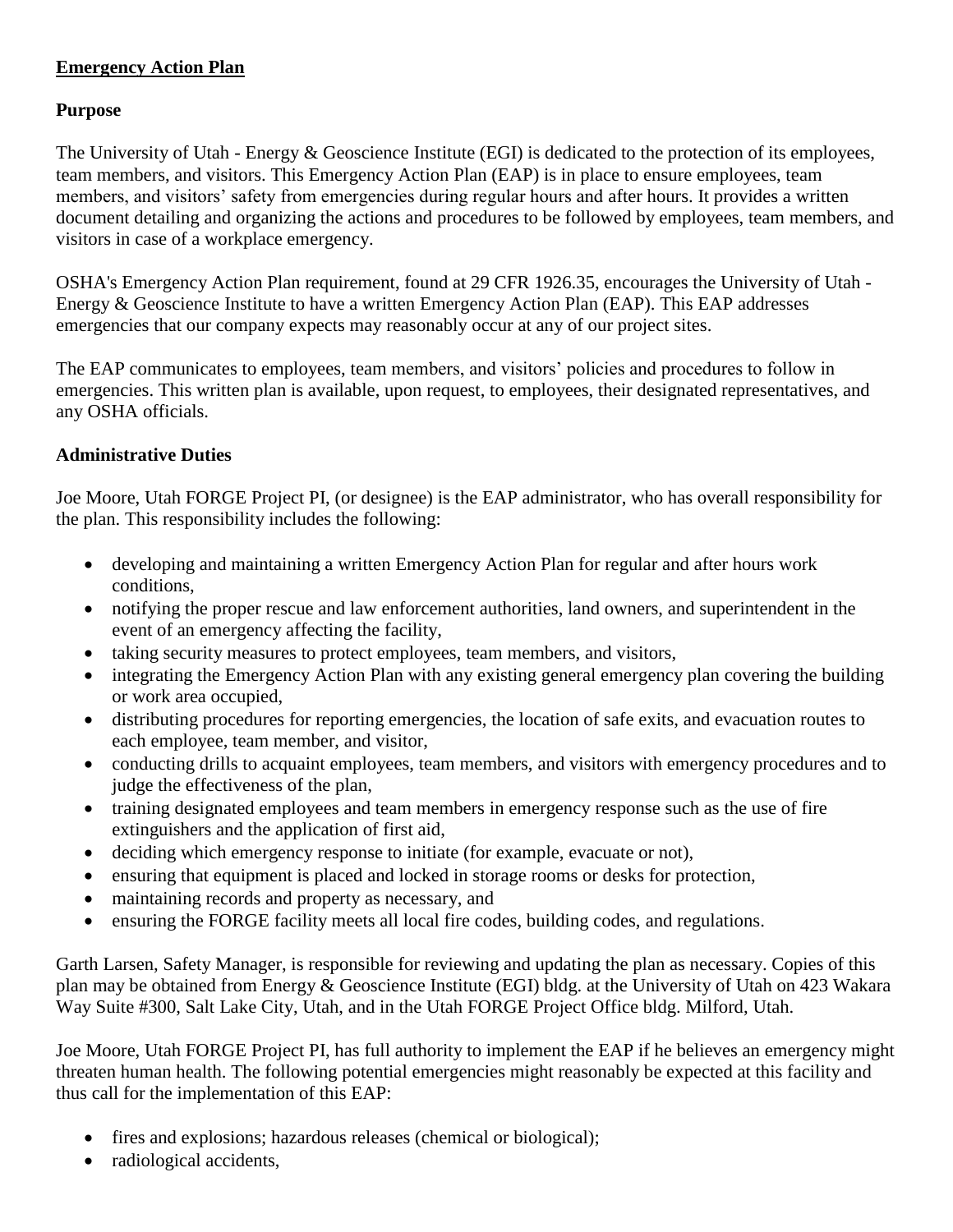- natural disasters such as flood, wild fire, earthquake, or blizzard,
- power outage; civil disturbance, or
- criminal/terrorist threats such as bomb threats, arson, robbery, shootings, or other violence.

External emergencies that may affect the FORGE project site includes train derailment, oil truck overturns, chemical truck overturns, fire and explosions at nearby facilities.

The following personnel can be contacted forfurther information about the written Emergency Action Plan and/or an explanation of duties under this plan:

Garth Larsen, Safety Manager

Key management personnel home telephone numbers are kept in a safe place at the Utah FORGE Project Office Bldg. Milford, Utah and the EGI bldg. at the University of Utah on 423 Wakara Way Suite #300, Salt Lake City, UT 84108, for immediate use in the event of an emergency. These telephone numbers include:

| Key management member: Telephone number: |              |
|------------------------------------------|--------------|
| Joe Moore                                | 801-231-0393 |
| <b>Rick Allis</b>                        | 801-455-0600 |
| Garth Larsen                             | 435-749-4015 |

These telephone numbers of key management personnel will be distributed to the following persons to be retained in their homes for use in communicating an emergency occurring during non-work hours:

| Name:             | <b>Title:</b>                                                  |  |
|-------------------|----------------------------------------------------------------|--|
| Joe Moore         | <b>Utah FORGE Project Managing PI</b>                          |  |
| <b>Rick Allis</b> | Utah FORGE Project PI                                          |  |
|                   | Garth Larsen Utah FORGE Project Safety Manager/Site Supervisor |  |
|                   | Les Whitney Beaver County Emergency Response Coordinator       |  |
|                   | Mike White Smokin Fire Productions Owner                       |  |

### **Alarms**

Different emergencies call for different alarms to indicate what actions employees should take. The University of Utah - Energy & Geoscience Institute FORGE Project has established an employee alarm system. We have 10 or fewer employees, therefore we use direct two-way radio voice communication as our primary means for alarming employees, team members, and visitors of an emergency.

Because we use a communication system as an alarm system, all emergency messages have priority over all non-emergency messages.

We have posted the following emergency telephone numbers near telephones, or emergency notice boards, and other conspicuous locations for use when telephones serve as a means of reporting emergencies:

| <b>Emergency responder:</b> | Telephone number: |
|-----------------------------|-------------------|
| $ 911 - All$ emergencies    | IQ 1              |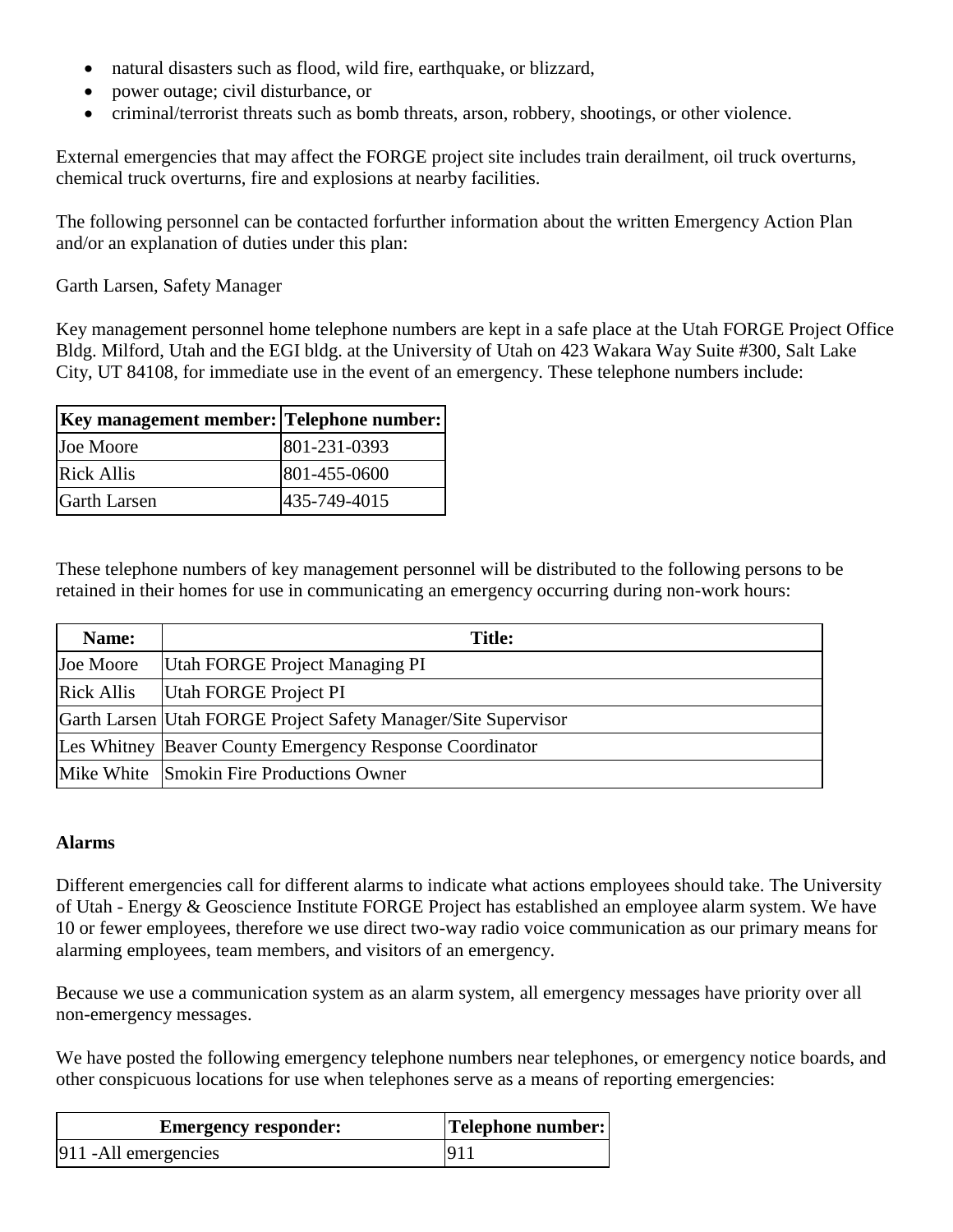# **Emergency Reporting and Weather Monitoring Procedures**

#### *In the Event of an Emergency Requiring Evacuation*

When employees detect an emergency that requires an evacuation, such as a fire or hazardous release, they should make an announcement on the site radio communication alarm system and call 911. The person making the radio announcement will make the 911 call immediately afterwards.

Our backup method for reporting emergencies that require evacuation includes cell phone contact and direct face-to-face communication.

#### **Evacuation Procedures**

Some emergencies require evacuation or escape procedures, while some require employees to stay indoors or in a safe area. Our emergency escape procedures are designed to respond to many potential emergencies, depending on the degree of seriousness. Nothing in these procedures precludes the Plan Administrator's authority in determining whether employees should remain inside or evacuate.

At the Utah FORGE site, the following types of emergency evacuations exist:

- in some cases where the emergency is grave, "total and immediate evacuation" of all employees is necessary,
- in other emergencies, a "partial evacuation" of nonessential employees with a delayed evacuation of others may be necessary for continued site operation or shut-down, and
- in still other cases, only those in the immediate area of an emergency may be expected to evacuate or move to a safe area such as when a localized fire breaks out but is extinguished before spreading.

Our emergency evacuation procedures and assignments are designed to respond to many potential emergencies that require them, including wild fires, earthquakes, chemical release and/or explosion, and fire from a train or truck, terrorist attack, or bomb threat.

Employees need to know what to do if they are alerted to a specific emergency. After an alarm is sounded to evacuate, employees should take the following steps: stabilize (if possible) the work site, cease work, and then proceed to the nearest available safe exit to leave the facility. Once evacuated to a safe area, the head-count must be communicated to the site supervisor at the primary evacuation site.

Once evacuated, employees are to head toward their designated exterior or safe area, where an additional head count will be performed, and further instructions given. Following is a list of exterior refuges/safe zones:

| <b>Departmental group:</b> | Designated safe area:                                                  |
|----------------------------|------------------------------------------------------------------------|
| Well site activities       | Utah FORGE Project bldg. Milford, UT                                   |
|                            | Utah FORGE Project bldg. West side of railroad tracks on Thermal Road. |

*Procedures to Account for Employees*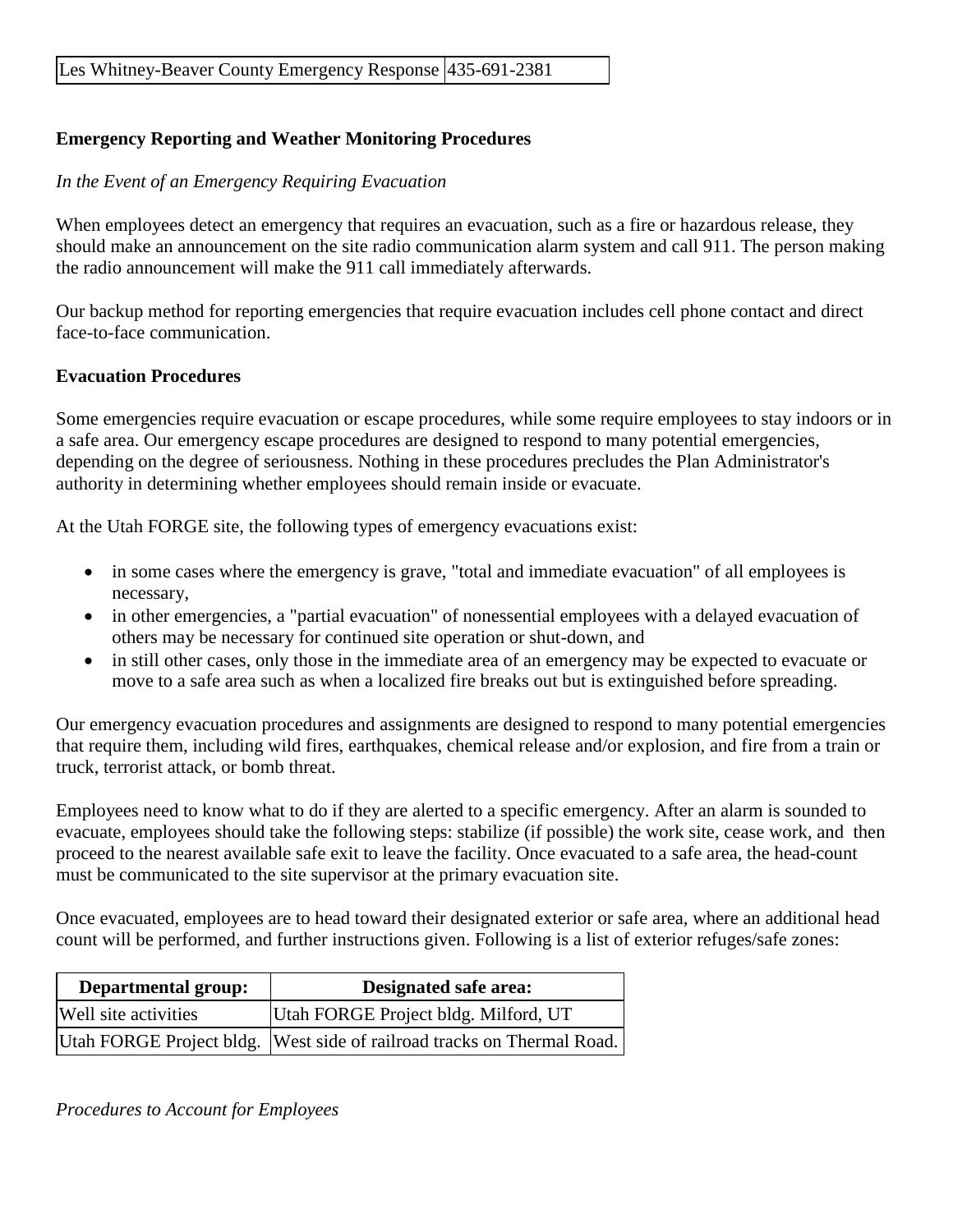Trained evacuation personnel will assist in safe and orderly evacuation for all types of emergencies that require evacuation. Once evacuation is complete, they will conduct head counts. The employees selected are trained in the complete workplace layout and the various alternative escape routes from the workplace. Before leaving, these employees will check rooms and other enclosed spaces in the workplace for employees who may be trapped or otherwise unable to evacuate the area. A list of trained personnel appears below:

| Name/title: | Department:                                                     | Shift: |
|-------------|-----------------------------------------------------------------|--------|
|             | Garth Larsen, Safety Manager Utah FORGE Project Milford, UT Day |        |

Others will be named and trained as the project moves to Phase II.

This list indicates a sufficient number of employees who have been designated by the company and trained to:

- direct and assist in safe and orderly emergency evacuation,
- provide guidance and instruction for all types of emergency situations,
- be aware of employees with special needs who may require extra assistance, and
- avoid hazardous areas during an emergency evacuation.

Every trained evacuation person is responsible for seeing to approximately 0-15 evacuated employees. The trained personnel also serve as a resource of information about emergency procedures and conduct head counts once evacuation is complete.

Frontline supervisors must be aware of the locations of those employees working on a particular day when an emergency occurs, as well as suppliers, customers, and other non-employees on the premises, and be aware of who is absent or otherwise away from the premises. Accounting for employees and non-employees will aid local responding fire/rescue departments in determining whether rescue efforts are necessary.

Once each evacuated group has reached their evacuation destinations, each trained evacuation employee:

- takes roll of his or her group,
- makes sure all persons are accounted for,
- reports in to a central checkpoint managed by Joe Moore, Utah FORGE Project PI, and
- assumes role of department contact to answer questions.

Other duties provided by the trained personnel during an emergency evacuation include the following: account for all on-site employees, team members and visitors, and issue a follow-up call to Les Whitney, Beaver County Emergency Response, and Joe Moore, Utah FORGE Project PI.

No employees are to return to the buildings until advised by Joe Moore, Utah FORGE Project PI or designee (after determination has been made that such re-entry is safe). If anyone is injured or contaminated, the Plan Administrator will activate rescue and first aid actions. If an emergency incident expands, the EAP Administrator may send employees home by normal means or provide them with transportation to an offsite location.

# **Plan Administrator Duties**

During an emergency, Joe Moore, Utah FORGE Project PI, will do the following: collect information regarding head count, injuries and site conditions, and communicate with the site Safety Manager and/or Beaver County Emergency Response.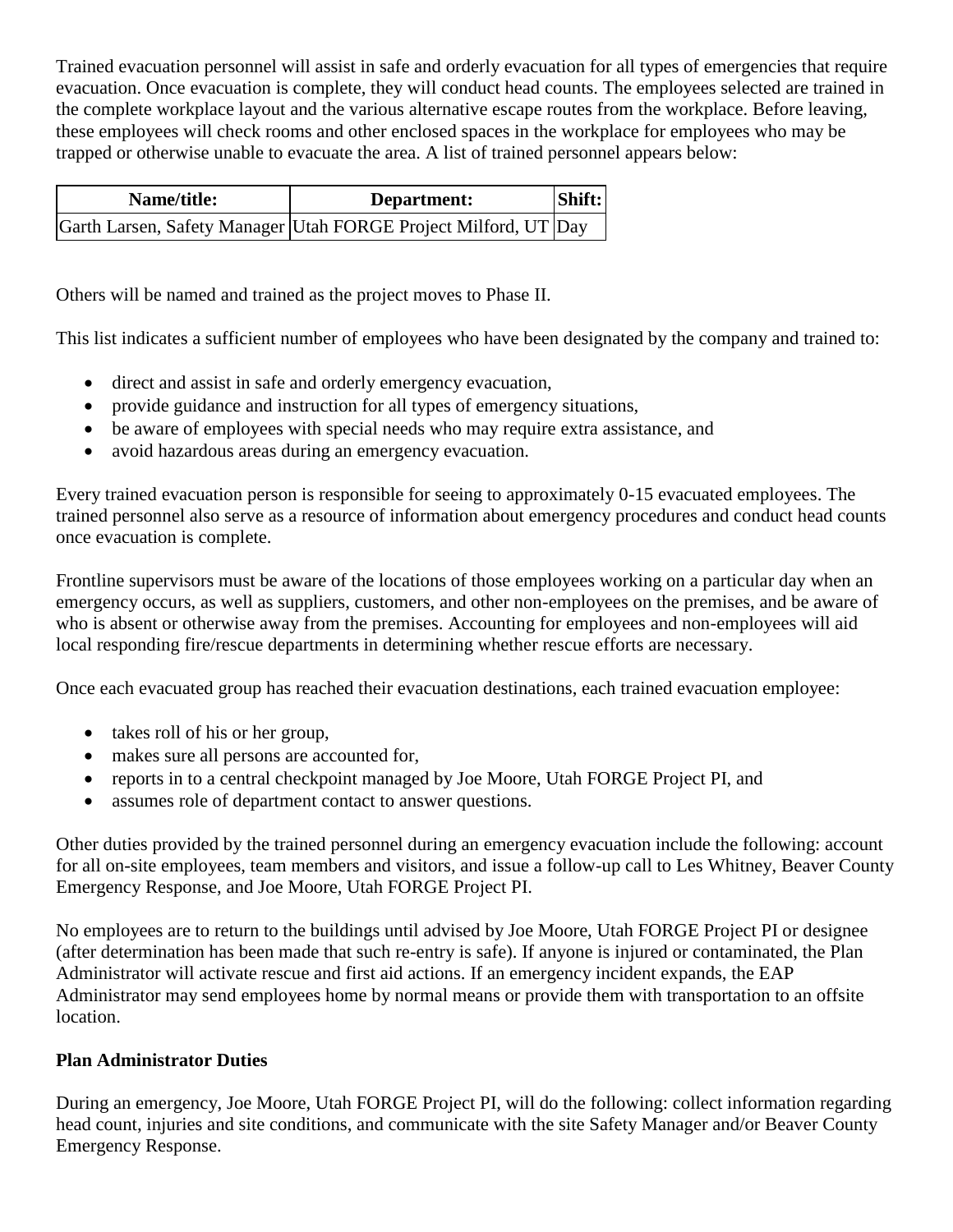# **Rescue and First Aid**

Professional emergency services responding in an emergency will help with and direct all rescue and medical duty assignments upon their arrival on site.

# **Training**

Our Plan Administrator or Site Supervisor will review the Emergency Action Plan at the following times with each employee and team member covered by the plan:

- initially, when the plan is developed,
- when a new employee us hired,
- whenever the employee is assigned initially to a new job or position,
- whenever an employee's responsibilities or designated actions under the plan change,
- whenever new equipment, materials, or processes are introduced into the workplace,
- whenever the layout or design or the facility changes, and
- whenever the plan is changed.

We will communicate the contents of this plan through a briefing delivered by supervisors followed by a demonstration.

# **Emergency Equipment and Support**

Our company provides the following equipment and support for use by our trained personnel during emergencies: two-way radios and fire extinguishers.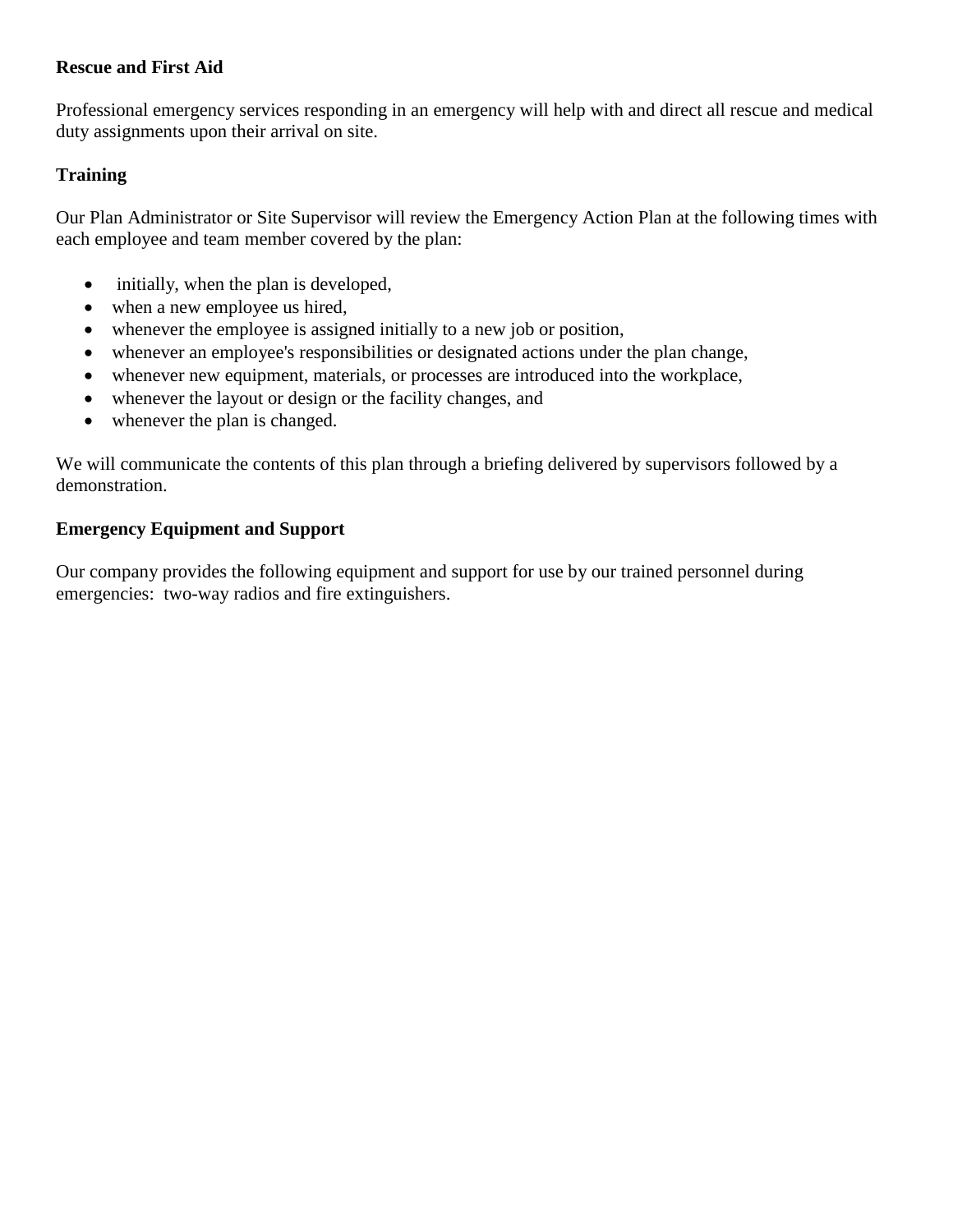# **First Aid Program Plan**

**Utah FORGE Project – Milford, Utah**

**Completed by: Garth Larsen Completed Date: 12/16/201**

**First Aid Program Plan**

**Purpose**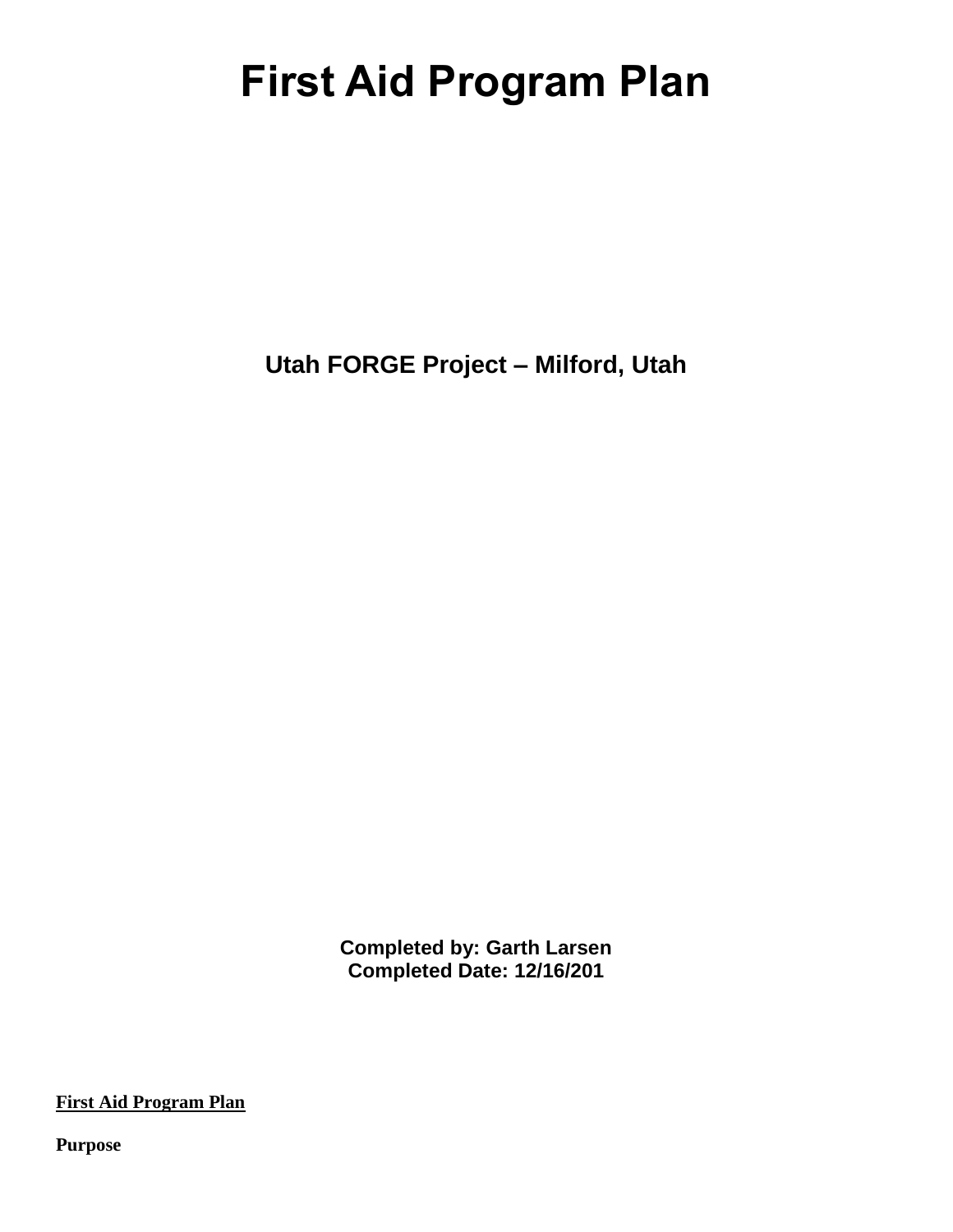The Utah FORGE Project is dedicated to the protection of its employees and team members from on-the-job injuries and illnesses. When injuries or illnesses do occur, we are prepared to immediately respond to the needs of the injured or ill.

This First Aid Program Plan (FAPP) is intended to ensure that the Utah FORGE Project meets the requirements of 29 CFR 1926.23, First Aid and Medical Attention, and 29 CFR 1926.50, Medical Services and First Aid.

# **Administrative Duties**

Joe Moore, Utah FORGE Project Managing PI, is responsible for establishing and implementing the FAPP. Joe Moore has full authority to make necessary decisions to ensure the success of this FAPP. Copies of this FAPP may be obtained from the Energy and Geoscience Institute at the University of Utah, 423 Wakara Way, Salt Lake City Utah and in Utah FORGE Project Office bldg. located near Milford, Utah.

# **First Aid Personnel**

Gath Larsen, Safety Manager, will be available for advice and consultation on project safety and health issues and concerns.

The *National EMS Education and Practice Blueprint* lists the following first aid designations.

- **First aid provider**. Occupationally required to be trained in first aid even though they may not be specifically obligated by law to perform first aid. Responds as a "Good Samaritan." Uses a limited amount of equipment to perform initial assessment and provide immediate life support and care while awaiting arrival of emergency medical services (EMS).
- **First responder**. Uses a limited amount of equipment to perform initial assessment and intervention and is trained to assist other EMS.
- **Emergency Medical Technician (EMT)-Basic**. The 2nd level of professional emergency medical care provider. Qualified to function as the minimum staff for an ambulance.
- **EMT-Intermediate**. The 3rd level of professional emergency medical care provider. Can perform essential advanced techniques and administer a limited number of medications.
- **Paramedic**. The 4th level of professional emergency medical care provider. Can administer additional interventions and medications.

The following person(s) are trained to render first aid at Utah FORGE Projects:

| Garth Larsen, Safety Manager | 435-749-4015 |
|------------------------------|--------------|
|------------------------------|--------------|

### **Hazard and Medical Services Assessment**

Joe Moore, Utah FORGE Project PI, and Garth Larsen will assess the FORGE site for hazards to determine whether any pose the risk of a life-threatening or permanently disabling injury or illness. Refer to the Utah FORGE Project Hazardous Assessment Plan.

The nearest hospital, clinic, or infirmary, Milford Memorial Hospital, is located 850 N. Main, Milford Utah approximately 6 miles from the Utah FORGE Project Office bldg.

Milford Memorial Hospital is not considered in near proximity because it is over four minutes away. For this reason, the Utah FORGE Project is required to train an on-site employee in first aid.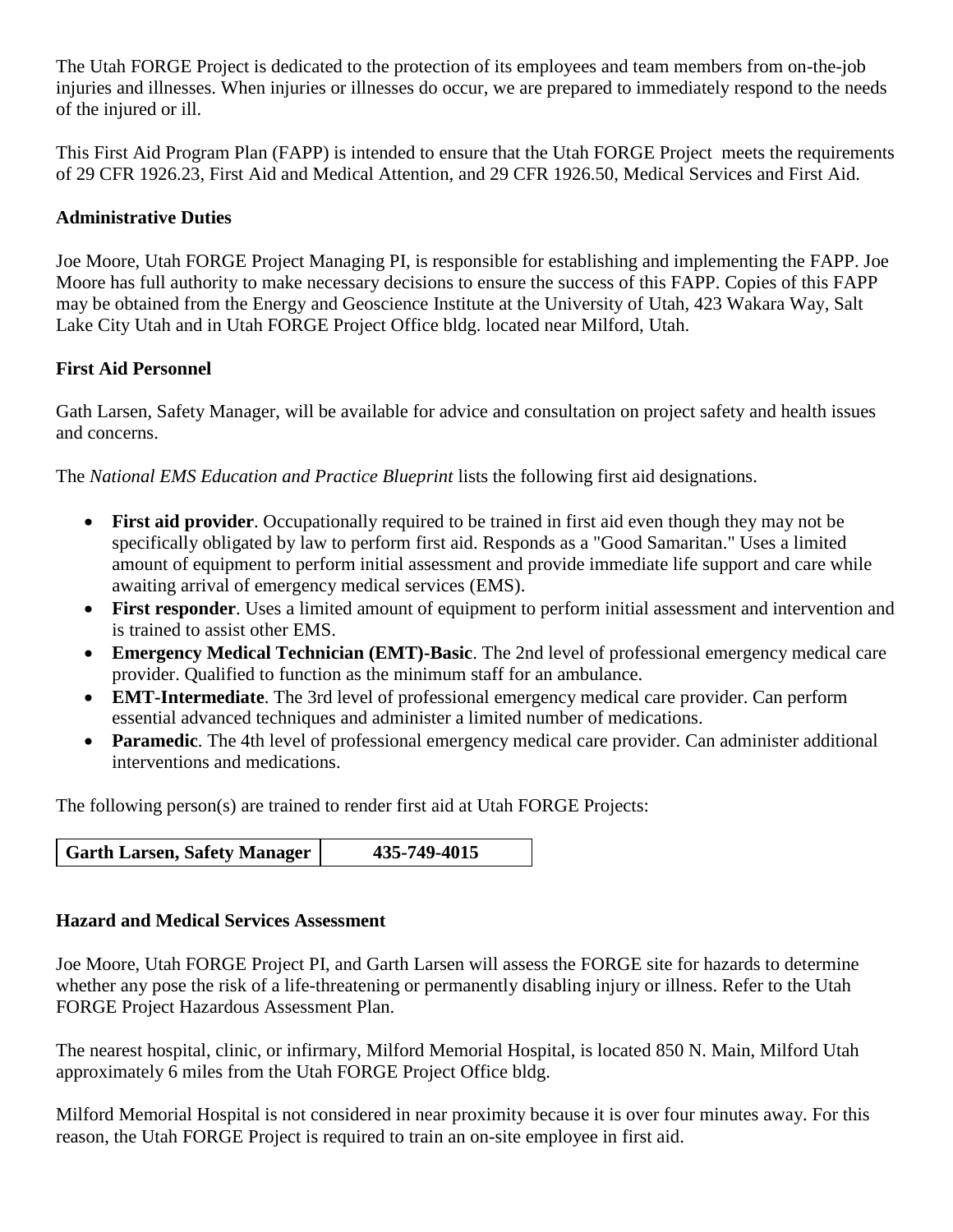When hazards or locations change, Joe Moore or Garth Larsen will reassess the risk and determine whether or not we are required to train an on-site employee in first aid.

# **First Aid Supplies and Equipment**

Garth Larsen will ensure that adequate first aid supplies will be readily available. Below is a summary of the optional first aid supplies called for in the American National Standard (ANSI) Z308.1-1998, Minimum Requirements for Workplace First Aid Kits.

- Gauze roller bandages
- Compress
- Eye dressing
- Eyewash solution
- Instant cold packs

Other items we will put in the first aid kits include.

- Metal splints
- Tourniquet
- Forceps
- Scissors
- Ammonia inhalants
- Antibiotic cream
- Resuscitation equipment, such as a resuscitation bag, airway, or pocket mask
- Blanket
- Instructions for giving first aid

The contents of the Utah FORGE Project first aid kits, which will be placed in a weatherproof container with individual sealed packages for each type of item, located at the Utah FORGE Project Office bldg. and at each well site.

Using an inventory supply list, Garth Larsen will check the first aid kits for missing or un-wrapped every week. Supplies will be replaced promptly when expended.

Because it is reasonably anticipated that employees and/or team members may be exposed to blood or other potentially infectious materials while rendering first aid, we will provide personal protective equipment (PPE) in compliance with the provisions of the Occupational Exposure to Bloodborne Pathogens standard, Sec. 1910.1030(d)(3) (56 FR 64175). This standard lists appropriate PPE for this type of exposure, such as gloves, gowns, face shields, masks, and eye protection. See the Utah FORGE Project's Bloodborne Pathogens Plan for further details

# **Posting**

The Utah FORGE Project will post the appropriate signage to make everyone aware of the location of First Aid kits.

# **Reporting**

If an injury occurs, the injured party or bystanders are to immediately notify Garth Larsen, who is trained to administer first aid and will notify the Beaver County Emergency Response via 911 call. If no one on site is available, the injured party or bystanders are to dial 911 to report the injury.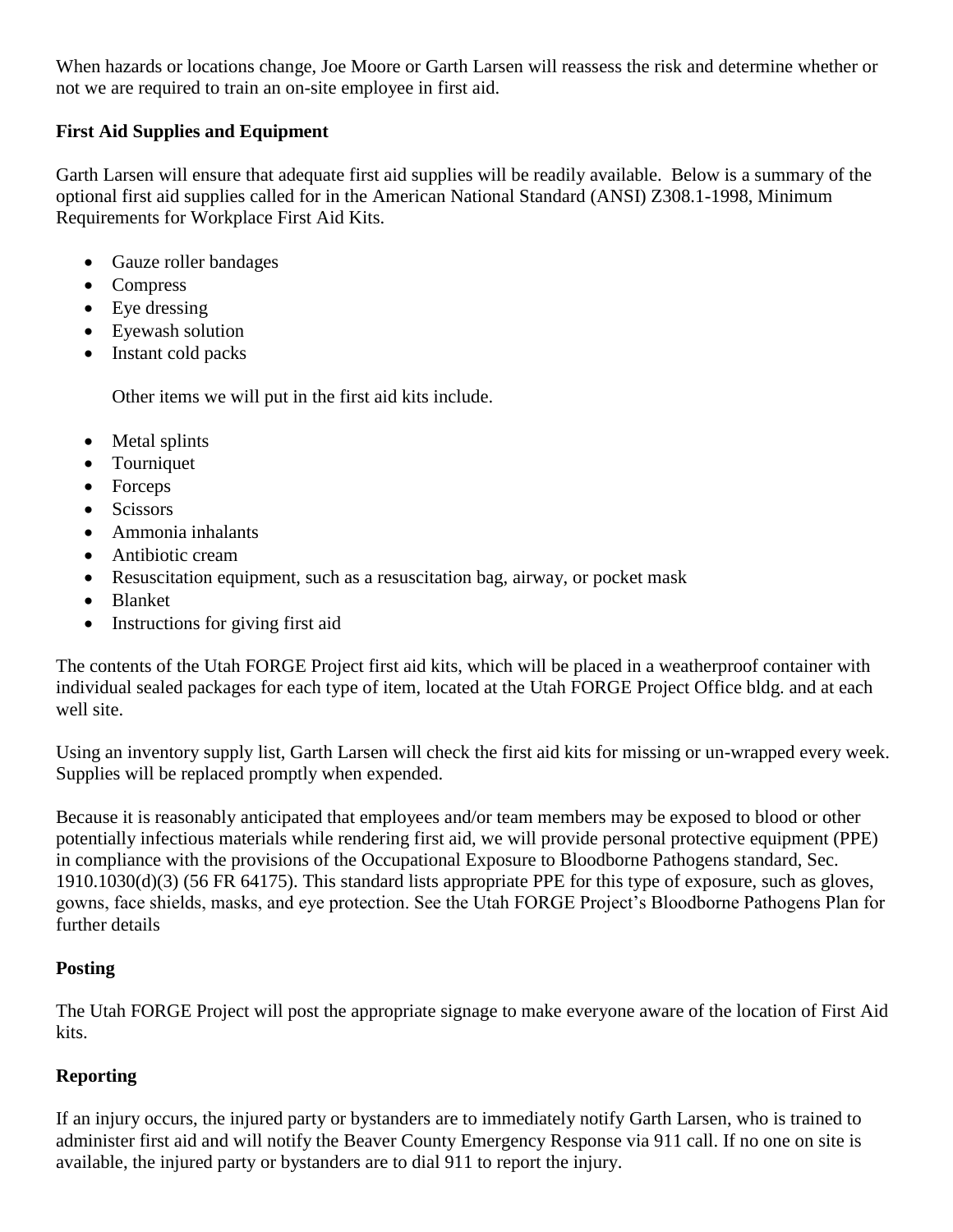After the immediate needs of an injury or illness emergency have been met, Utah FORGE Project employees and team members are required to report the event to their supervisor. Extremely minor injuries, like a small bruise, do not need to be reported. Those injuries and illnesses involving professional treatment, time away from work, or a near miss of a more serious accident, must be reported to an employee's supervisor. Even injuries that do not become immediately apparent after an incident must be reported immediately after they are recognized. For example, back pain that develops over a period of time must be reported.

# **Recordkeeping**

Garth Larsen, Safety Manager, is responsible for maintaining records and documentation relating to first aid, injuries, illnesses, and accidents.

Joe Moore will annually evaluate the workplace or worksite and, as necessary, revise this FAPP to ensure the FAPP's effectiveness and prevent or eliminate any problems.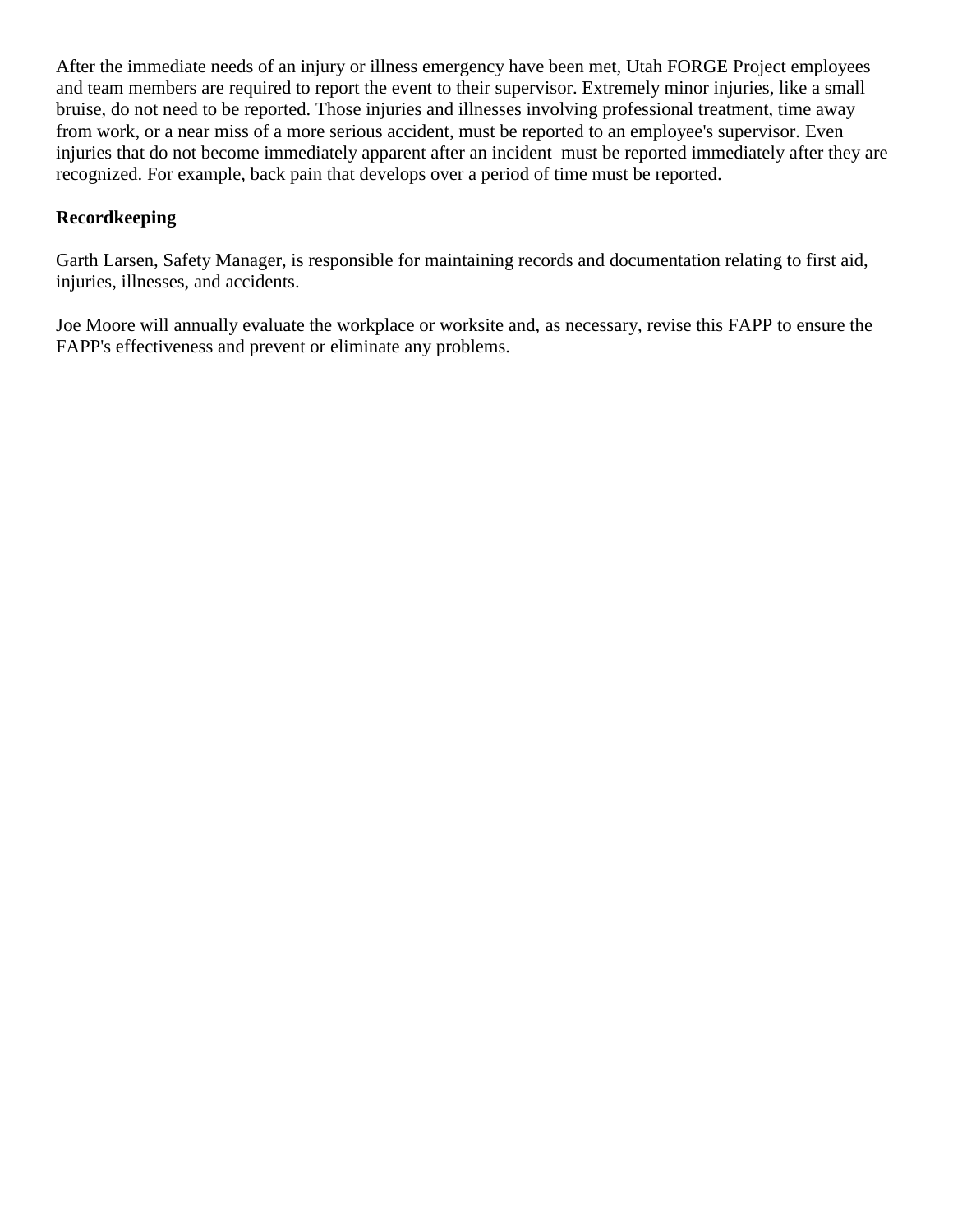# **Gases, Vapors, and Fumes Plan**

**(Hydrogen Sulfide)**

**University of Utah - Energy & Geoscience Institute**

**Utah FORGE Project – Milford, Utah**

**Completed by: Garth Larsen Completed Date: 12/18/2015**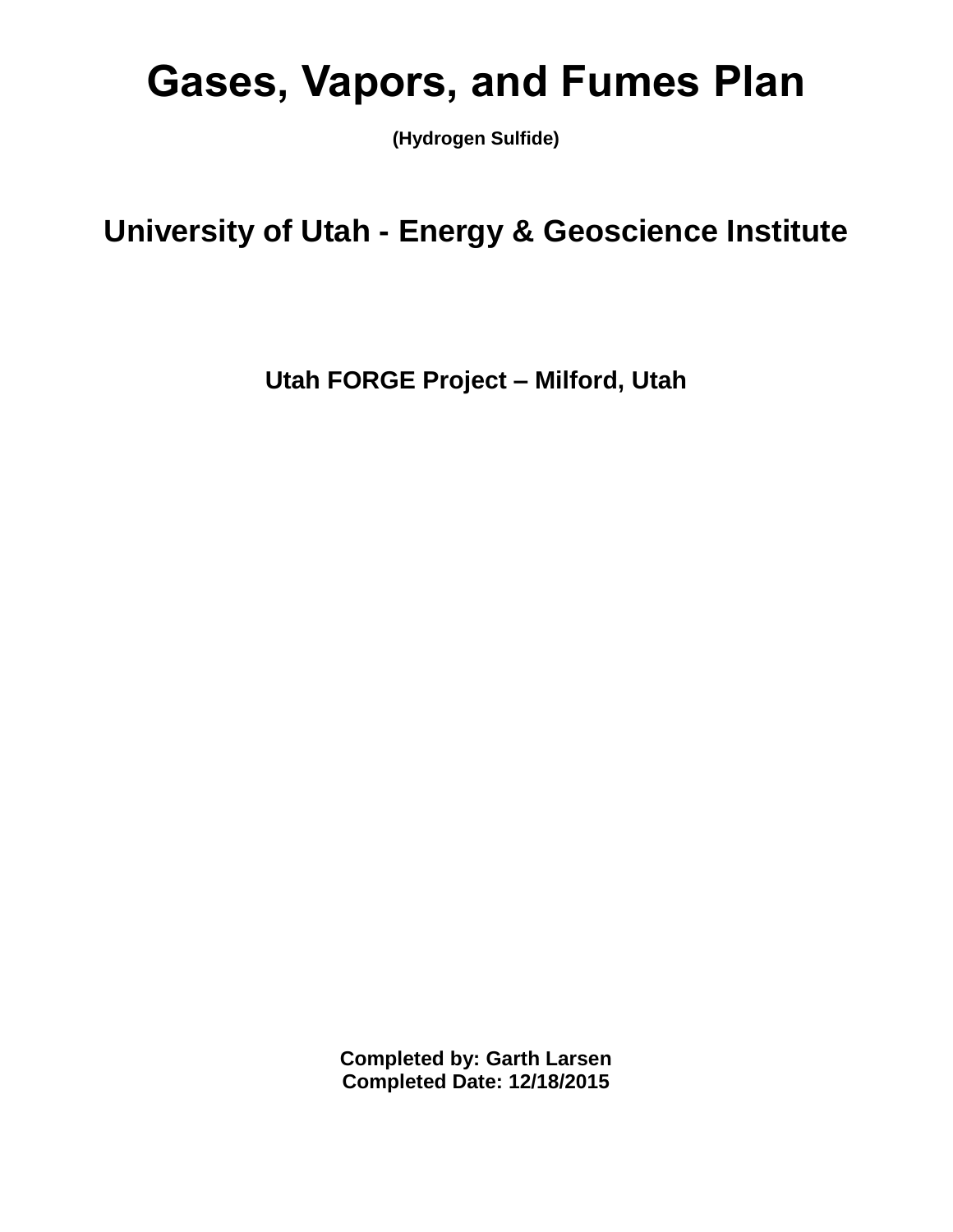# **Gases, Vapors, and Fumes Plan**

This Gases, Vapors, and Fumes Plan (GVFP) will ensure that no employee, team member, or visitor at the Utah FORGE Project site is exposed to inhalation, ingestion, skin absorption, or contact with any material or substance at a concentration above those specified in the "Threshold Limit Values of Airborne Contaminants for 1970" of the American Conference of Governmental Industrial Hygienists found in Appendix A of OSHA's Gases, Vapors, Fumes, Dusts, and Mists standard, Title 29 Code of Federal Regulations 1926.55.

To comply with this and other OSHA rules we will implement all feasible administrative and engineering controls. When such controls are not feasible we will use protective equipment or other protective measures to keep the exposure of employees to air contaminants within the limits prescribed in Appendix A of 29 CFR 1926.55. All equipment and technical measures used to achieve compliance will first be approved for each particular use by a competent industrial hygienist or other technically qualified person.

The GVFP applies to all construction and drilling work (including alteration, repair, painting, and decorating) where employees, team members, or visitors may be occupationally exposed to gases, vapors, fumes, dusts, and mists, and especially hydrogen sulfide that is sometimes emitted to the atmosphere during geothermal drilling and associated activities.

# **Administrative Duties**

This GVFP is for all well sites located on the Utah FORGE Project site located near Milford, Utah. Joe Moore, Utah FORGE Project Managing PI, is the program coordinator/manager and is responsible for its implementation. Copies of the written plan may be obtained at Energy and Geoscience Institute at the University of Utah, 423 Wakara Way Suite # 300, Salt Lake City, Utah and at Utah FORGE Project Office bldg., near Milford, Utah.

### **Exposure Assessment and Monitoring**

We will conduct personal or area sampling for gases, vapors, fumes, dusts, and mists to measure worker exposures. Air sampling is needed to measure worker exposures and select appropriate engineering controls and respiratory protection. Where data is collected it must be retained to support negative exposure assessments.

We will perform hydrogen sulfide gas monitoring as needed to measure the potential for exposure. The OSHA legal limit of hydrogen sulfide airborne exposure (PEL) is 20 ppm as an acceptable ceiling concentration and 50 ppm as a maximum peak, not to be exceeded during any 10-minute work period.

Levels between 0 ppm and 10 ppm are acceptable for routine work activities at the site. Levels greater than 10 ppm will require personal respiratory protection or evacuation from the immediate area. Wind socks will be installed at all sites to identify local site wind direction and thus evacuation should proceed up-wind.

# **Recordkeeping**

Recordkeeping is critical for our gases, vapors, fumes, dusts, and mists operations. Our recordkeeping tasks, at a minimum, include hydrogen sulfide levels measured and recorded in parts per million (ppm) on a daily basis at each well site.

# **Training and Information**

We will provide our employees and team members with training that includes: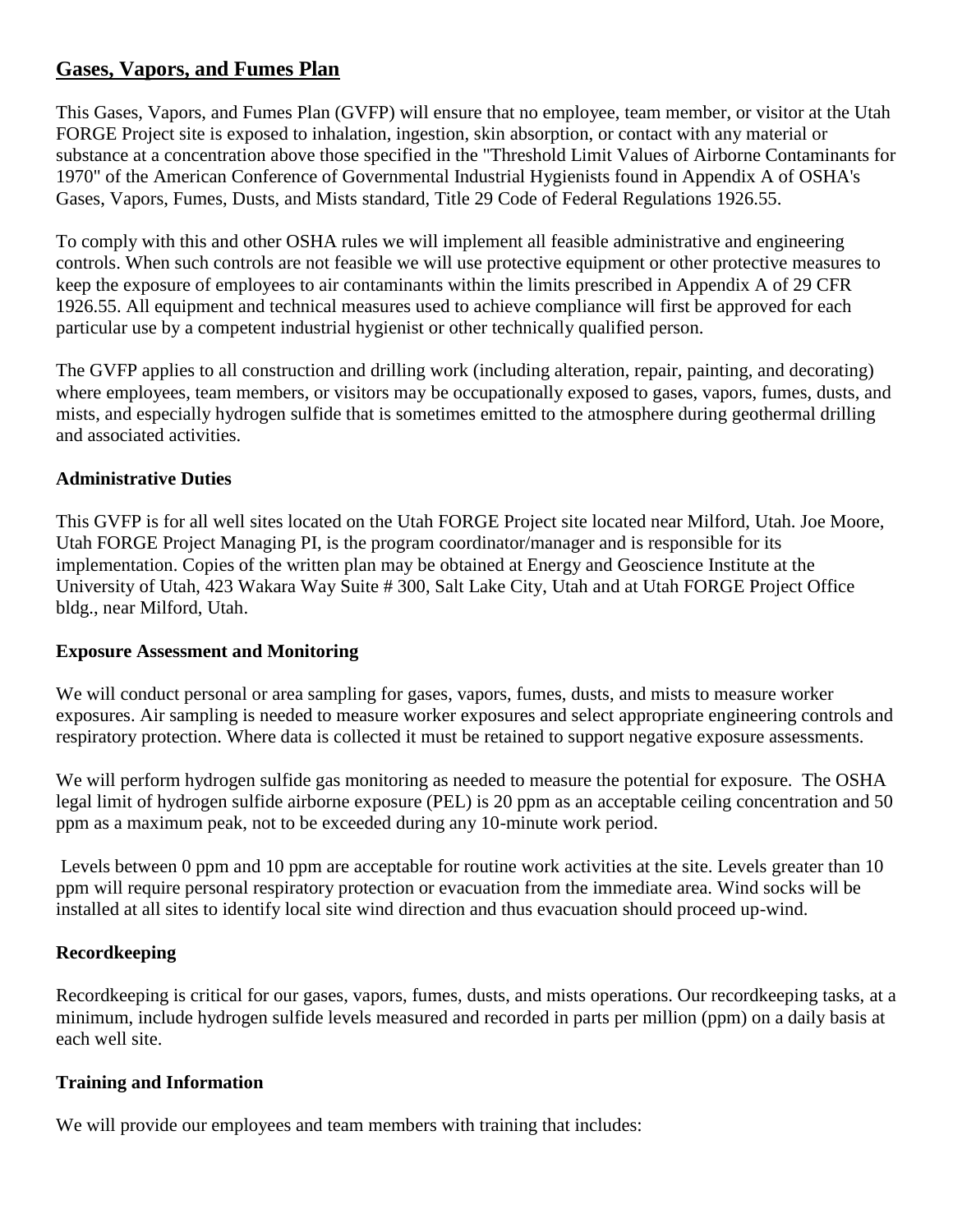- use of hydrogen sulfide detection and the associated gas monitoring detectors, as well as the response and action required upon detection near a well site,
- how to detect hydrogen sulfide by smell,
- how to egress or evacuate based on the wind direction,
- how to effectively barricade the affected area,
- use of the 2016 Emergency Response Guidebook (ERG) and the use of guide 117 and table 1 ID# 1053, and
- proper use, maintenance, and cleaning techniques for self-contained breathing apparatus/repirators.

All employees will also be trained and become familiar with other Utah FORGE Project Health and Safety Plans, such as Hazardous Communication Plan, Hazard Assessment Plan, Emergency Action Plan, and Visitor Safety Plan.

# **Methods of Compliance**

#### *Administrative procedures, engineering controls, and good work practices*

Exposures to gases, vapors, fumes, dusts, and mists can be controlled through the use of engineering controls and work practices. Engineering controls are hazard controls designed into equipment and workplaces. Work practices are procedures followed by employers and workers to control hazards.

Routine work activities are permitted at well sites determined to be no or low hazard areas. The Safety Supervisor will provide for daily gas monitoring to determine if the hazard is of significant quantity to require action. Hydrogen sulfide levels between 0 ppm and 10 ppm are acceptable for routine work activities. Levels greater than 10 ppm will require personal respiratory protection or evacuation from the immediate area. Wind socks will be installed at all sites to identify local site wind direction, and evacuation, when necessary, will progress up-wind.

### *Well Site Practices*

All employees and team members will receive training on hydrogen sulfide gas detection, monitoring techniques, and use of PPE and respirator, including NISOH approved gas cartridges. All employees and team members will receive training of how to take action when hydrogen sulfide gas is present and how to instruct and lead visitors away from the hazard.

All well sites will be equipped with wind socks to identify wind direction and evacuation direction at the site. All well sites as well as the office will have Material Data Sheets posted and available to all employees, team members, and visitors. All sites will have warning signs posted in and around the site to make everyone aware of the potential danger.

### *Respirators and the Respiratory Protection Program*

OSHA regulations require implemention of a respirator program when engineering, administrative, and good work practices are not enough to keep gases, vapors, and fumes below their permissible exposure limit (PEL) as found in 29 CFR 1926.55. We will not use respirators as the primary means of preventing or minimizing exposures to airborne contaminants. Instead, we will use effective source controls such as:

- detection.
- gas monitoring,
- wind socks.
- local exhaust ventilation, and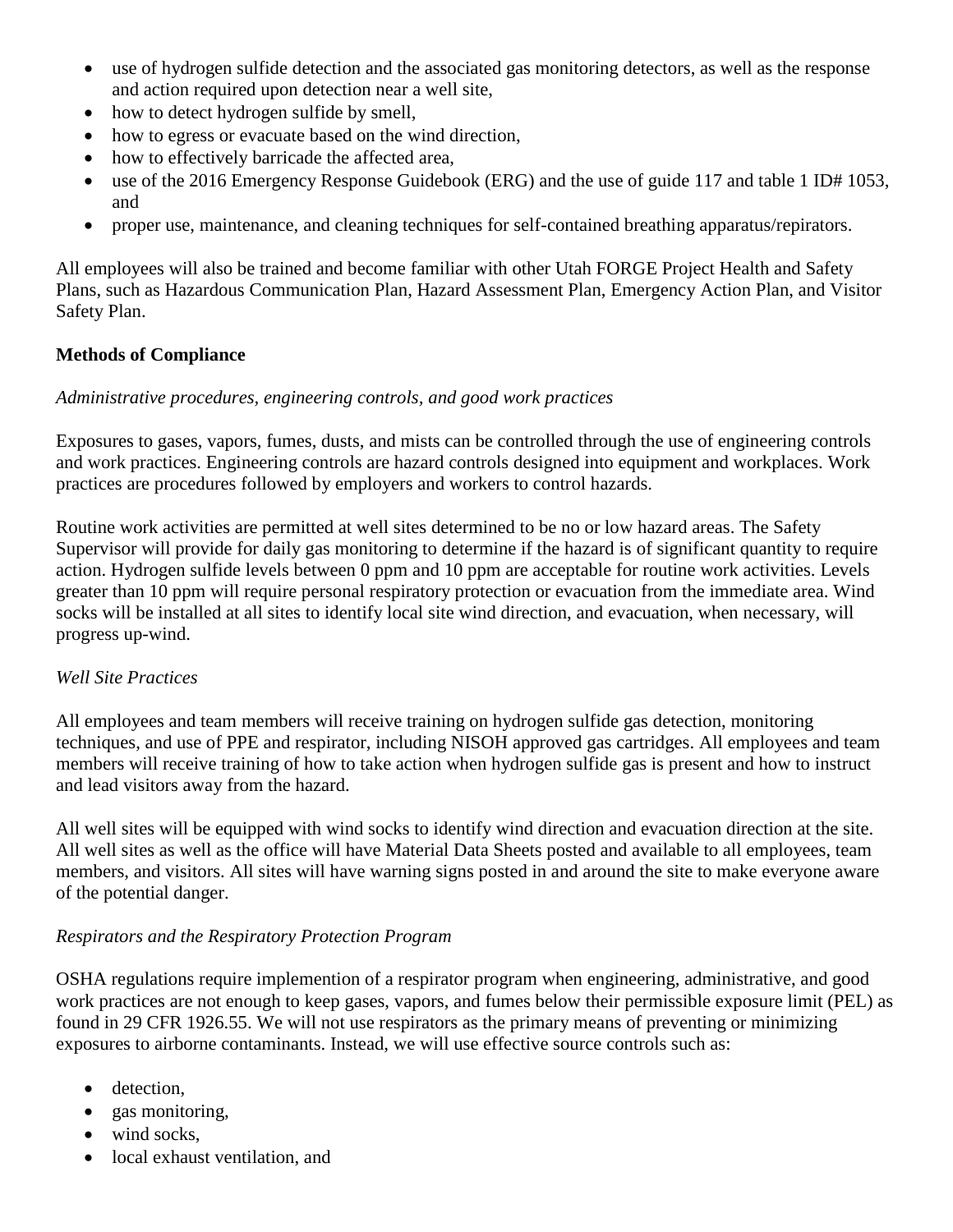• signs and barricades.

Such measures will be the primary means of protecting our workers. When source controls cannot keep exposures below the PEL, controls will be supplemented with the use of respirators. NIOSH recommended gas cartridges will be selected for use.

#### *Communication of Hazards*

We will post warning signs to mark the boundaries of work areas contaminated with gases, vapors, and fumes at or above their PELs with special focus being placed on hydrogen sulfide.

Our Communication of Hazards plan is supplemented by the requirements of 29 CFR 1926.59-Hazard Communication and is implimented as part of the training used in this GFVP.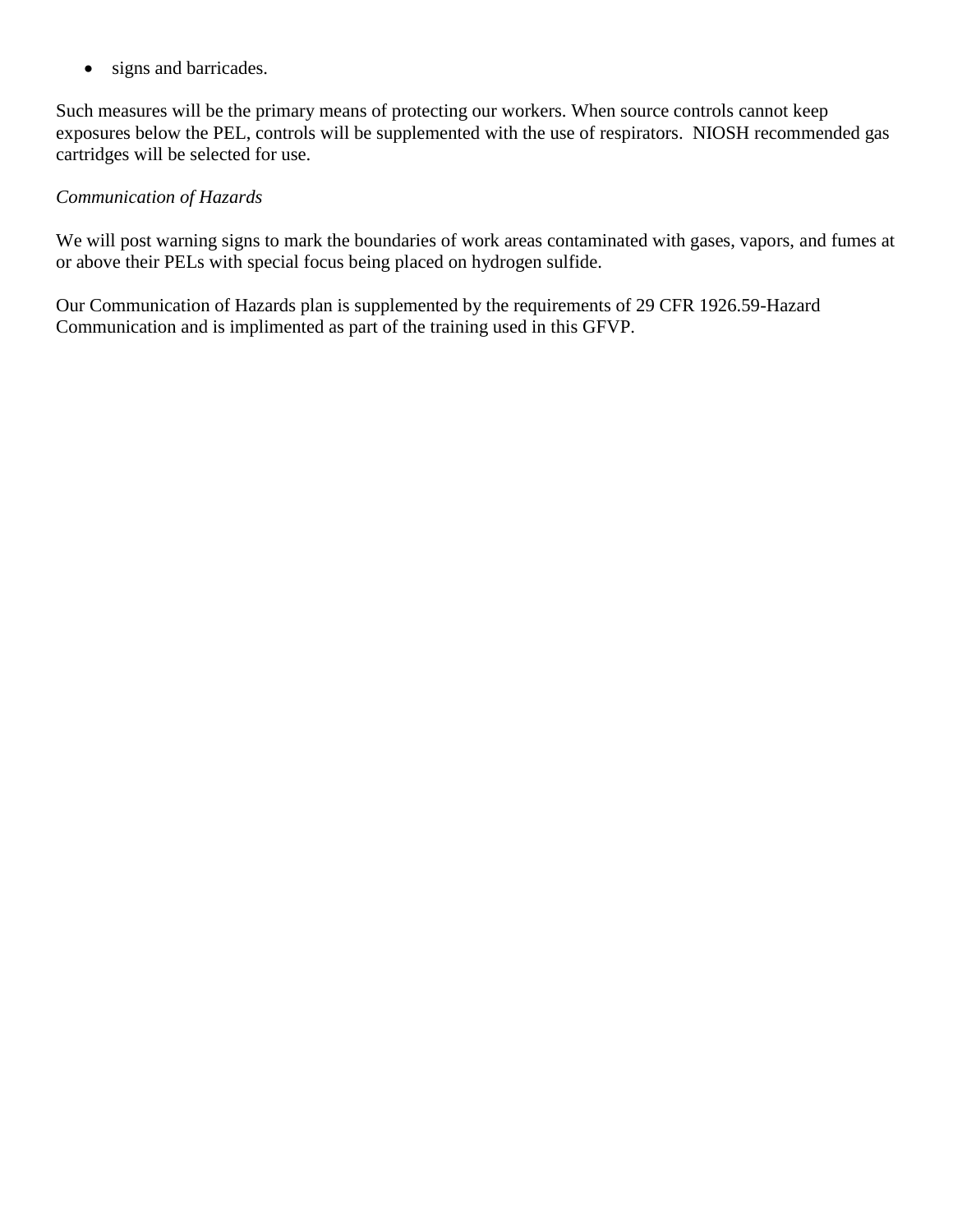# **Hazard Assessment Plan**

**University of Utah - Energy and Geoscience Institute**

**Utah FORGE Project – Milford, Utah**

**Completed by: Garth Larsen Completed Date: 11/10/2015**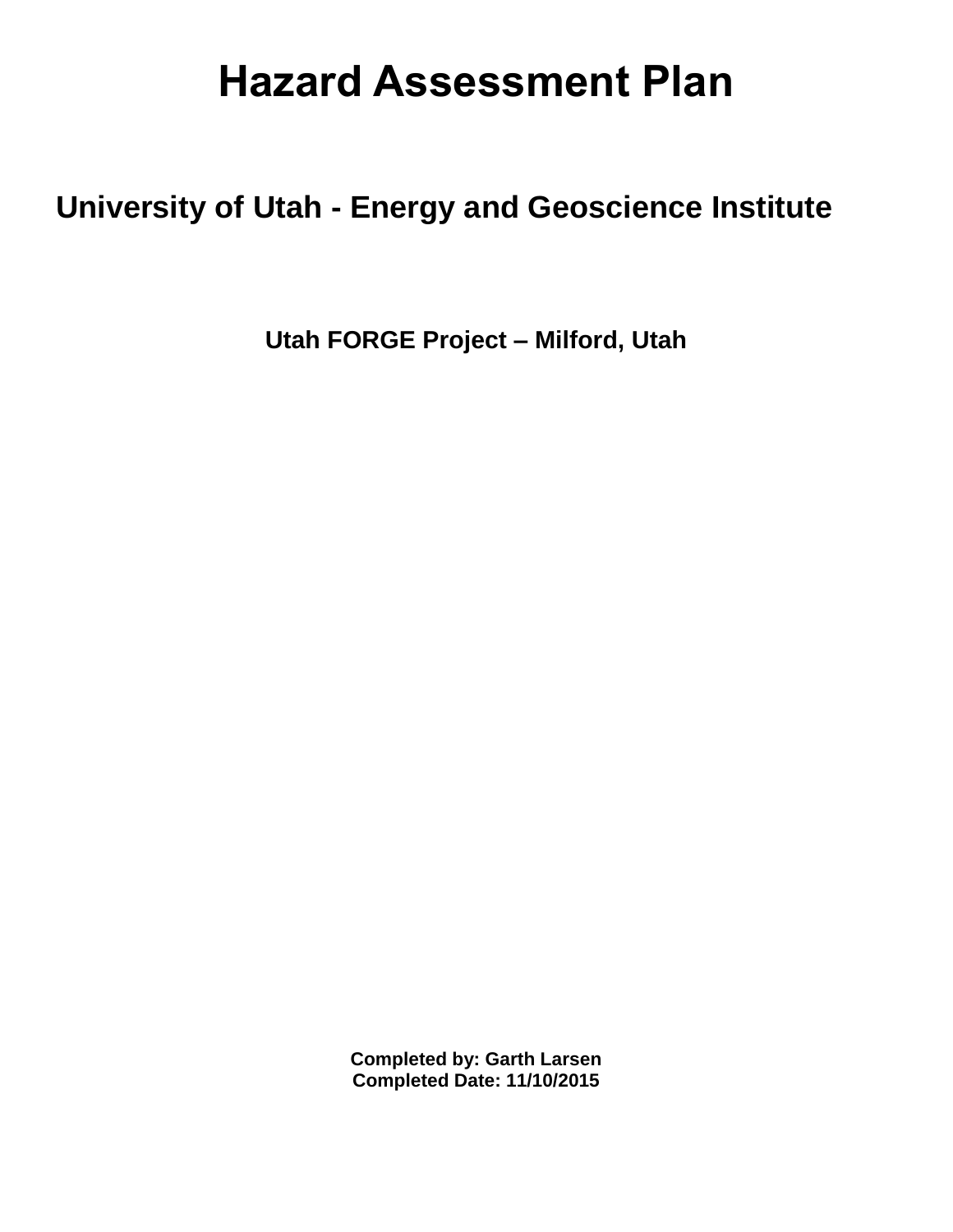This plan contains detailed hazard information that is part of several different regulatory compliance programs.

#### **Administrative Duties**

Joe Moore, Utah FORGE Project PI, is responsible for developing and maintaining our facility's hazard assessment plan. The plan is available for review and is kept at the Energy and Geoscience Institute (EGI) at the University of Utah, 423 Wakara Way Suite #300, Salt Lake City, Utah.

The Utah FORGE Project performs regular hazard assessments to review the hazards in the workplace, and protect employees, team members, and visitors from those hazards. Hazards can change with every process change or the next project phase. Therefore, we will perform a hazard assessment of our facility at the beginning of a new Phase of the project or as new equipment is added to the site. Joe Moore, Project PI, and Garth Larsen, Safety Manager, will conduct the hazard assessment based on an actual physical site walkthrough, followed-up by a table top review, and recording the assessment in a written report.

When safety deficiencies are discovered, the process for getting the deficiencies corrected will depend on their significance. If the deficiencies are minor, they will be handled at or near the time of discovery. If the deficiency is significant and requires project changes or additional budget dollars, the Project PI will be contacted and a method to address the deficiency will be discussed and implemented.

## **General Condition expectations at the Worksite**

The floors will be clean, dry, and clear of obstacles.

There will be no materials on the floor that could trip a worker.

The lighting will be adequate for the work being performed.

There will be excessive noise in the work area, hindering worker communication. This can be corrected or mitigated with proper hearing protection.

Fire protection equipment will be readily accessible and employees will have been trained in its use.

Emergency exits will be clearly marked.

Trucks and/or motorized vehicles will be properly equipped with brakes, overhead guards, backup signals, horns, and identification as deemed necessary.

All employees operating vehicles and equipment will be properly trained and authorized.

All employees will be wearing proper personal protective equipment for the jobs they are performing.

#### **Employee Exposures to Chemicals**

Our hazard assessment looks at the workers' exposures to the chemicals they handle or may be exposed to during drilling and testing of geothermal wells.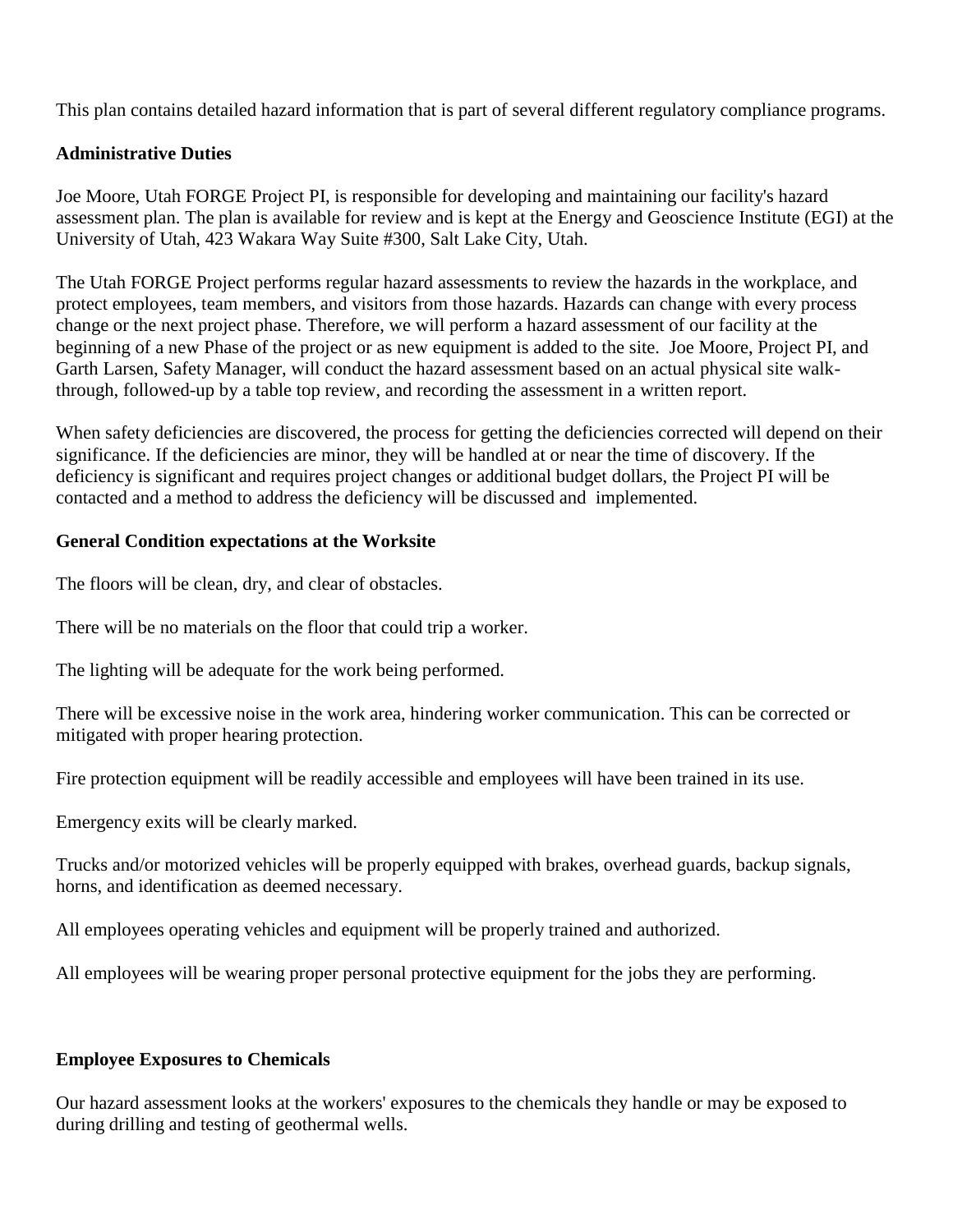#### **Areas and conditions requiring Personal Protective Equipment**

The sources of motion; i.e., machinery or processes where any movement of tools, machine elements, or particles could exist are drill sites and pump stations.

The areas where movement of personnel could result in collision with stationary objects include drill rigs and associated drilling equipment.

The sources of high temperatures that could result in burns, eye injury, or ignition of protective equipment, etc.include well sites and geothermal fluid pipelines.

The types of potential chemical exposures include hydrogen sulfide.

The sources of harmful dust most likely come from disturbed well sites and road ways.

The sources of hazardous light radiation include welding, cutting, and brazing activities.

The sources of falling objects or potential for dropping objects include drilling rigs and drilling equipment.

The sources of sharp objects which might pierce the feet or cut the hands include drilling rigs and drilling equipment.

The sources of rolling or pinching objects which could crush the feet include drilling rigs and associated equipment.

The electrical hazards including drilling equipment and other electrical equipment.

Ventilation in confined spaces is required especially where hydrogen sulfide may be present.

#### **Conclusion**

For safety, it is important , to perform a complete hazard assessment of the facility and well sites. We will utilize this information to correct problems or potential problems to ensure a safe environment for our employees, team members, visitors, and the surrounding community.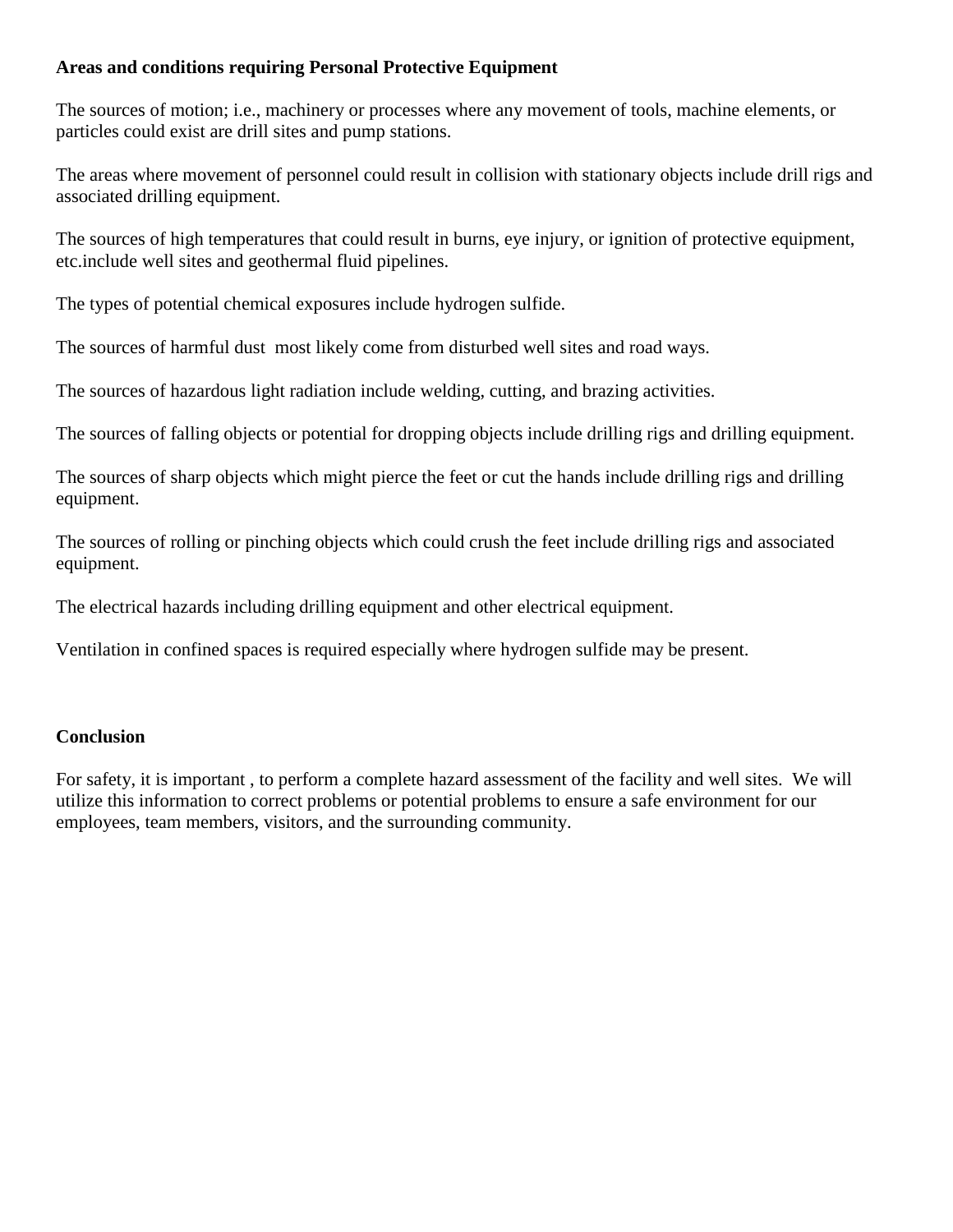# **Hazard Communication Plan**

# **University of Utah - Energy & Geoscience Institute**

**Utah FORGE Project – Milford, Utah**

**Completed by: Garth Larsen Completed Date: 11/18/2015**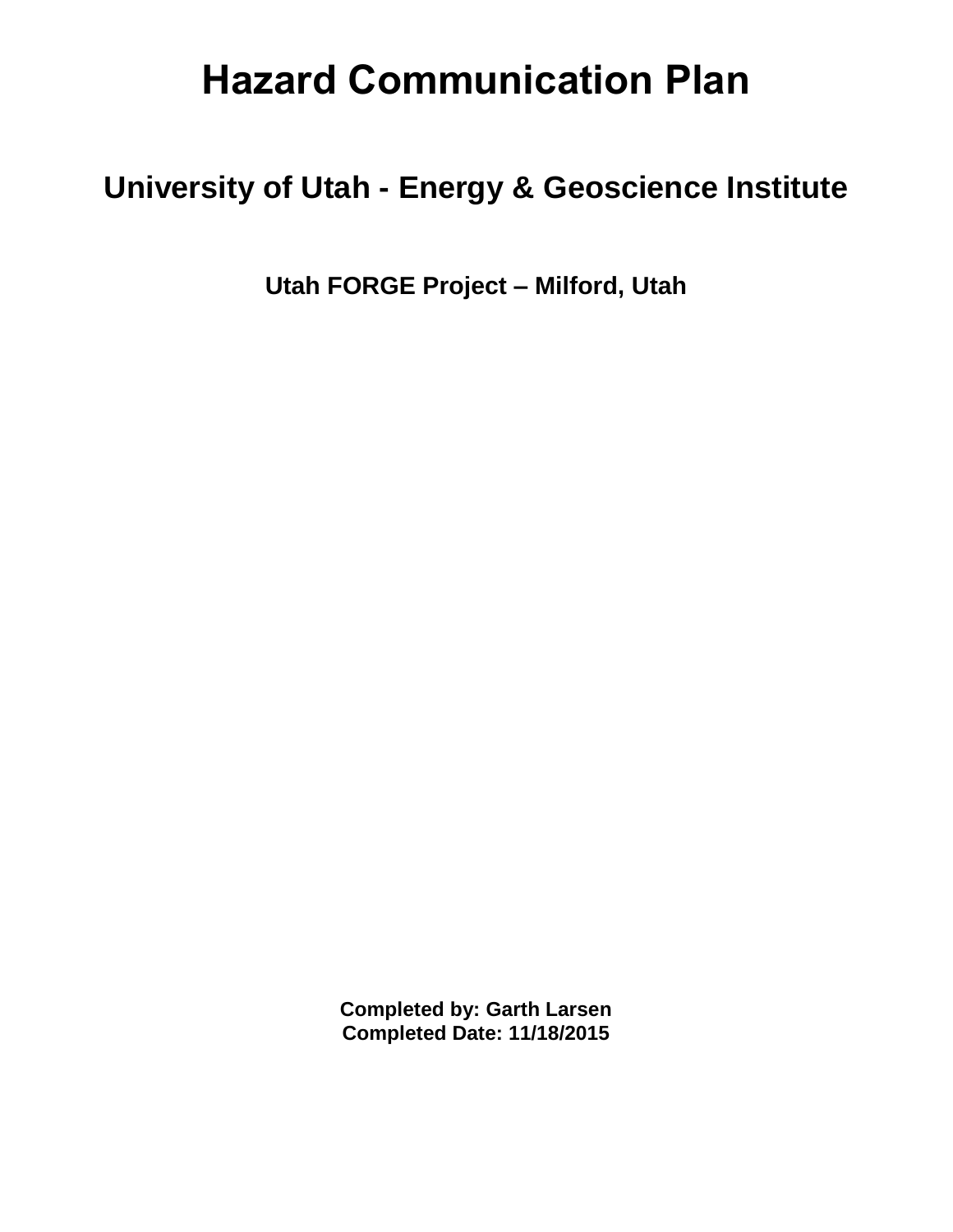#### **Hazard Communication Program**

The Utah FORGE Project is complying with the requirements of OSHA's Hazard Communication Standard for construction by compiling a list of hazardous chemicals, using safety data sheets (SDSs), ensuring that containers are labeled and/or provided other forms of warning, and training our worksite employees and team members. In addition, we share information with other employers involved in the Utah FORGE Project so that they may keep their employees informed.

This program applies to all work operations at the University of Utah - Energy & Geoscience Institute (EGI) Utah FORGE Project site where employees, team members, and visitors may be exposed to hazardous chemicals under normal working conditions or during an emergency situation. Utah FORGE Project employees, team members, and visitors will be informed of the contents of the Hazard Communication Standard, the hazards of chemicals with which they work, safe handling procedures, and measures to take to protect themselves from these chemicals.

Joe Moore, Utah FORGE Project Managing PI, has overall responsibility for the program, including reviewing and updating the program, as necessary. Copies of this written program may be obtained from Joe Moore at the University of Utah EGI, 423 Wakara Way Suite #300, Salt Lake City, Utah. All employees, or their designated representatives, contractors, researchers, visitors and team members may obtain further information about this program, the Hazard Communication Standard, applicable SDSs, and our chemical list from Joe Moore or Garth Larsen, Safety Manager, at the Utah FORGE Project Office bldg. located near Milford Utah.

## **List of Hazardous Chemicals**

Our "chemical inventory" is a list of product identifiers of hazardous chemicals known to be present at our workplace. Anyone who comes in contact with the hazardous chemicals on the list needs to know what those chemicals are and how to protect themselves. The hazardous chemicals on the chemical inventory can cover a variety of physical forms including liquids, solids, gases, vapors, fumes, and mists. Sometimes hazardous chemicals can be identified using purchase orders. Identification of other chemicals may require an actual survey of the workplace.

Garth Larsen, Safety Manager, will update the hazardous chemical inventory as necessary and will maintain a written document at the site that lists chemicals as found, shipped, and/or supplied by contractors.

# **Safety Data Sheets (SDSs)**

SDSs are fact sheets for chemicals that pose a physical or health hazard in the workplace. These sheets provide our employees, team members, contractors, and visitors with specific information on the chemicals in their work areas.

Garth Larsen, Safety Manager, is responsible for obtaining and maintaining the SDSs at our workplace and will contact the chemical manufacturer or vendor if additional chemical information is needed.

SDSs are kept readily accessible to all employees during each work shift at the Utah FORGE Project Office bldg., near Milford, Utah. Employees, team members, and visitors may obtain them at the Utah FORGE Project Office bldg., near Milford, Utah.

If the SDS is not received with the first shipment of a chemical, we will contact the supplier and request an electronic and hard copy of the SDS. If not received, an SDS will be located via internet sources such as JJKeller.com.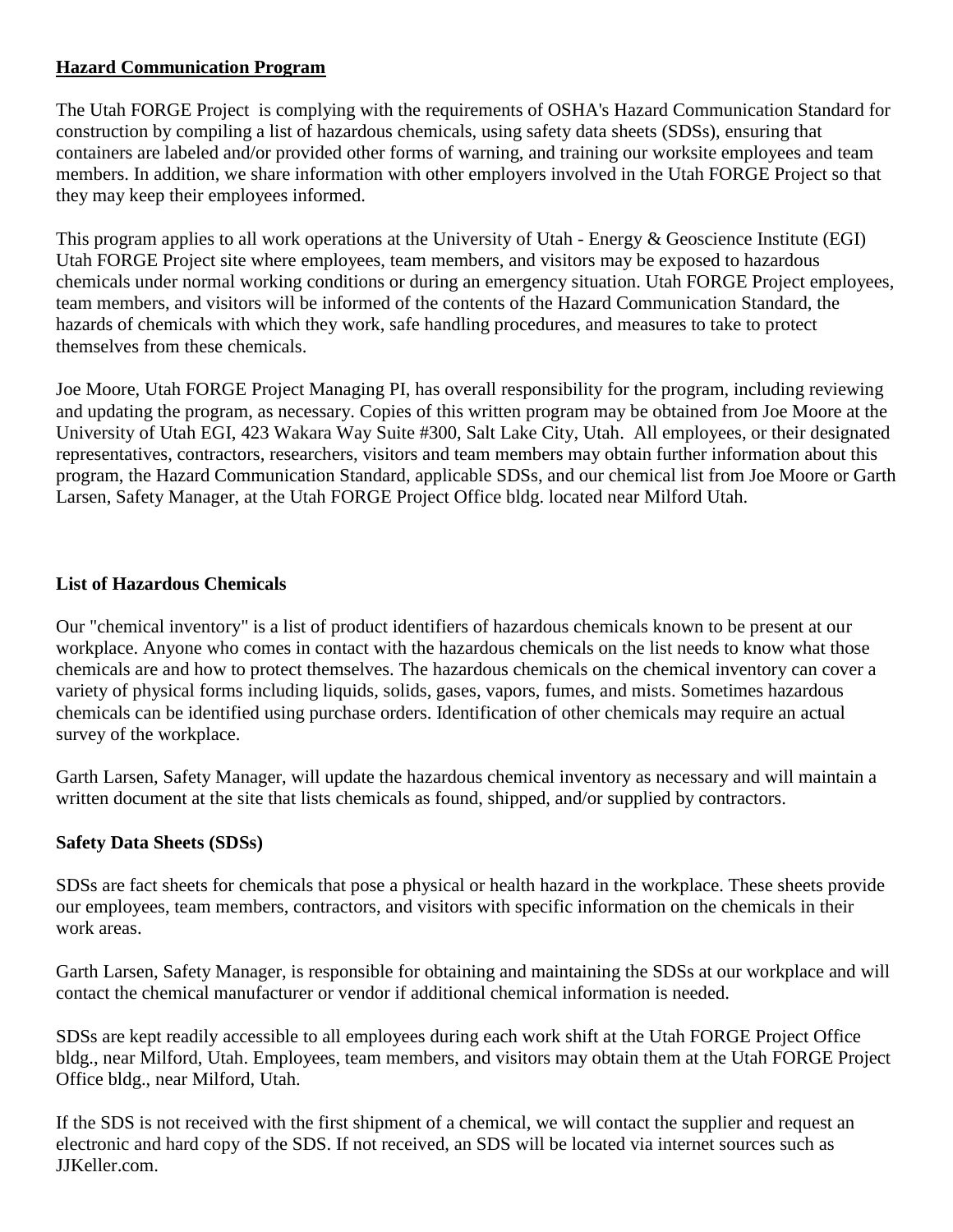# **Labels and Other Forms of Warning**

Hazardous chemical containers at the work site will be clearly labeled, tagged, or marked in accordance with the Hazard Communication Standard, either with:

- the product identifier, signal word, hazard statement(s), pictogram(s), and precautionary statement(s), or
- the product identifier and words, pictures, symbols, or combination thereof, which provide at least "general" information regarding the hazards of the chemicals, and which, in conjunction with the other information immediately available to employees under the Hazard Communication Program, will provide employees with the "specific" information regarding the physical and health hazards of the hazardous chemical.

Garth Larsen, Safety Manager, is responsible for ensuring that all hazardous chemicals in containers at the Utah FORGE work site have proper labels or other forms of warning that are legible, in English, and displayed clearly on the container or readily available in the work area throughout each work shift. Garth Larsen will update labels, as necessaryand ensure that newly purchased chemicals are checked for labels.

Garth Larsen, Safety Manager, is responsible for ensuring the proper labeling, tagging, or marking of any shipped containers leaving the workplace. These labels, tags, or marks must provide not only the product identifier, signal word, hazard statement(s), pictogram(s), and precautionary statement(s), but also the name, address, and telephone number of the chemical manufacturer, importer, or other responsible party.

A JJ Keller poster will be displayed to inform employees about the Hazard Communication Standard. I

If employees transfer chemicals from a labeled container to a portable, secondary container that is intended only for their IMMEDIATE use, no labels, tags, or markings are required on the portable container. Otherwise portable containers must be labeled, tagged, or marked in accordance with our in-house labeling system for workplace containers.

Finally, the following procedures are used to review and update label information when necessary, to ensure that labels that fall off or become unreadable are immediately replaced, following §1910.1200(f) for labeling provisions. The following are examples of procedures to review, update, and replace labels, as necessary.

- We will check all incoming hazardous chemical containers for proper labeling and product identifiers, signal word, hazard statement(s), pictogram(s), and precautionary statement(s).
- If an incoming container is not labeled properly or is missing a label, we will determine whether or not a label is required based on 29 CFR 1910.1200, Hazard Communication. If a label is required, we either send the shipment back with the transporter to the distributor, importer, or manufacturer or store the chemical until it can be labeled.
- When a chemical container is discovered with a label that is soiled, unreadable, or missing, we instruct employees not to move, touch, or use the chemical.
- If a label is required, we attempt to identify the chemical. If the chemical can be identified, we relabel the container with an extra label already provided by the chemical distributor or manufacturer, relabel the container or store the chemical until it can be labeled with a label ordered from the manufacturer, importer, or distributor.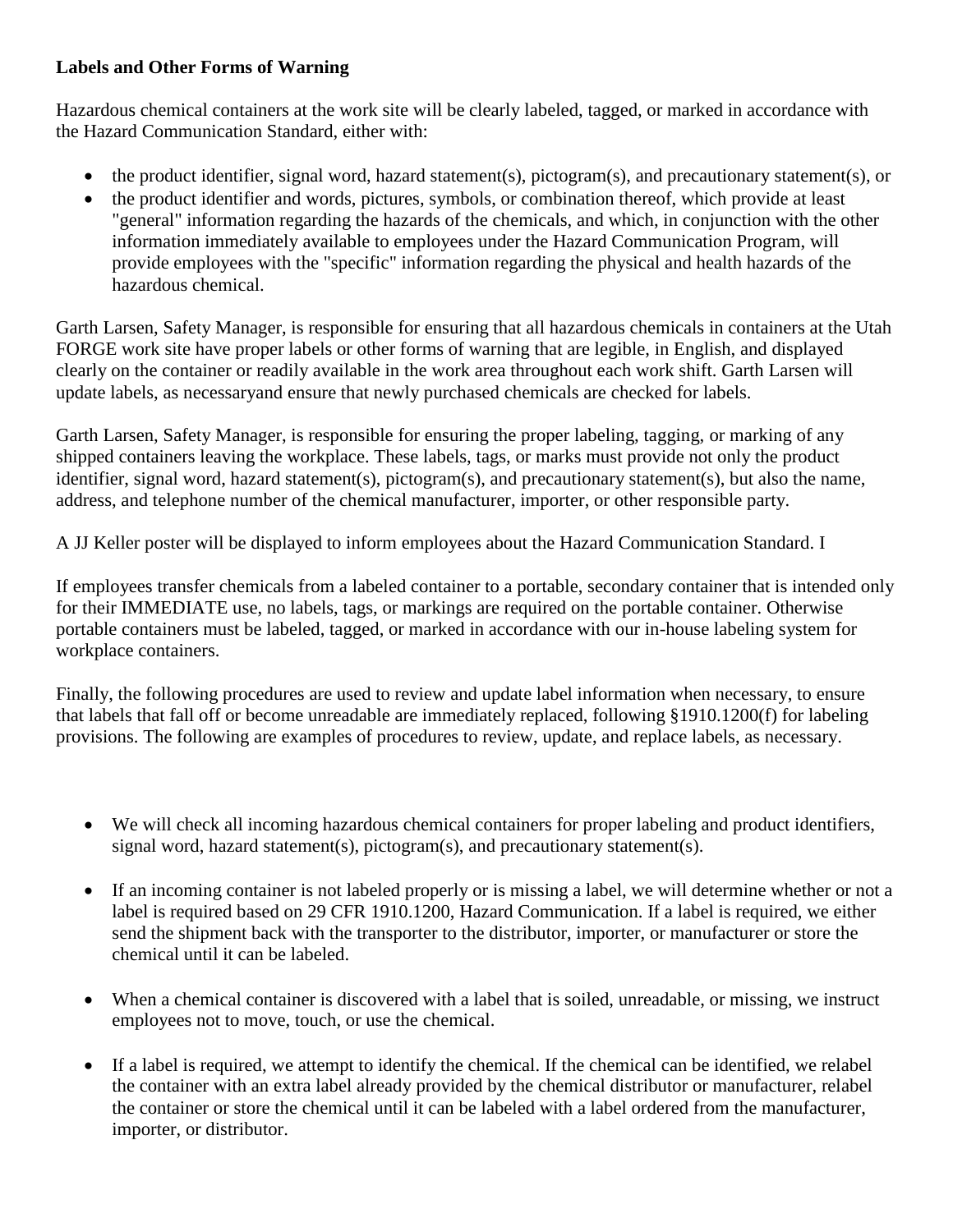- If the label cannot be obtained from the chemical manufacturer, importer, or distributor, and no other labeling options are available, we will dispose of the chemical according to the chemical's safety data sheet and other proper federal, state, and local disposal requirements.
- An employee, team member or visitor who transfers hazardous chemicals from a labeled container to a portable container, is required to contact Garth Larsen if more than one employee will be using the chemical, if the chemical will be used for more than one shift, if the employee who transferred the chemical will not be in control of the chemical the entire time.
- Once notified, Garth Larsen will clearly label the portable container with the product identifier.

## **Training**

Everyone who works with or is potentially "exposed" to hazardous chemicals on the Utah FORGE work site will receive initial training on the Hazard Communication Standard and the safe use of those hazardous chemicals before starting work. "Exposure" means that "an employee is subjected in the course of employment to a chemical that is a physical or health hazard, and includes potential (e.g., accidental or possible) exposure." Whenever a new chemical hazard is introduced or an old hazard changes, additional training is provided. All training is conducted by Garth Larsen, Safety Manager.

Effective information and training is a critical part of the Hazard Communication Program. We train our employees to read and understand the information on labels and SDSs, determine how the information can be obtained and used in their own work areas, and understand the risks of exposure to the chemicals in their work areas, as well as ways to protect them. Our goal is to ensure employees know that they are exposed to hazardous chemicals, have the skills to read and use labels and SDSs, and understand how to appropriately follow the protective measures we have established.

All employees and team members will receive training for hazard communication.

#### *Training Content*

Employees and team members will receive training on all chemicals/chemical hazards present at the site. According to §1910.1200(h)(1), "(h)(1) Employers shall provide employees with effective information and training on hazardous chemicals in their work area at the time of their initial assignment, and whenever a new chemical hazard the employees have not previously been trained about is introduced into their work area. Information and training may be designed to cover categories of hazards (e.g., flammability, carcinogenicity) or specific chemicals. Chemical-specific information must always be available through labels and safety data sheets." The format of the training program used is According to §1910.1200(h)(1).

The training program emphasizes these elements.

- Summary of the Hazard Communication Standard.
- Identification of hazardous chemicals present in operations and in employee work areas.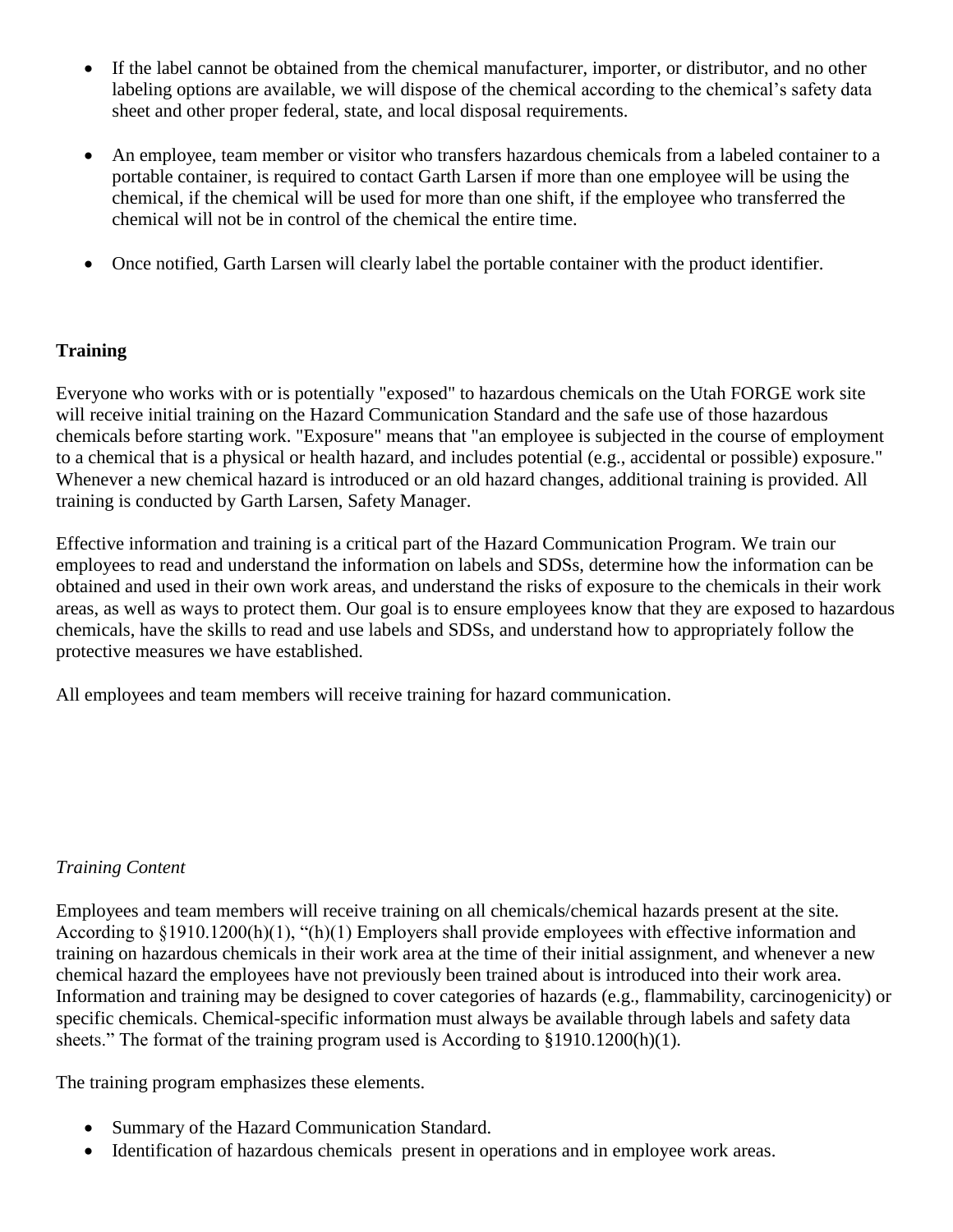- Chemical and physical properties of hazardous chemicals (e.g., flash point, reactivity, etc.) and how to detect the presence or release of these chemicals (including chemicals in unlabeled pipes).
- Physical hazards of chemicals (e.g., potential for fire, explosion, etc.).
- Health hazards, including signs and symptoms of overexposure, associated with exposure to chemicals and any medical condition known to be aggravated by exposure to them.
- Any simple asphyxiation, combustible dust, and pyrophoric hazards, as well as hazards not otherwise classified, of chemicals in work areas.
- Any steps the Utah FORGE project has taken to reduce or prevent exposure to hazardous chemicals, such as engineering controls.
- Procedures to protect against hazards and exposure (e.g., work practices or methods to assure proper use and handling of chemicals and any required personal protective equipment and its proper use and maintenance).
- Procedures for reporting and responding to chemical emergencies.
- How to read and use both the workplace labeling system and labels received on shipped containers.
- The order of information found on SDSs and how to read the information and what it means.
- How to access SDSs and the written Hazard Communication Program, including the chemical inventory.

The procedure to train new employees at the time of their initial assignment is, according to §1910.1200(h)(1), "(h)(1) Employers shall provide employees with effective information and training on hazardous chemicals in their work area at the time of their initial assignment, and whenever a new chemical hazard the employees have not previously been trained about is introduced into their work area."

We will document all hazard communication training and retraining using a standard training attendance roll form and keep this documentation at the Utah FORGE Project Office bldg.

#### **Multi-Employer Facility**

When contractors, sub-contractors or any other employers' workers will be working at the Utah FORGE Project work site, the Safety Manager, Garth Larsen, will:

- provide the other employer(s) as follows with SDSs for any of our hazardous chemicals to which their employees may be exposed: According to §1910.1200(e)(2), "(e)(2) 'Multi-employer workplaces.' Employers who produce, use, or store hazardous chemicals at a workplace in such a way that the employees of other employer(s) may be exposed (for example, employees of a construction contractor working on-site) shall additionally ensure that the hazard communication programs developed and implemented under this paragraph (e) include the following:... (ii) The methods the employer will use to inform the other employer(s) of any precautionary measures that need to be taken to protect employees during the workplace's normal operating conditions and in foreseeable emergencies; and, (iii) the methods the employer will use to inform the other employer(s) of the labeling system used in the workplace," and
- relay to other employer(s) all necessary in-house labeling system and precautionary information for normal operations and foreseeable emergencies.

Moreover, it is the responsibility of Garth Larsen to obtain from each contractor, sub-contractor, or other employer the appropriate hazard information on chemicals they bring onsite, including SDSs, the labeling system used, and the precautionary measures to be taken in working with or near these chemicals. This information will be added to the chemical inventory and given to all others workers, team members, and visitors on site that have the potential to come in contact with these additional hazardous chemicals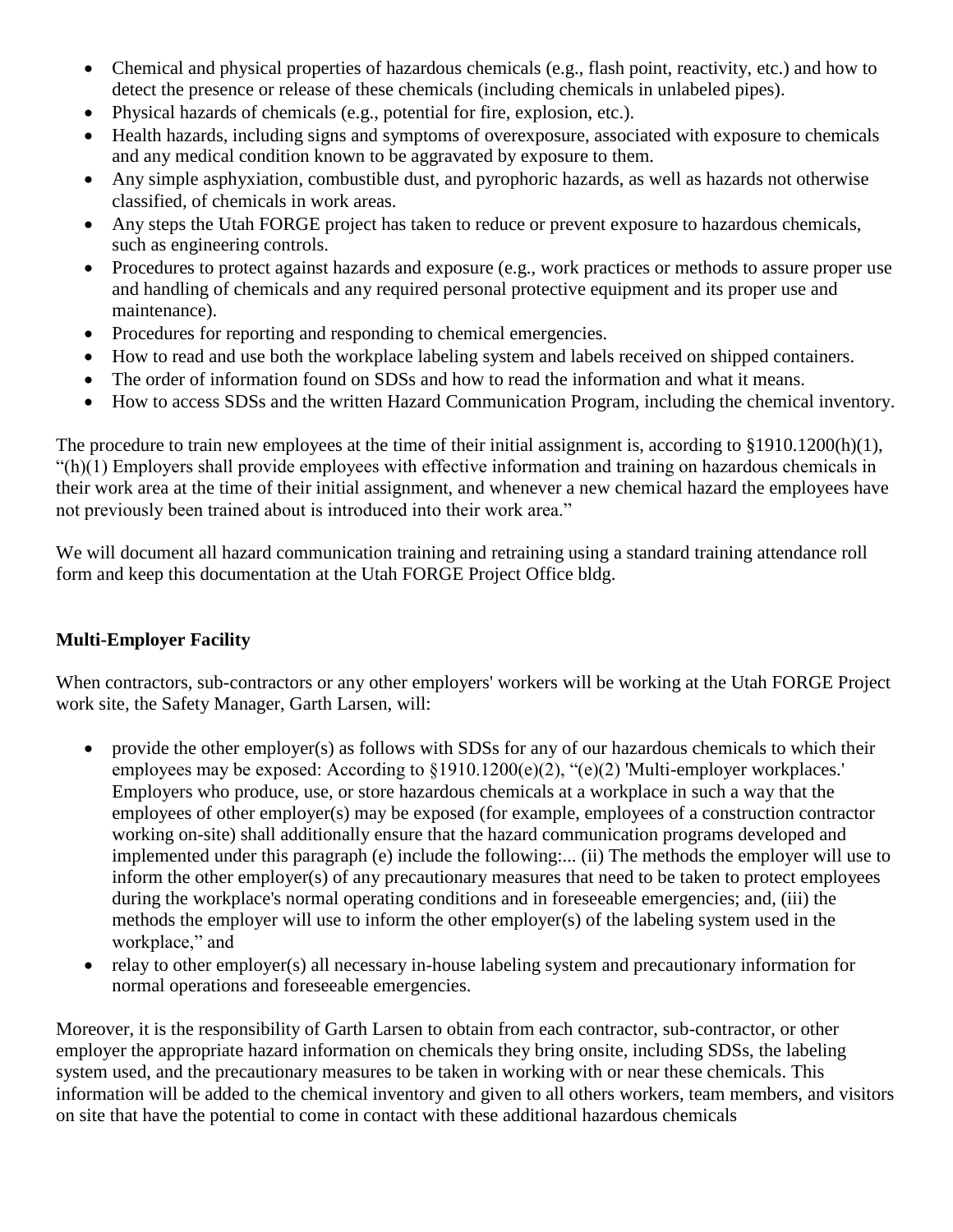# **Hazardous Waste Contingency Plan**

# **University of Utah - Energy & Geoscience Institute**

**Utah FORGE Project, Milford, Utah**

**Completed by: Garth Larsen Completed Date: 10/23/2015**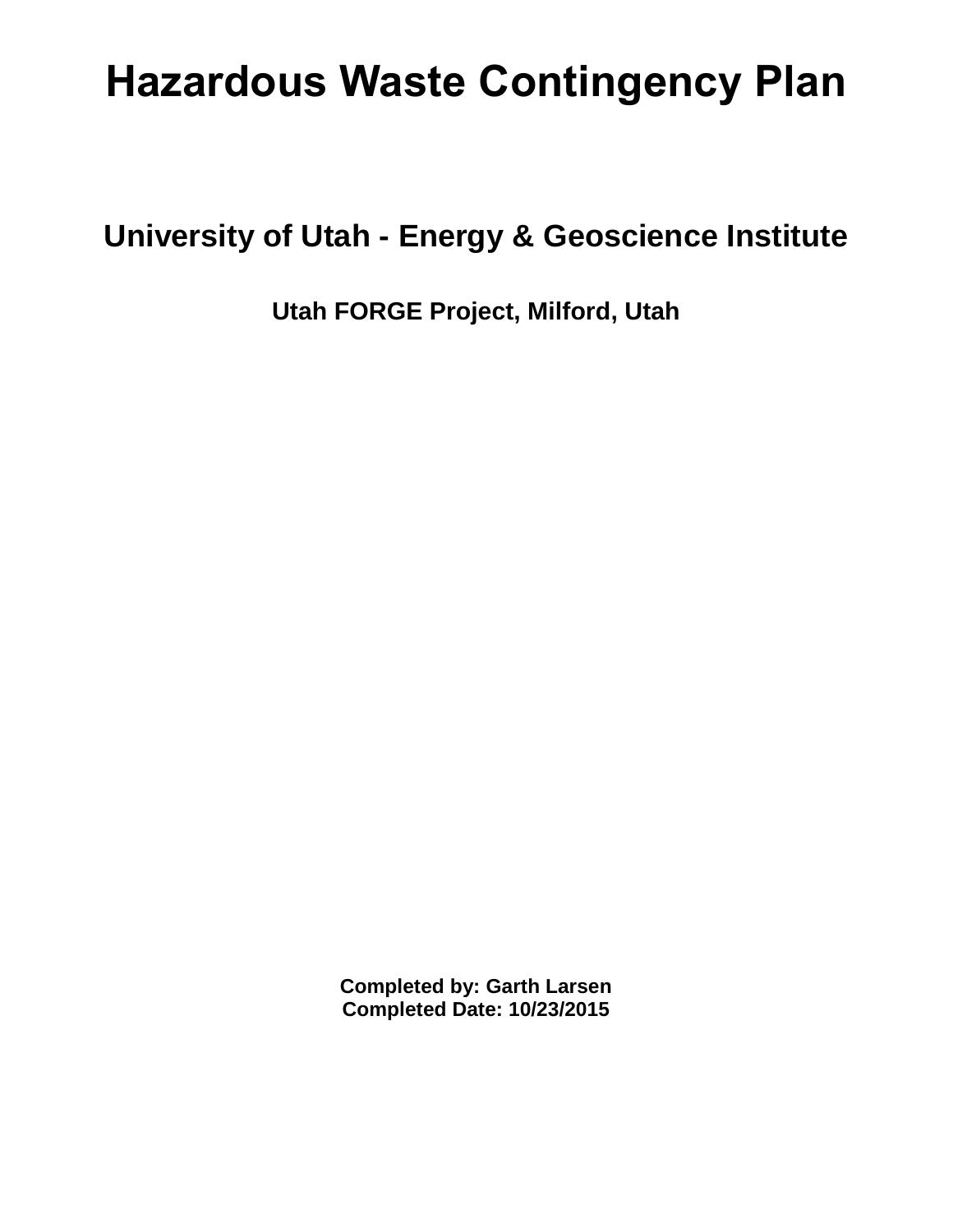# **Hazardous Waste Contingency Plan**

# **General Company Policy**

The purpose of this program is to inform interested persons, including employees, that our company is complying with EPA requirements for preparing and maintaining a Hazardous Waste Contingency Plan under the hazardous waste regulations, Title 40, Code of Federal Regulations 265.50-.56, by providing a written plan describing the equipment, manpower, and procedures for responding to a discharge of hazardous waste.

THE University of Utah - Energy & Geoscience Institute (EGI) has developed this program to handle hazardous wastes at Utah FORGE drilling and operation sites, because they can pose significant safety and health risks to our workers and those of our subcontractors, when not handled properly.

This program applies to all work operations in our company where employees and visitors may be exposed to potential discharge or spill situations involving hazardous waste under normal working conditions or during an emergency situation.

Our contingency plan is designed to minimize hazards to human health or the environment from fires, explosions, or any unplanned sudden or non-sudden release of hazardous waste or hazardous waste constituents to air, soil or surface water. The provisions of our plan are to be carried out immediately whenever there is a fire, explosion, or release of hazardous waste or hazardous waste constituents that could threaten human health or the environment.

The Utah FORGE Project falls under the Conditionally Exempt Small Quantity Generators (CESQGs) that generate 100 kilograms (220 lbs.) or less per month of hazardous waste, or 1 kilogram (2.2 lbs.) or less per month of acutely hazardous waste, or less than 100 kilograms (220 lbs.) per month of acute spill residue or soil.

The Utah FORGE Project does not store hazardous waste.

The Utah FORGE Project is not a permitted transportation, storage and disposal facility.

The Utah FORGE Project encourages any suggestions that our team members, contractors, and visitors have for improving our Hazardous Waste Written Contingency Plan, as we are committed to developing and maintaining an effective plan. We strive for clear understanding, safe behavior and involvement in the plan from every level of the company.

# **Administrative Duties**

Joe Moore, the Utah FORGE PI, is responsible for our hazardous waste written contingency plan. Copies of our written plan may be obtained from EGI Bldg. at 423 Wakara Way Suite #300, Salt Lake City, UT 84108.

Garth Larsen is our emergency coordinator, who must be familiar with:

- all aspects of the facility's contingency plan,
- all operations and activities at the facility,
- the location and characteristics of waste handled,
- the location of all records within the facility, and
- the facility layout.

The University of Utah - Energy & Geoscience Institute is the owner or operator of our facility. Garth Larsen is responsible for ensuring that our written plan is complete, kept up to date, and made available to applicable or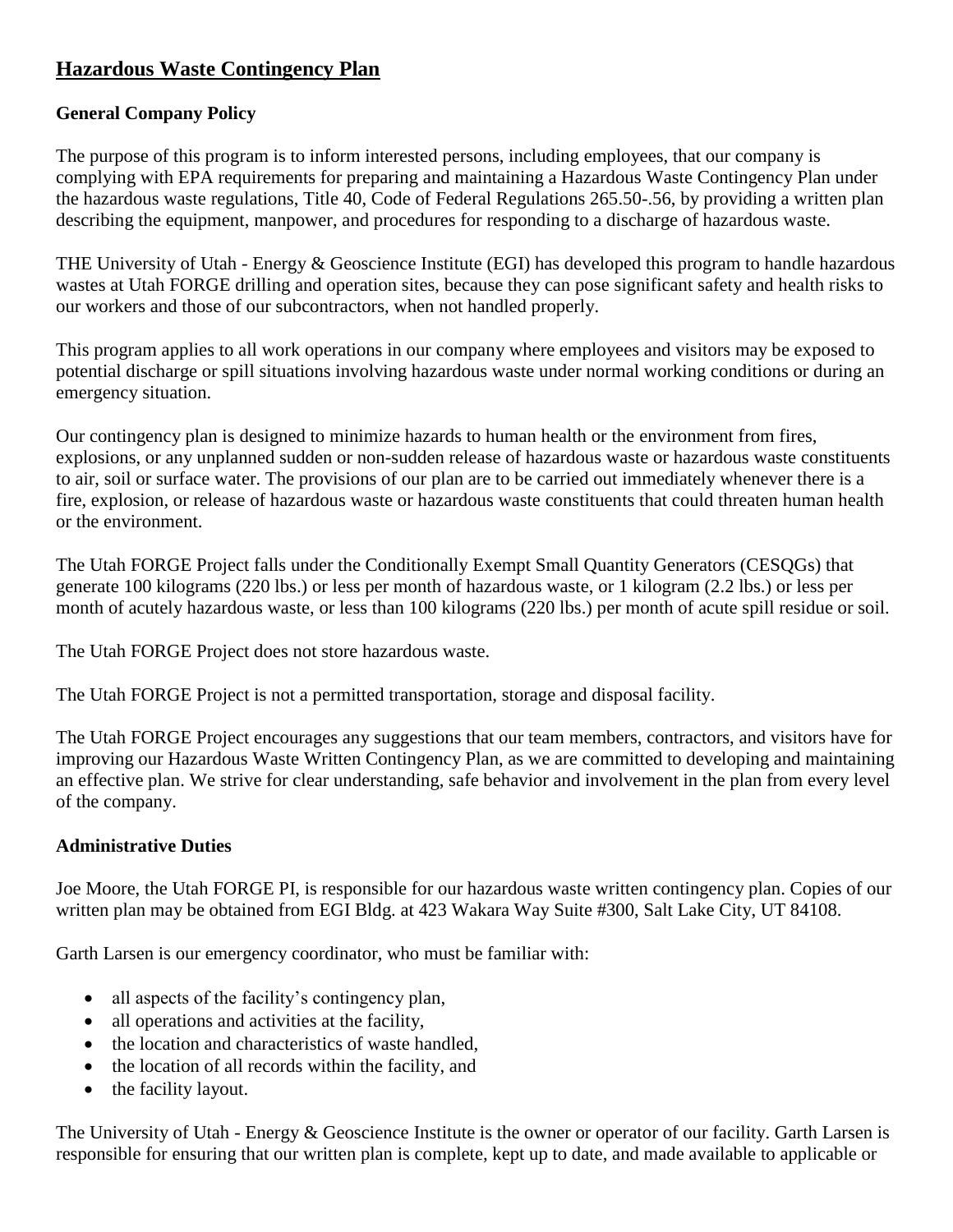required authorities. Our plan will be submitted to the Beaver County Sheriff Office, Milford Utah phone 435- 387-5486, Beaver County Fire District #2, Mil ford Utah phone 435-387-2620, Beaver County Emergency Response Coordinator, Milford Utah phone 435-691-2381, and Milford Memorial Hospital 850 N. Main, Milford Utah phone 435-387-2411.

Our plan will be submitted to the local emergency response team.

Our plan will be submitted to the state emergency response team.

# **Location of Plan**

Our hazardous waste written contingency plan may be obtained from EGI bldg. at 423 Wakara Way Suite #300, Salt Lake City, UT 84108. Employees, team members and visitors can obtain the plan by EGI bldg. at 423 Wakara Way Suite #300, Salt Lake City, UT 84108.

# **Emergency Equipment and Procedures**

It is our policy to operate our facility in a safe and responsible manner. We continually review our operations to minimize the possibility of a fire, explosion, or an accidental release of a hazardous waste.

Because of the nature of the hazardous waste we generate, our facility is not equipped with an alarm system; however radio communication is capable of providing immediate emergency instruction to facility personnel. The FORGE site is not equipped with fire detection at the site.

Our facility is equipped with a two-way hand held radio system.

Our facility's fire control equipment is located at the FORGE office site, well sites, and drilling mobile and mounted equipment. All are equipped with fires extinguishers and smoke alarms (where appropriate). Our facility's spill control equipment consists of satellite spill kits located at the FORGE office bldg., and all well sites and off-loading areas near the FORGE Office bldg. Our facility's decontamination control equipment consists of spill kits consisting of a protocol instruction card, PPE, absorbent material, and barricade tape, and disposable absorbent pigs. At our facility, we have established monthly examination and annual pressure test of all fire extinguishers.

We also regularly test and maintain as necessary our alarm system, fire control equipment, spill control equipment and decontamination equipment to ensure that it will function properly in an emergency

At our facility, we ensure that at all times our emergency equipment is readily accessible to our employees during operations involving hazardous waste. All emergency equipment and reporting protocols will be located in the main office as well as placards located at the satellite locations and individual well sites.

We have established procedures at our facility to ensure that adequate aisle space is maintained to allow for the unobstructed movement of personnel and the transporting of equipment during an emergency. A minimum of 36-inch aisle space will be maintained at all times.

The following are the responsibilities of the emergency coordinator in the event of an emergency caused by a hazardous waste spill or discharge: the emergency response team leader is responsible to protect all employees and the public, isolate the spill if possible, identify the type of chemical or substance spilled, and contact the appropriate county, state, and federal agencies. (The 2016 Emergency Response Guidebook will be utilized.)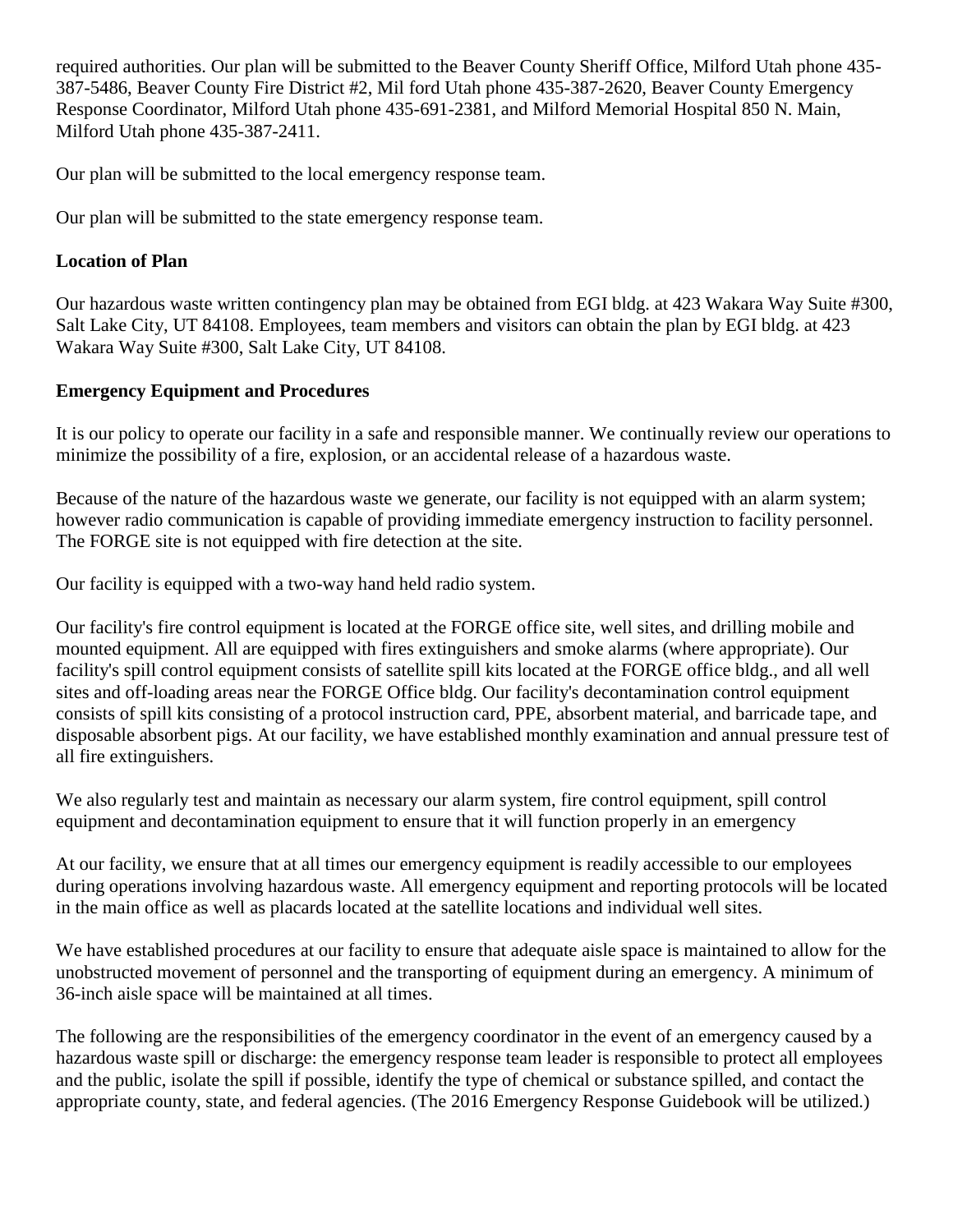In addition, the emergency coordinator has the following responsibilities after determining that the facility has had a release, fire or explosion that threatens human health or the environment outside the facility: the emergency response team leader is responsible to protect employees and the public, isolate and barricade the perimeter if possible, identify the type of chemicals and/or hazards, and contact the appropriate county, state, and federal agencies. (The 2016 Emergency Response Guidebook will be utilized.)

The following are the responsibilities of the emergency coordinator immediately after an emergency: secure the area to protect employees, personnel, visitors and the public from further exposure and/or contamination and establish incident command post. Contact the appropriate county, state, and federal agencies (The 2016 Emergency Response Guidebook will be utilized.)

The owner or operator has the following responsibilities in the event of an emergency caused by a hazardous waste spill or discharge: set-up incident command and control protect all personnel and visitors, notify Beaver County Emergency Response. Provide for clean-up response and restoration through emergency response protocol. (The 2016 Emergency Response Guidebook will be utilized.)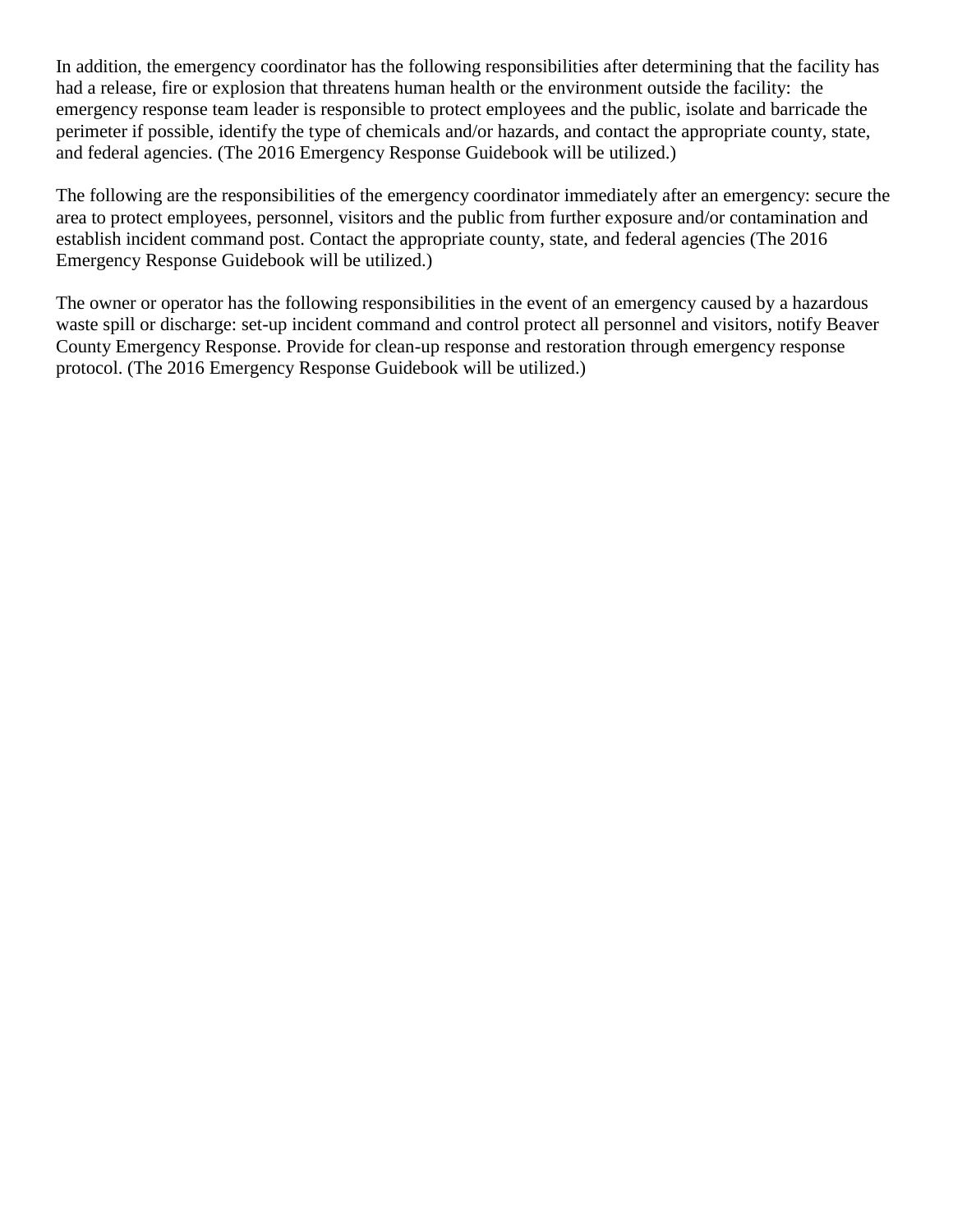#### **INDUSTRIAL ACCIDENT INVESTIGATION REPORT – UTAH FORGE PROJECT**

ACCIDENT REPORT NO. ACCIDENT DATE

 $ACCIDENT$  TIME  $\Box$  AM  $\Box$  PM

#### **I. COMPANY INFORMATION**

Name \_\_\_\_\_ Telephone No. \_\_\_\_\_ Fax \_\_\_\_ Address Accident Address (if different than above) Investigator \_\_\_\_\_ Telephone No. \_\_\_\_ Fax \_\_\_

#### **II. EMPLOYEE INFORMATION**

Name Social Security No. Sex \_\_\_ Age \_\_\_ Home Address Department \_\_\_\_\_ Job Title Employment Status  $\Box$  Full Time  $\Box$  Part Time  $\Box$  Temporary  $\Box$  Other  $\Box$ Length of Employment  $\Box$  Less than 1 mo.  $\Box$  1 - 5 mos.  $\Box$  6 mos. to 5 yrs.  $\Box$  More than 5 yrs. Time in Occupation at Time of Accident  $\Box$ Less than 1 mo.  $\Box$ 1 - 5 mos.  $\Box$  6 mos. to 5 yrs.  $\Box$  More than 5 yrs.

#### **III. INJURY INFORMATION**

Person Reported To \_\_\_\_ Date Reported \_\_\_\_ Nature of Injury and Part of Body \_ Employee's Specific Task and Activity at Time of Accident

| $\Box$ Working Alone $\Box$ Working with assigned group $\Box$ Supervised $\Box$ Not Supervised<br>SEVERITY OF INJURY<br>$\Box$ Fatality<br>$\Box$ Lost work days - days away from work<br>□ Days of restricted activity or job transfer<br>$\Box$ Medical treatment<br>$\Box$ First aid<br>$\Box$ Other, specify ______ | ACCIDENT REPORT NUMBERS AND NAMES OF<br><b>OTHERS INJURED</b><br>1. _____ ____<br>3. ______ _____<br>4. ______ _____<br>5. ______ _____<br>6. |
|--------------------------------------------------------------------------------------------------------------------------------------------------------------------------------------------------------------------------------------------------------------------------------------------------------------------------|-----------------------------------------------------------------------------------------------------------------------------------------------|
| <b>NAME OF PHYSICIAN</b>                                                                                                                                                                                                                                                                                                 | NAME AND ADDRESS OF HOSPITAL / CLINIC                                                                                                         |
|                                                                                                                                                                                                                                                                                                                          |                                                                                                                                               |
| <b>IV. WITNESSES</b><br>Name                                                                                                                                                                                                                                                                                             | Telephone Number _____                                                                                                                        |
| Name                                                                                                                                                                                                                                                                                                                     | Telephone Number _____                                                                                                                        |
| Name                                                                                                                                                                                                                                                                                                                     | Telephone Number _____                                                                                                                        |
| Name _____                                                                                                                                                                                                                                                                                                               | Telephone Number                                                                                                                              |

© Copyright J.J. Keller & Associates, Inc Neenah, WI USA (800) 327-6868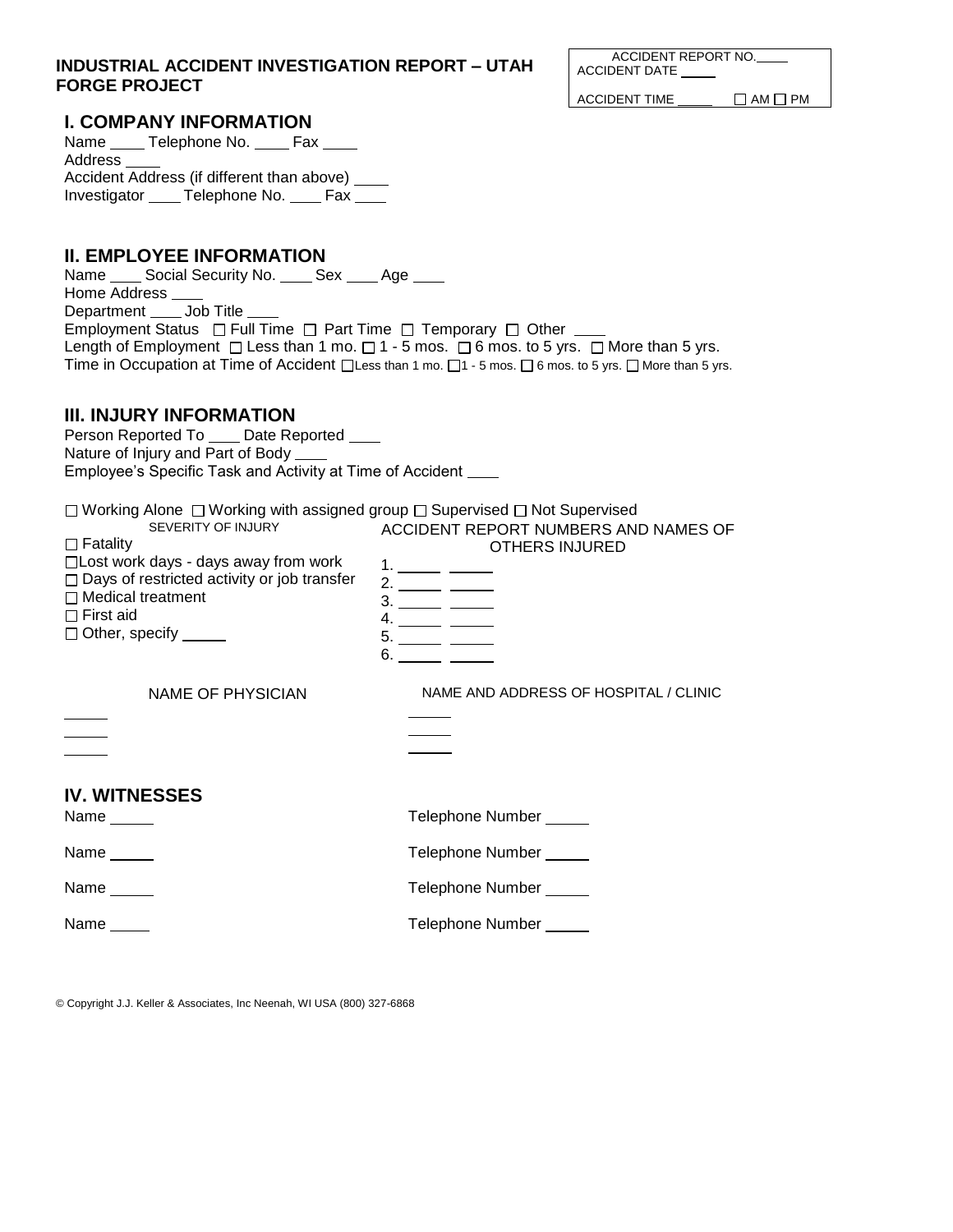# **V. SCENE OF ACCIDENT INFORMATION**

Specific Location \_\_\_\_\_\_

Describe How the Accident Occurred

Diagram any Specific Location Factors That Contributed to the Accident

Type of Equipment / Machinery Involved

Equipment / Machinery Placed (if involved) 1.  $\Box$  Out of Service  $\Box$  Repaired  $\Box$ 

2.  $\Box$  Out of Service  $\Box$  Repaired  $\Box$ 

3.  $\Box$  Out of Service  $\Box$  Repaired  $\Box$ 

**V I . ACCIDENT SEQUENCE.** Describe in order of occurrence the events leading to the accident and/or injury. Reconstruct the sequence of events that led to the accident.

- A. Event #1
- B. A. Event #2
- C. Accident Event
- D. Injury Event \_\_\_\_\_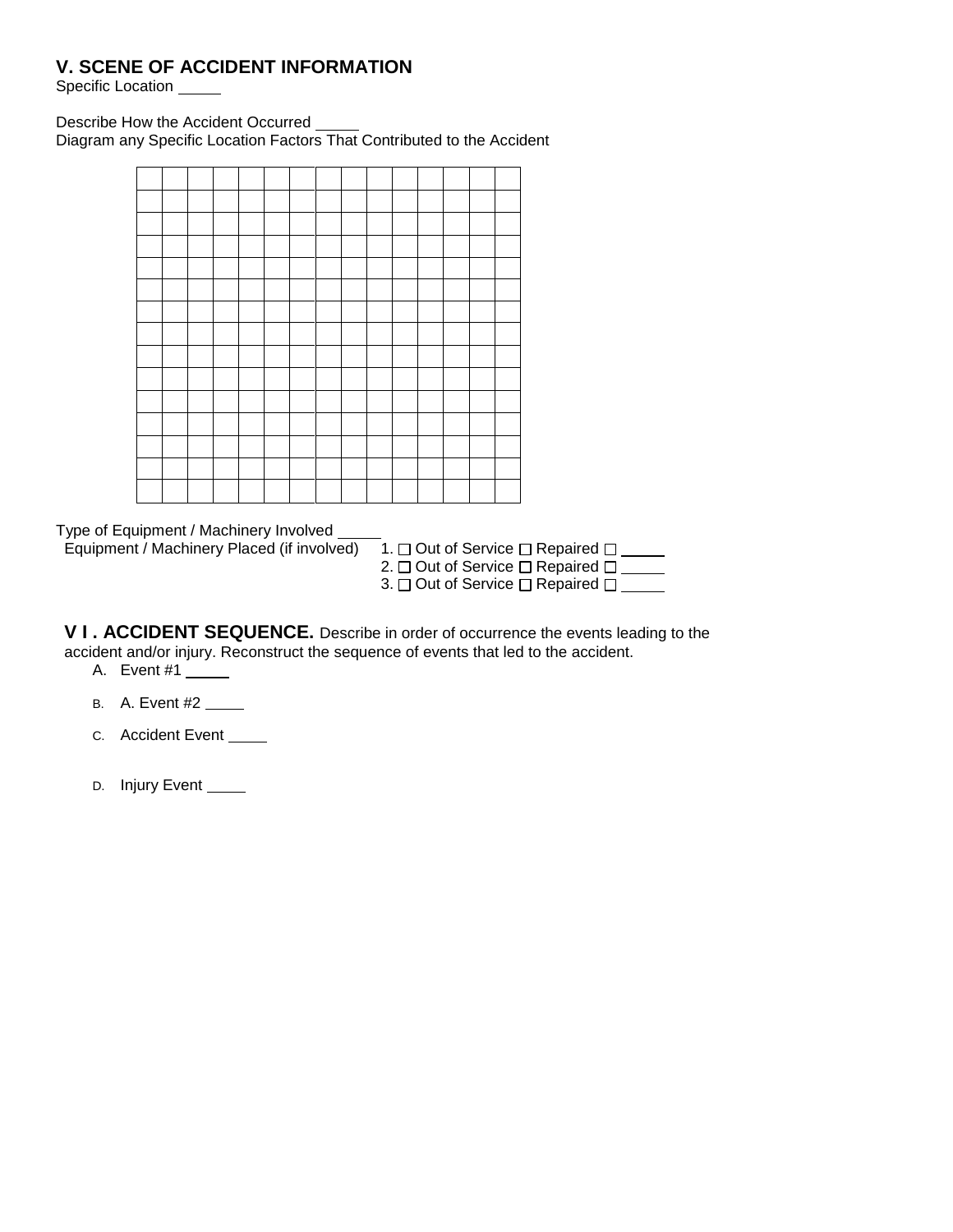**VII. CAUSAL FACTORS.** Describe events and conditions that contributed to the accident. Include information on worker, machinery and equipment, environment and management.

**VIII. CORRECTIVE ACTIONS.** Identify the factors listed above that can be corrected to prevent a reoccurrence of this type of accident. Indicate the person responsible for making the change and project a target date for completion of the task. Use the diagram grid below to illustrate layout changes.

|                                                                                                                                                | CAUSAL FACTOR |  |  |  |  |  |  |  |  | <b>ASSIGNMENT</b><br><b>RESPONSIBILITIES</b> |  |  | TARGET DATE FOR<br><b>COMPLETION</b> |  |  |  |  |
|------------------------------------------------------------------------------------------------------------------------------------------------|---------------|--|--|--|--|--|--|--|--|----------------------------------------------|--|--|--------------------------------------|--|--|--|--|
| 1.<br>$\frac{2}{3}$ $\frac{2}{\qquad}$<br>4.<br>5.<br>$\begin{array}{c}\n6. \\ 7. \quad \  \  \phantom{2\phantom{1}}\n\end{array}$<br>8.<br>9. |               |  |  |  |  |  |  |  |  |                                              |  |  |                                      |  |  |  |  |
|                                                                                                                                                |               |  |  |  |  |  |  |  |  |                                              |  |  |                                      |  |  |  |  |
|                                                                                                                                                |               |  |  |  |  |  |  |  |  |                                              |  |  |                                      |  |  |  |  |
|                                                                                                                                                |               |  |  |  |  |  |  |  |  |                                              |  |  |                                      |  |  |  |  |
|                                                                                                                                                |               |  |  |  |  |  |  |  |  |                                              |  |  |                                      |  |  |  |  |
|                                                                                                                                                |               |  |  |  |  |  |  |  |  |                                              |  |  |                                      |  |  |  |  |
|                                                                                                                                                |               |  |  |  |  |  |  |  |  |                                              |  |  |                                      |  |  |  |  |
|                                                                                                                                                |               |  |  |  |  |  |  |  |  |                                              |  |  |                                      |  |  |  |  |
|                                                                                                                                                |               |  |  |  |  |  |  |  |  |                                              |  |  |                                      |  |  |  |  |
|                                                                                                                                                |               |  |  |  |  |  |  |  |  |                                              |  |  |                                      |  |  |  |  |
|                                                                                                                                                |               |  |  |  |  |  |  |  |  |                                              |  |  |                                      |  |  |  |  |
|                                                                                                                                                |               |  |  |  |  |  |  |  |  |                                              |  |  |                                      |  |  |  |  |
|                                                                                                                                                |               |  |  |  |  |  |  |  |  |                                              |  |  |                                      |  |  |  |  |
|                                                                                                                                                |               |  |  |  |  |  |  |  |  |                                              |  |  |                                      |  |  |  |  |
|                                                                                                                                                |               |  |  |  |  |  |  |  |  |                                              |  |  |                                      |  |  |  |  |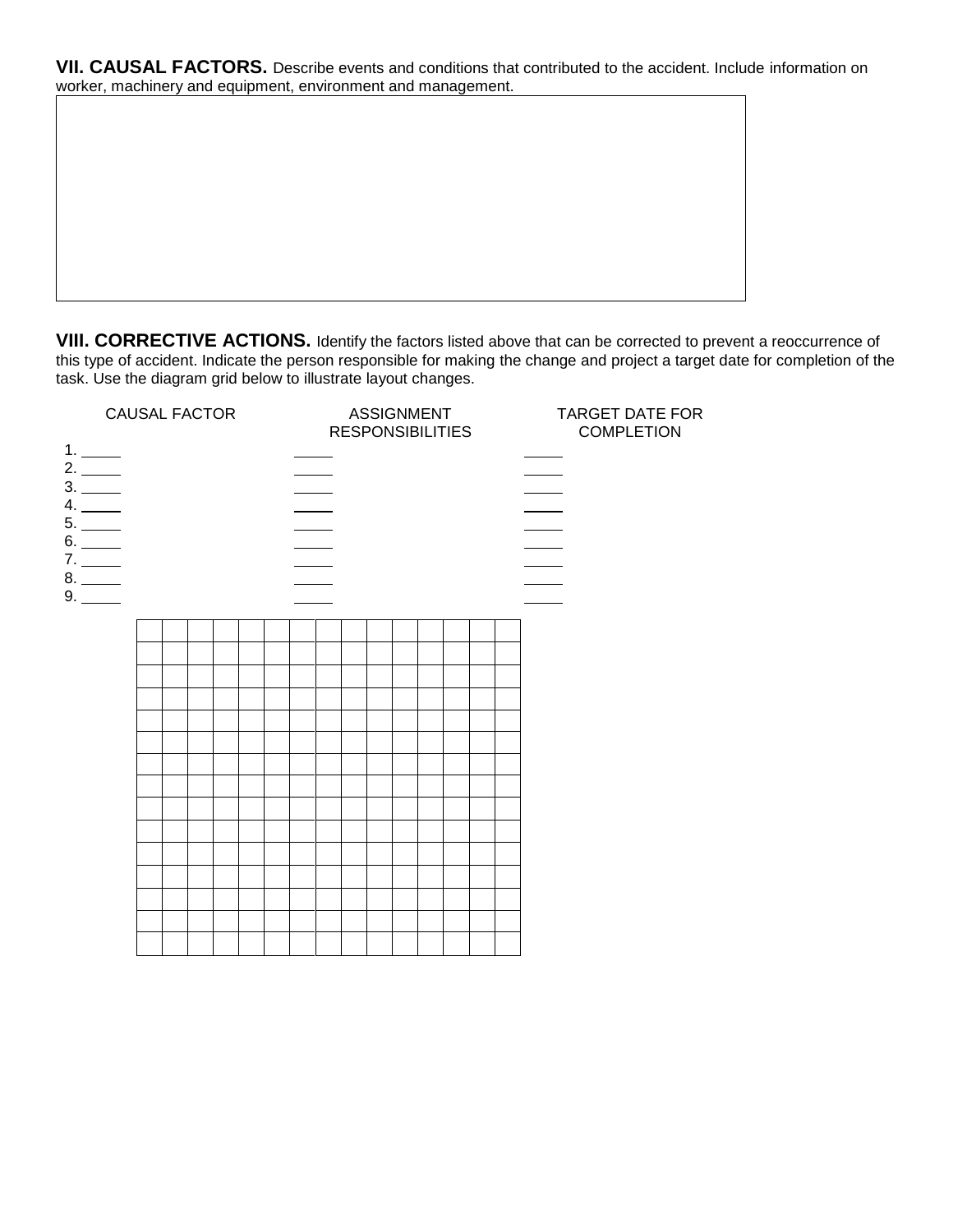**IX. SUMMARY.** Include comments that would promote a safe workplace environment and reduce an accidents potential in the future based on review of the Causal Factors and implementation of Corrective Actions.

Signature Date

This Industrial Accident Investigation Report was prepared by:

If corrective action is required:

Approved by \_

Signature Date

**Title** 

Title Department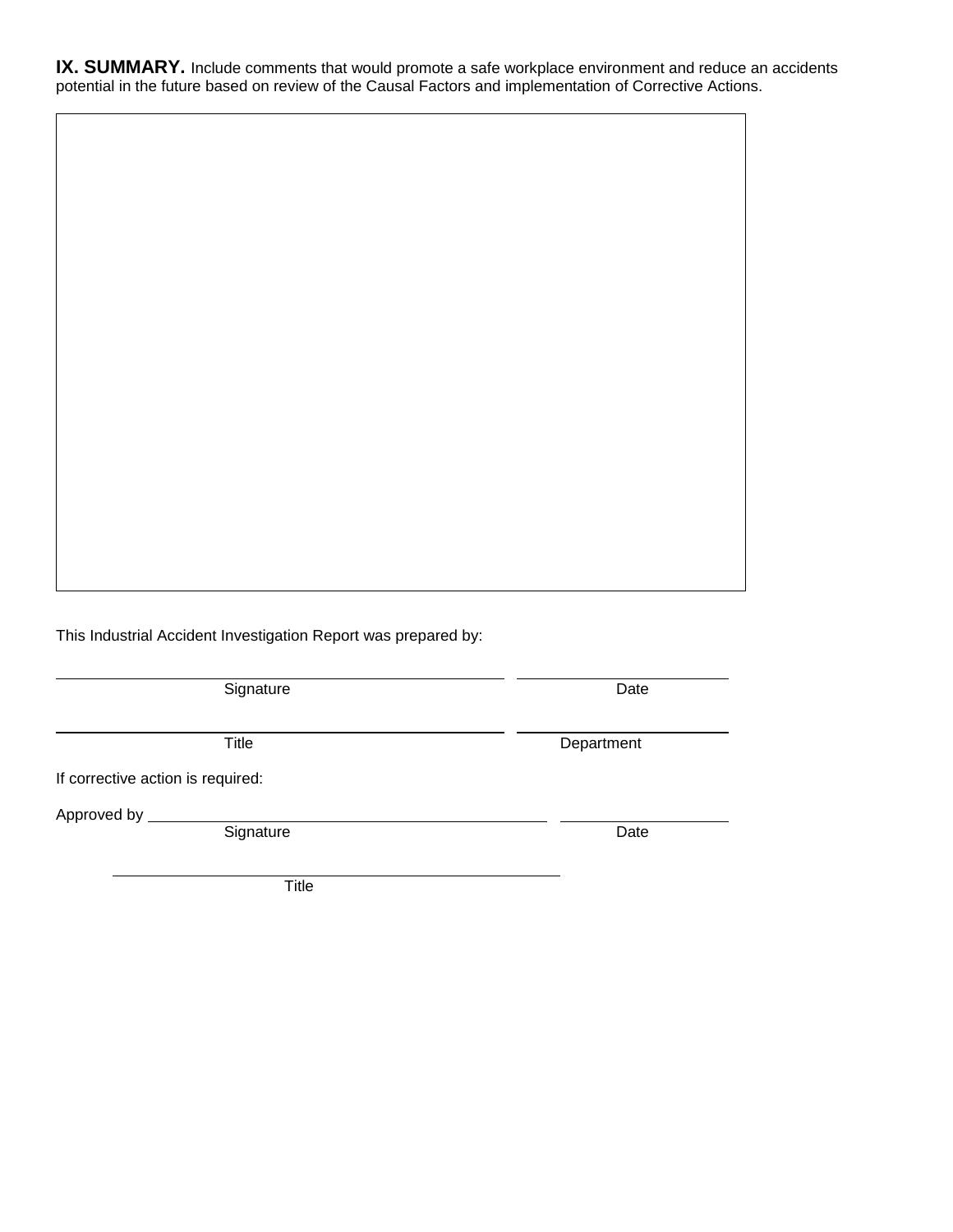# **Personal Protective Equipment Plan**

**University of Utah - Energy & Geoscience Institute**

**Utah FORGE Project – Milford, Utah**

**Completed by: Garth Larsen**

**Completed Date: 12/15/2015**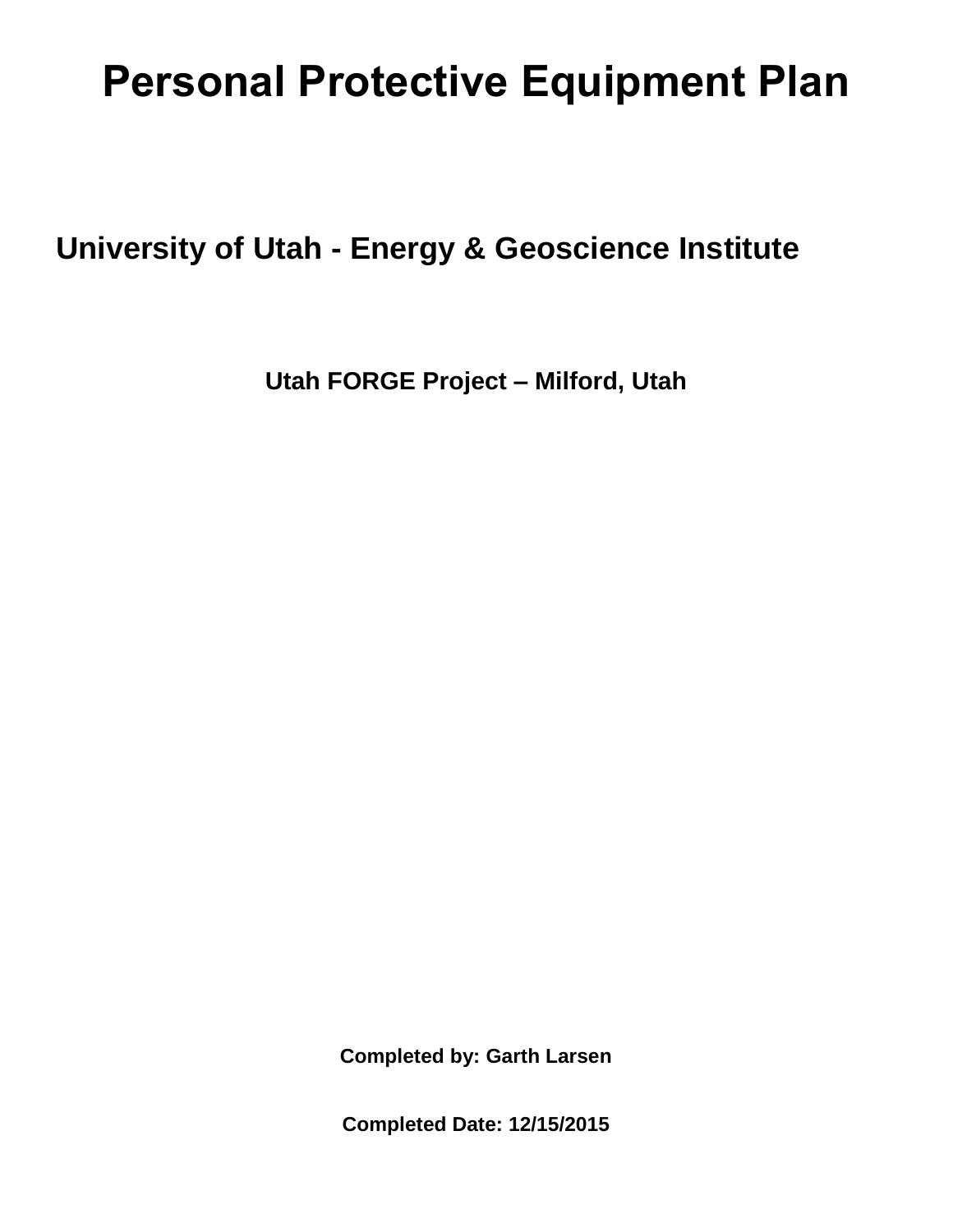#### **Personal Protective Equipment (PPE) Program**

The Utah FORGE Project minimizes injury resulting from various occupational hazards present at our construction sites by protecting each employee, contractor, team member, or visitor through the use of PPE when the hazards cannot be eliminated.

The Safety Manager, Garth Larsen, is the program coordinator, acting as the representative of the plant manager, who has overall responsibility for the program. The Safety Manager will designate appropriate plant supervisors to assist in training each employee and monitoring his/her use of PPE. This written plan is kept in Energy and Geoscience Institute at the University of Utah, 423 Wakara Way Suite # 300, Salt Lake City, Utah 84108. Joe Moore, Utah FORGE Project Managing PI, will review and update the program as necessary. Copies of this program may be obtained from Joe Moore or Garth Larsen at the Utah FORGE Project Office bldg., near Milford, Utah.

We at Utah FORGE Project believe it is our obligation to provide a hazard free environment to our employees, team members, and visitors. The purpose of protective clothing and equipment (PPE) is to shield or isolate individuals from chemical, physical, biological, or other hazards that may be present in the workplace.

Establishing an overall written PPE program detailing how employees, team members, and visitors use PPE makes it easier to ensure that they use PPE properly in the workplace and document our PPE efforts in the event of an OSHA inspection. The Utah FORGE Project PPE program covers:

- Purpose
- Hazard assessment
- PPE selection
- Employee training
- Cleaning and maintenance of PPE
- PPE specific information

#### **Purpose of Program**

The basic element of any PPE program is an in depth evaluation of the equipment needed to protect against the hazards at the workplace. The PPE program should be to protect the wearer from incorrect use and/or malfunction of PPE. The PPE Program documents the hazard assessment, protective measures in place, and PPE in use on this project. PPE devices are not to be relied on as the only means to provide protection against hazards, but are used in conjunction with guards, engineering controls, operational best practices, and sound manufacturing practices. If possible, hazards will be abated first through engineering controls. PPE will provide protection against hazards that cannot reasonably be abated otherwise.

#### **Hazard Assessment**

In order to assess the need for PPE the following steps are taken.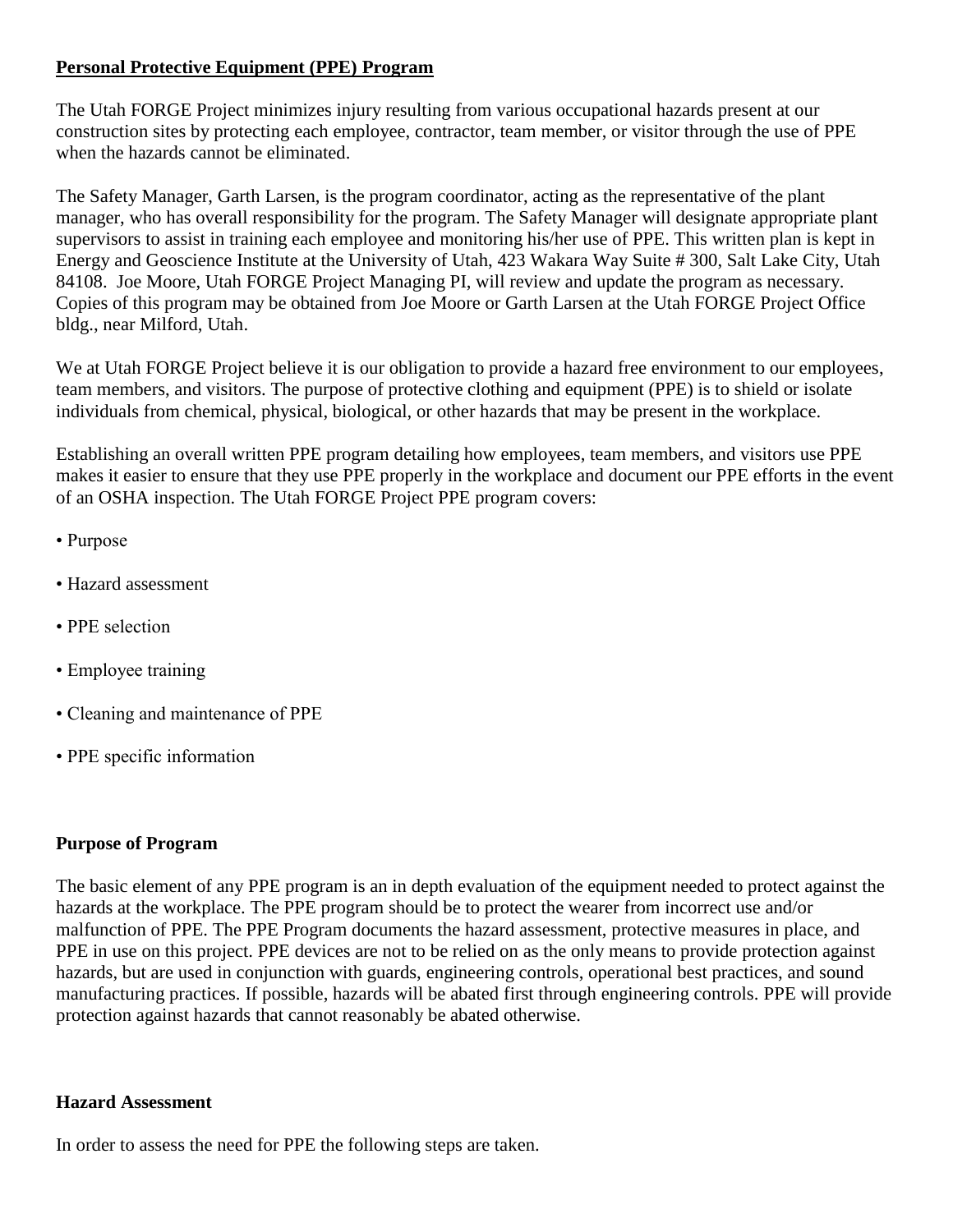1. The Safety Manager, Garth Larsen as well as Joe Moore, Utah FORGE Project PI, will identify job classifications where exposures occur or could occur. The Safety Manager or designee will examine the following records to identify and rank jobs according to exposure hazards: injury/illness records and first aid logs.

2. The Safety Manager and PI will conduct a walk through survey of workplace areas where hazards exist or may exist to identify sources of hazards to employees, team members and visitors. They consider these basic hazard categories: impact, heat or extreme cold, penetration, harmful dust, light (optical) radiation, chemical, and electrical.

During the walk through survey the Safety Manager will observe and record the following hazards along with PPE currently in use.

• Sources of motion; i.e., machinery or processes where any movement of tools, machine elements or particles could exist, or movement of personnel that could result in collision with stationary objects, such as well sites where drilling equipment will be in operation and pumping stations where pipe and pumps could be utilized.

• Sources of high temperatures that could result in burns, eye injury, or ignition of protective equipment, such as geothermal fluids, and steam and associated piping systems.

• Types of chemical exposure, such as hydrogen sulfide, which could be present where geothermal fluids and steam vent to the atmosphere.

• Sources of harmful dust, which could be present during wind storms and near drilling sites.

• Sources of light radiation, such as welding, brazing, cutting, furnaces, heat treating, high intensity lights, which may be found in and around well site construction and drilling operation areas.

• Sources of falling objects or potential for dropping objects; well sites have the potential for falling objects due to the height and nature of work involved during drilling operation and construction.

• Sources of sharp objects that might pierce the feet or cut the hands, such as well sites and pumping stations.

• Sources of rolling or pinching objects that could crush the feet, such as well sites and pumping stations.

• Certain electrical hazards, such as electric shock or burns from electric arcs, blasts, or heat.

3. Following the walk through survey, the Safety Manager will assessthe hazards data to enable proper selection of protective equipment.

4. The Safety manager will then estimate the potential for injuries. Each of the basic hazards will be reviewed and a determination will be made as to the frequency, type, level of risk, and seriousness of potential injury from each of the hazards found. The existence of any situations where multiple exposures occur or could occur will also be considered.

5. Finally, the Safety Manager will document the hazard assessment via a written certification that identifies the workplace evaluated, the person certifying that the evaluation has been performed, the date(s) of the hazard assessment, and that the resulting written document is a certification of hazard assessment.

#### **Selection Guidelines**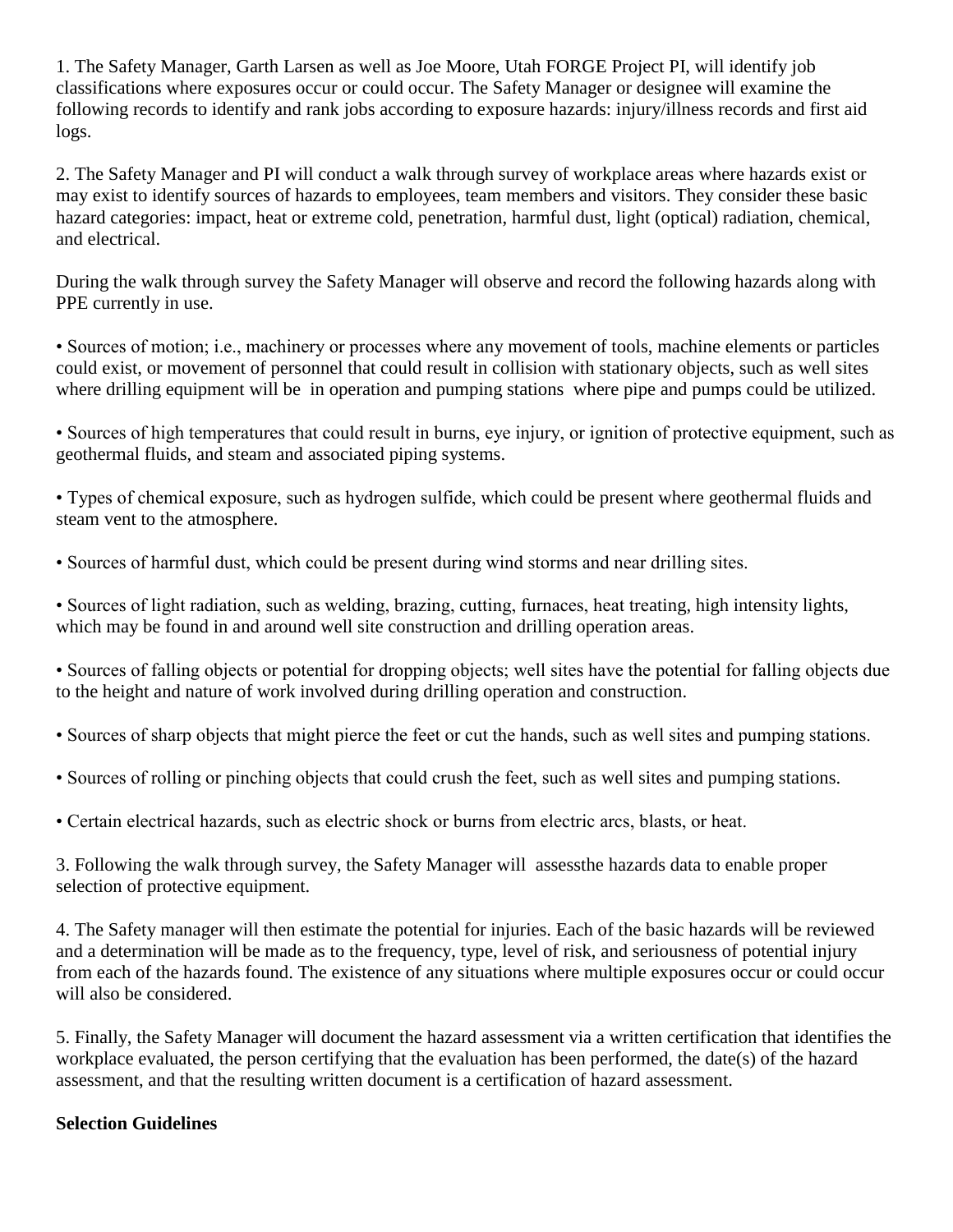Once hazards have been identified and evaluated through hazard assessment, the general procedure for selecting protective equipment is as follows.

1. Become familiar with the potential hazards and the type of protective equipment (PPE) that are available, and what they can do.

2. Compare types of equipment to the hazards associated with the environment.

3. Select the PPE that meets selection requirements found in the OSHA regulations and ensures a level of protection equal to or greater than the minimum required to protect employees from the hazards.

4. Fit the user with proper, comfortable protection and instruct each employee on care and use of the PPE. It is very important that the users are aware of all warning labels for and limitations of their PPE. (See the Employee Training guidelines outlined in the next section of this program for a more detailed description of training procedures.)

#### **Reassessment**

It is the responsibility of the Safety Manager to reassess the workplace hazard situation as necessary, to identify and evaluate new equipment and processes, to review accident records, and reevaluate the suitability of previously selected PPE. This reassessment will take place as needed, but at least annually, and anytime there is a significant change to the operational plan or equipment.

Elements that should be considered in the reassessment include:

- adequacy of PPE program,
- accidents and illness experience,
- levels of exposure,
- adequacy of equipment selection,
- number of person hours that workers wear various PPE,
- adequacy of training/fitting of PPE,
- program costs,
- the adequacy of program records,
- recommendation for program improvement and modification, and
- coordination with overall safety and health program.

# **Employee Training**

The Safety Manager will provide training for each employee who is required to use PPE. Training will include:

• when PPE is necessary,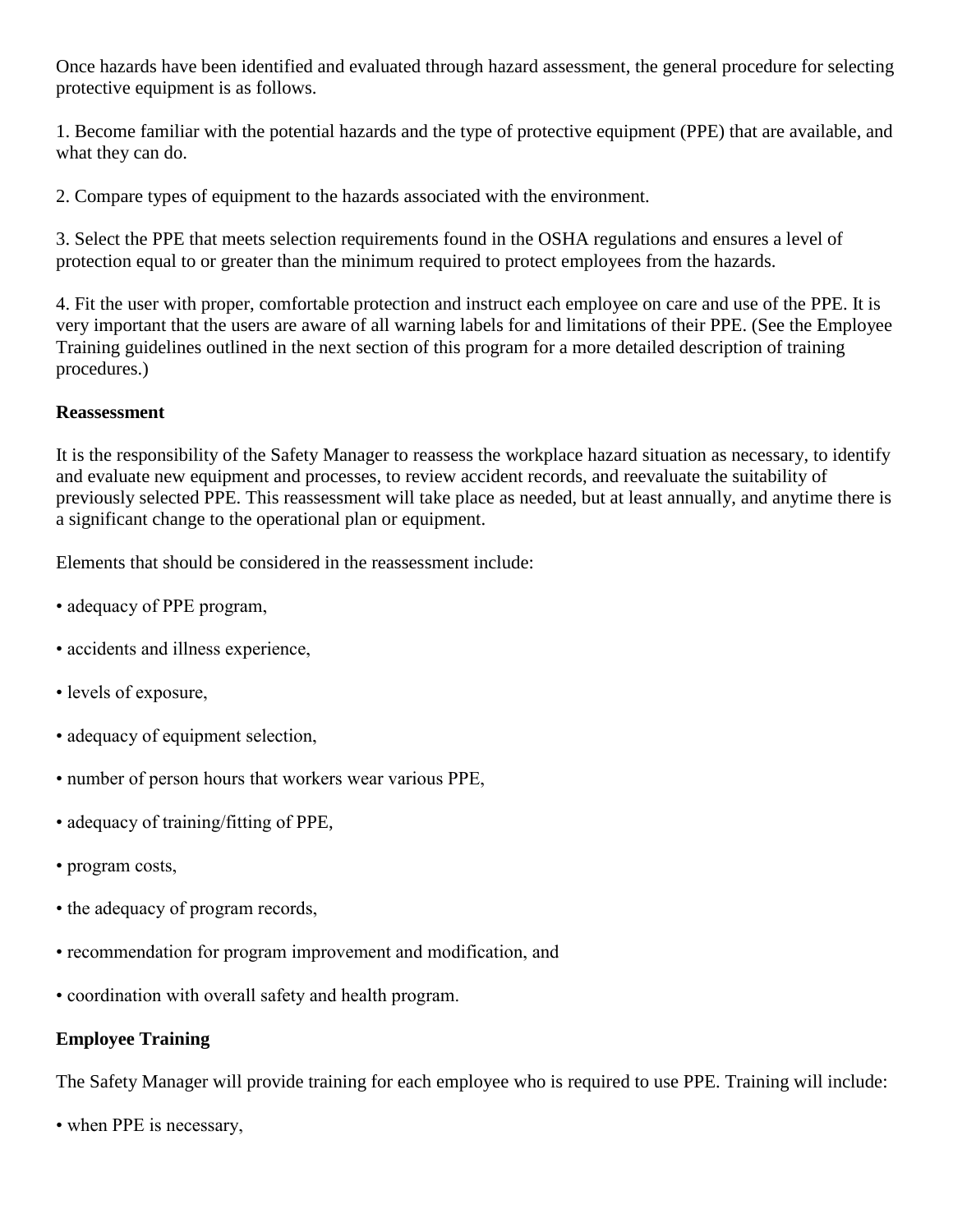- what PPE is necessary,
- how to wear assigned PPE,
- limitations of PPE, and
- the proper care, maintenance, useful life, and disposal of assigned PPE.

Each employee must demonstrate an understanding of the training and the ability to use the PPE properly before he/she is allowed to perform work requiring the use of the equipment.

Employees are prohibited from performing work without appropriate PPE.

If the Safety Manager has reason to believe an employee does not have the understanding or skill required, the employee will be retrained. Since an employee's supervisor is in the best position to observe any problems with PPE use by individual employees, the Safety Manager will seek this person's input when making this determination. Circumstances where retraining may be required include changes in the workplace or changes in the types of PPE to be used. Any inadequacies in an employee's knowledge or use of the assigned PPE, which indicates that the employee has not retained the necessary understanding or skills, would require retraining.

#### **Cleaning and Maintenance**

It is important that all PPE be kept clean and properly maintained by the employee to whom it is assigned. Cleaning is particularly important for eye and face protection where dirty or fogged lenses could impair vision. PPE is to be inspected, cleaned, and maintained by employees at regular intervals as part of their normal job duties so that the PPE provides the requisite protection. Supervisors are responsible for ensuring compliance with cleaning responsibilities by employees. If PPE is for general use, the Safety Manager has responsibility for cleaning and maintenance. If a piece of PPE is in need of repair or replacement it is the responsibility of the employee to bring it to the immediate attention of his or her supervisor or the Safety Manager. It is against work rules to use PPE that is in disrepair or not able to perform its intended function. Contaminated PPE that cannot be decontaminated is disposed of in a manner that protects employees from exposure to hazards.

#### **PPE Specific Information**

#### *Eye and face protection*

To help prevent eye and face injuries, (including those resulting from flying particles, molten metal, liquid chemicals, acids or caustic liquids, chemical gases or vapors, or light radiation, for example) it is the policy of the company that, as a condition of employment, all regular full time, part time, and temporary employees working in designated work areas and/or job assignments are required to wear protective eye and face protection devices that comply with 1989, 1989 (R-1998), or 2003 editions of ANSI Z87.1, "American National Standard Practice for Occupational and Educational Eye and Face Protection," or devices our company can demonstrate to be just as effective. Employees are required to wear goggles/face shields any time an individual is in or near the drill site area and when severe winds have the potential for airborne debris. The type of eye/face protection will be safety glasses that include side shields and face shields where appropriate. Employees from temporary work agencies and contractors are required to wear eye/face protection if assigned to work in these work areas. All supervisors and managers are responsible for ensuring employees under their charge are in compliance with this policy. All employees required to wear eye/face protection must routinely inspect and properly care for their eye/face protection.

#### *Foot Protection*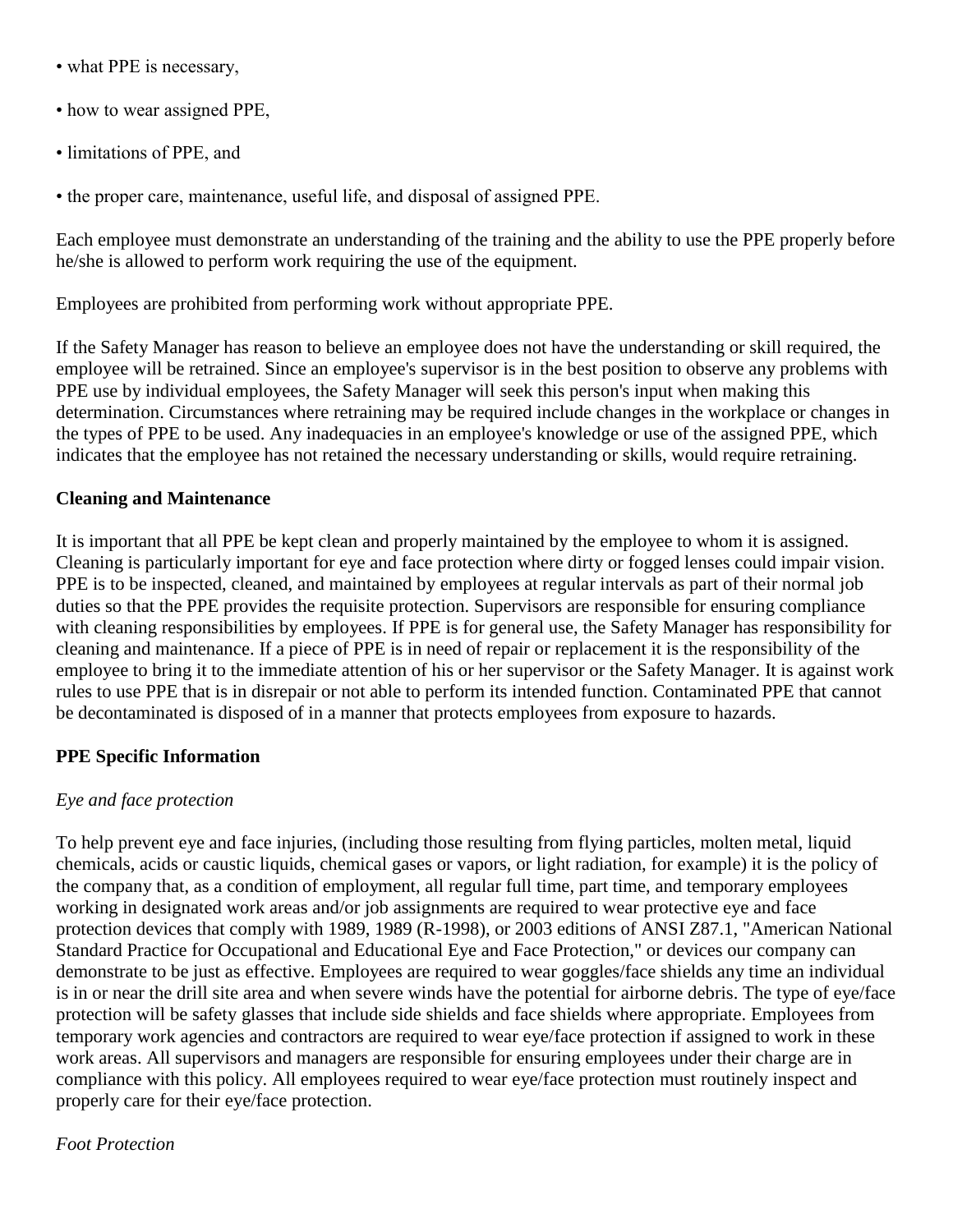To help prevent foot injuries, ankle injuries, slips, and falls, it is the policy of the company that, as a condition of employment, all regular full time, part time, and temporary employees working in designated work areas and/or job assignments are required to wear foot protection.

Employees in or near the drill site area are required to wear foot protection that complies with the 1991 or 1999 editions of ANSI Z41, "American National Standard for Personal Protection — Protective Footwear," or both ASTM F2412-2005, "Standard Test Methods for Foot Protection" and ASTM F2413-2005, "Standard Specification for Performance Requirements for Protective Footwear," or footwear our company can demonstrate to be just as effective.

Standard foot protection will be hard toe shoes or boots. Employees from temporary work agencies and contractors are required to wear foot protection if assigned to work in or near the drill site area. It is the responsibility of the agency and/or contractor to ensure the employee reports to his or her temporary assignment at this company wearing approved foot protection.

Those employees who do not work in or near hazardous areas and vendors and visitors will be allowed to walk through the designated work areas without foot protection as long as they remain outside hazardous areas.

All employees who work in in or near the drill site area are responsible for purchasing and wearing foot protection to comply with this policy.

The Safety Manager is responsible for the selection and implementation of an onsite shoe vendor once each fiscal year. He or she also coordinates and addresses any shoe complaints, returns, or replacements for employees.

The Safety Manager is responsible for informing new employees who are assigned in or near the drill site area of the foot protection policy and the procedures for obtaining them. The new employee is responsible for reporting to his or her first day of work wearing approved foot protection.

#### *Hand Protection -- Gloves*

It is the policy of the company that as a condition of employment, all regular full time, part time, and temporary employees working in designated work areas and/or job assignments are required to wear gloves to help prevent hand injuries, including cuts, burns, and chemical exposure.

All employees required to wear protective gloves must routinely inspect and properly care for their assigned gloves.

#### *Head protection*

To help prevent head injuries, including those resulting from falling objects, bumping the head against a fixed object, or electrical shock, it is the policy of the company that as a condition of employment, all regular full time, part time, and temporary employees working in designated work areas and/or job assignments are required to wear either:

- head protection that complies with the 1997 edition of ANSI Z89.1, "American National Standard for Personnel Protection — Protective Headwear for Industrial Workers — Requirements," or the 2003 or 2009 editions of ANSI Z89.1, "American National Standard for Industrial Head Protection," or
- head protection devices our company can demonstrate to be just as effective.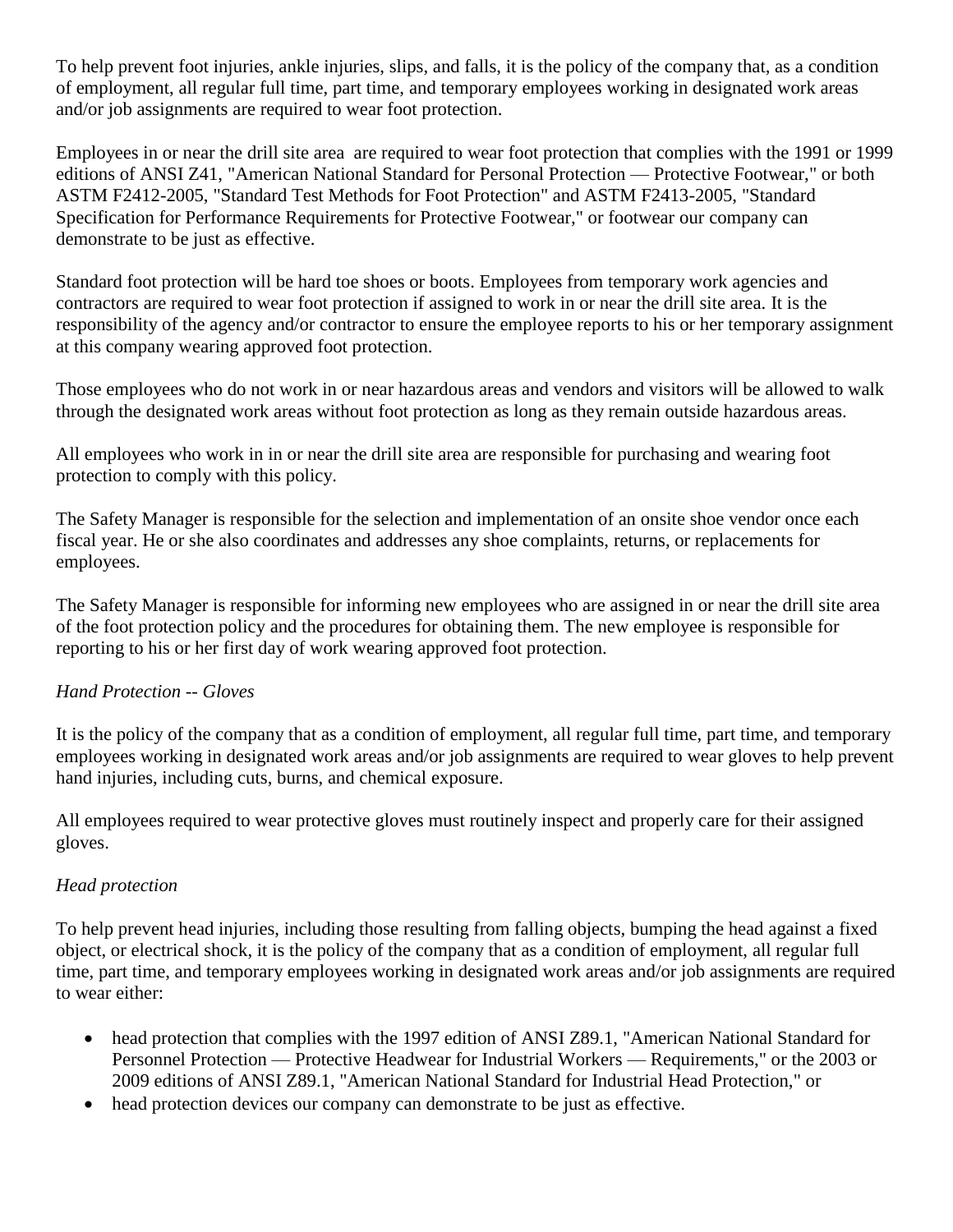Employees in well sites and pumping stations are required to wear head protection. Well sites have the potential for falling objects due to the height and nature of work involved during drilling operation and constriction.

The type of head protection required will be hard hat helmets.

Employees from temporary work agencies and contractors are required to wear head protection if assigned to work in well sites or pumping stations.

All supervisors and managers are responsible for ensuring employees under their charge are in compliance with this policy.

All employees required to wear head protection must routinely inspect and properly care for their head protection.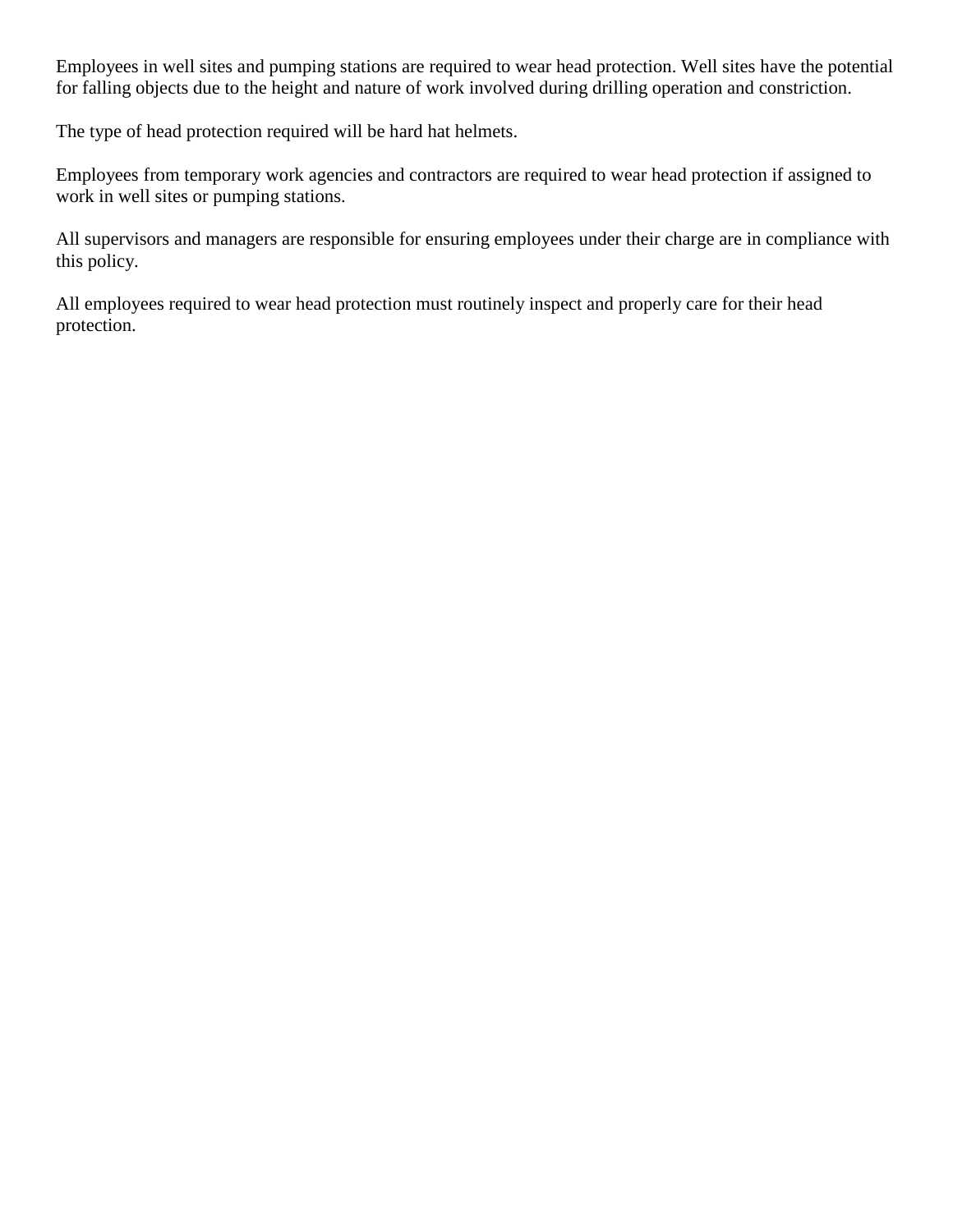# **Respiratory Protection Plan**

**University of Utah - Energy & Geoscience Institute**

**Utah FORGE Project – Milford, Utah**

**Completed by: Garth Larsen Completed Date: 12/11/2015**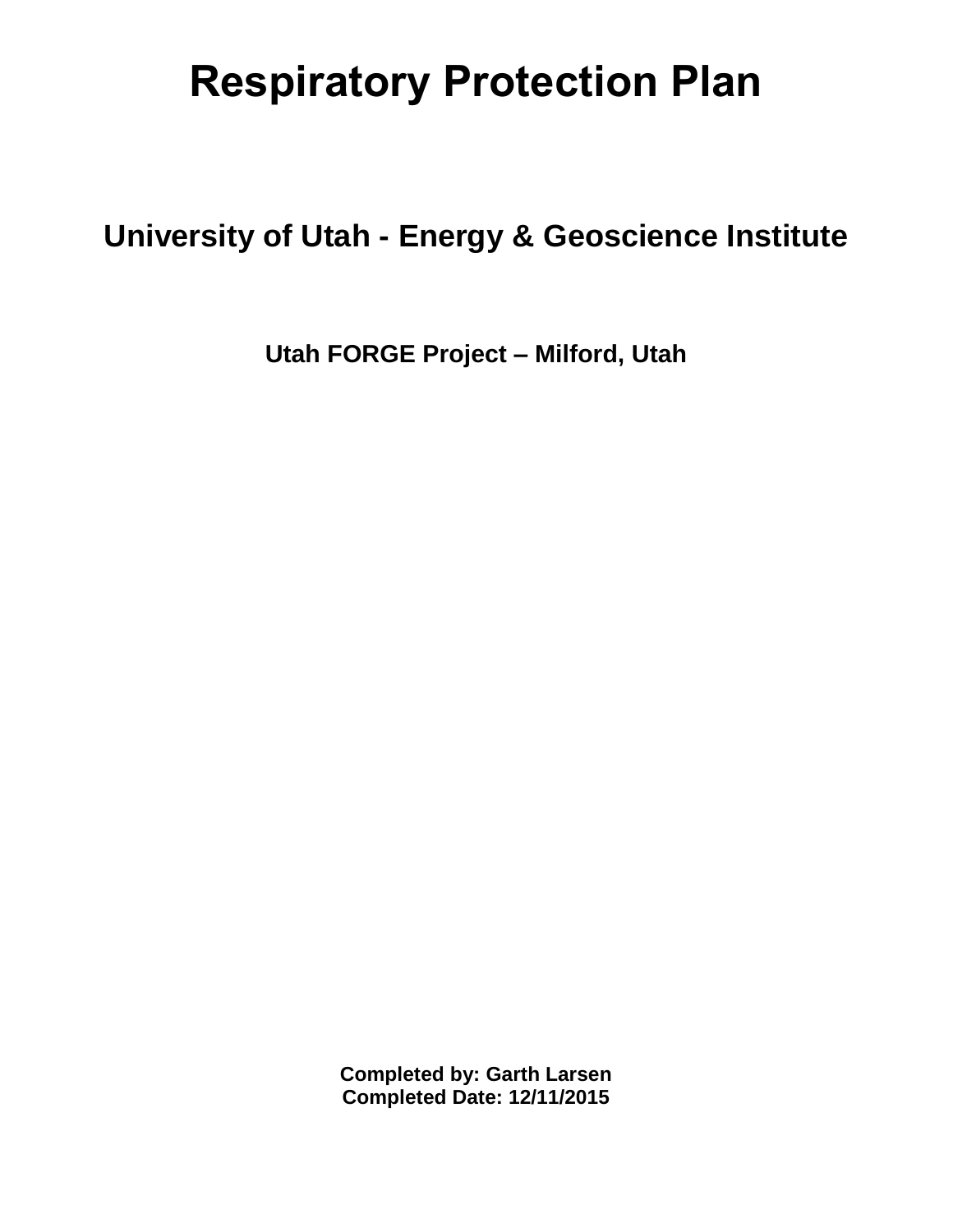#### **Respiratory Protection Plan**

This Respiratory Protection Plan (RPP) specifies standard operating procedures to protect each Utah FORGE Project employee from respiratory hazards (as according to the requirements of 29 CFR 1926.103, which refers to 29 CFR 1910.134). Respirators will be used only where engineering control of respiratory hazards is not feasible, while engineering controls are being installed, or in emergencies.

# **Administrative Duties**

University of Utah - Energy & Geoscience Institute Utah FORGE Project Managing PI, Joe Moore, is RPP Administrator. The RPP Administrator is responsible for all facets of this plan, and has full authority to make necessary decisions to ensure its success, including hiring personnel and purchasing equipment. The RPP Administrator will develop written detailed instructions covering each of the basic elements in this plan, and is the sole person authorized to amend these instructions.

Garth Larsen, Safety Manager, will assist the RPP Administer in overseeing respiratory protection efforts and conduct the required evaluations of plan effectiveness.

Employees may review a copy of our Respiratory Protection Plan, which will be located at the Energy and Geoscience Institute at the University of Utah, 423 Wakara Way Suite # 300, Salt Lake City, Utah. RPP Administrator, Joe Moore, Utah FORGE Project Managing PI, reviews this plan periodically to ensure its effectiveness.

# **Respirator Selection**

Respirators will be selected on the basis of respiratory hazards the worker is exposed to, and workplace and user factors that affect respirator performance and reliability. All selections are made by the Program Administrator, Joe Moore, Utah FORGE Project Managing PI, or Garth Larsen, Safety Manager. The Utah FORGE Project's selection procedures follow OSHA requirements.

# *Selection Procedure Checklist*

Follow these guidelines when selecting general use respirators.

- Select and provide respirators based on respiratory hazard(s) to which a worker is exposed and workplace and user factors that affect respirator performance and reliability.
- Select a NIOSH-certified respirator. NIOSH stands for the National Institute for Occupational Safety and Health.
- Identify and evaluate the respiratory hazard(s) in the workplace, including a reasonable estimate of employee exposures to respiratory hazard(s) and an identification of the contaminant's chemical state and physical form. Consider the atmosphere to be immediately dangerous to life or health (IDLH) if you cannot identify or reasonably estimate employee exposure.
- Select respirators that are acceptable to and correctly fit the user.

Follow these guidelines when selecting respirators for IDLH atmospheres.

- Provide selected respirators:
	- a full facepiece pressure demand self-contained breathing apparatus (SCBA) certified by NIOSH for a minimum service life of thirty minutes, or
	- a combination full facepiece pressure demand supplied-air respirator self-contained breathing apparatus (SAR) with auxiliary self-contained air supply.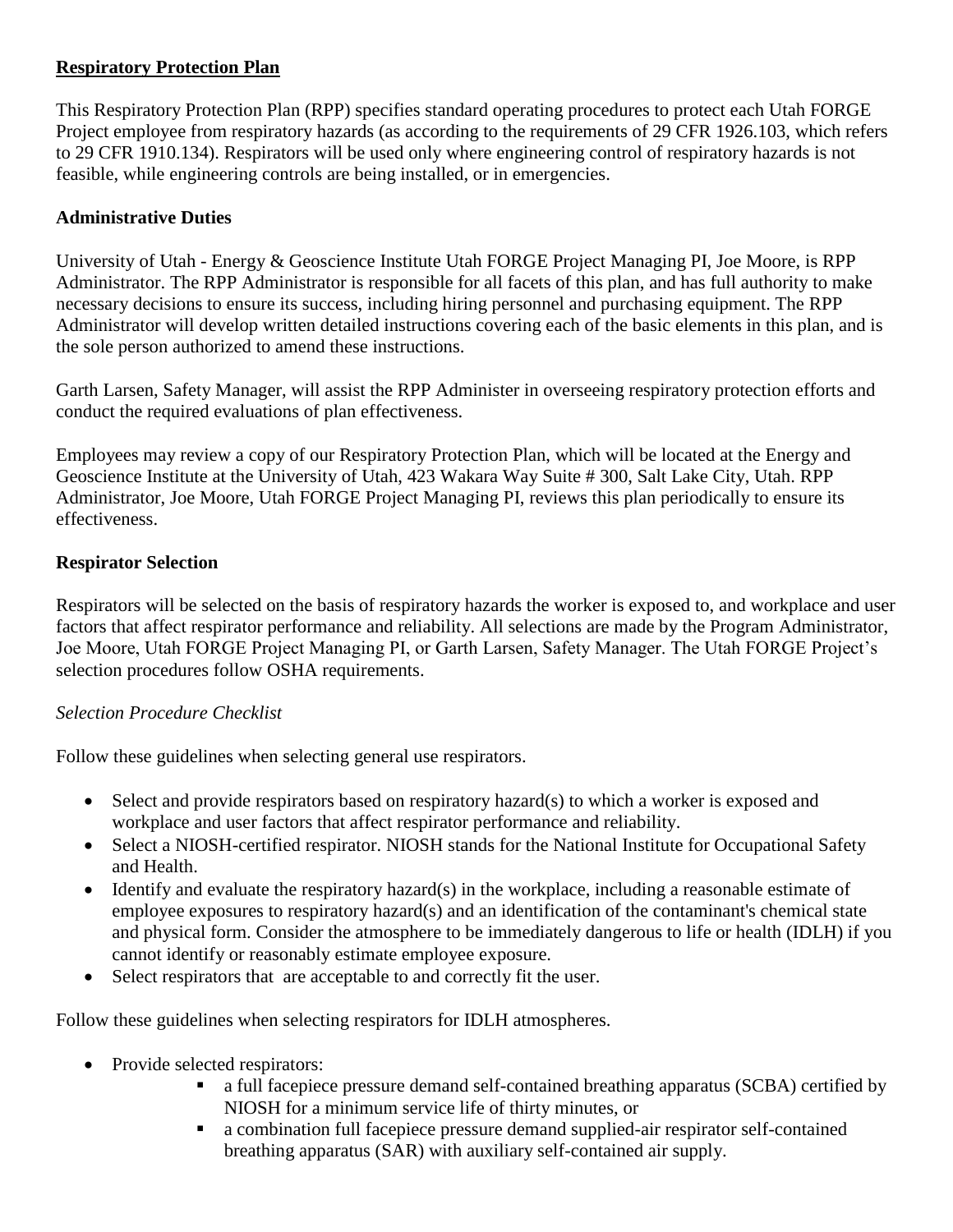- Select NIOSH-certified respirators for escape from the atmosphere in which they will be used when they are used only for escape from IDLH atmospheres.
- Consider all oxygen-deficient atmospheres to be IDLH. An exception to this requirement can be made if it can be demonstrated that, under all foreseeable conditions, the oxygen concentration can be maintained within the ranges specified in Table II of 29 CFR 1910.134 (i.e., for the altitudes set out in the table).

Follow these guidelines when selecting respirators for atmospheres that are not IDLH.

- Select a respirator that is adequate to protect the health of the employee and ensure compliance with all other OSHA statutory and regulatory requirements, under routine and reasonably foreseeable emergency situations.
- Select a respirator that meets or exceeds the required level of employee protection by using the assigned protection factors (APFs) listed in §1910.134 Table 1. [Effective Nov. 22, 2006].
- For combination respirators (e.g., airline respirators with an air-purifying filter), ensure that the APF is appropriate to the mode of operation in which the respirator is being used. [Effective Nov. 22, 2006].
- Select a respirator for employee use that maintains the employee's exposure to the hazardous substance at or below the maximum use concentration (MUC), when measured outside the respirator. [Effective Nov. 22, 2006].
- Do not apply MUCs to conditions that are immediately dangerous to life or health (IDLH); instead use respirators listed for IDLH conditions in §1910.134(d)(2). [Effective Nov. 22, 2006].
- Set the MUC at the lower limit when the calculated MUC exceeds the IDLH level for a hazardous substance or the performance limits of the cartridge or canister. [Effective Nov. 22, 2006].
- Select respirators appropriate for the chemical state and physical form of the contaminant.
	- For protection against gases and vapors, select: an atmosphere-supplying respirator, or
	- an air-purifying respirator, provided that: (1) The respirator is equipped with an end-ofservice-life indicator (ESLI) certified by NIOSH for the contaminant; or (2) If there is no ESLI appropriate for conditions in our workplace, implement a change schedule for canisters and cartridges that is based on objective information or data that will ensure that canisters and cartridges are changed before the end of their service life. Describe in the respirator program the information and data relied upon and the basis for the canister and cartridge change schedule and the basis for reliance on the data.
	- For protection against particulates, select: an atmosphere-supplying respirator, or
	- an air-purifying respirator equipped with a filter certified by NIOSH under 30 CFR part 11 as a high efficiency particulate air (HEPA) filter, or an air-purifying respirator equipped with a filter certified for particulates by NIOSH under 42 CFR 84, or
	- for contaminants consisting primarily of particles with mass median aerodynamic diameters (MMAD) of at least 2 micrometers, an air-purifying respirator equipped with any filter certified for particulates by NIOSH.

#### *Respirator Types and Uses*

Only NIOSH-certified respirators will be selected and used. Where practicable, the respirators will be assigned to individual workers for their exclusive use.

# **Fit Testing Procedures**

Respirators must fit properly to provide protection. If a tight seal is not maintained between the facepiece and the employee's face, contaminated air will be drawn into the facepiece and inhaled by the employee. Fit testing seeks to protect the employee against breathing contaminated ambient air and is one of the core provisions of our respirator program.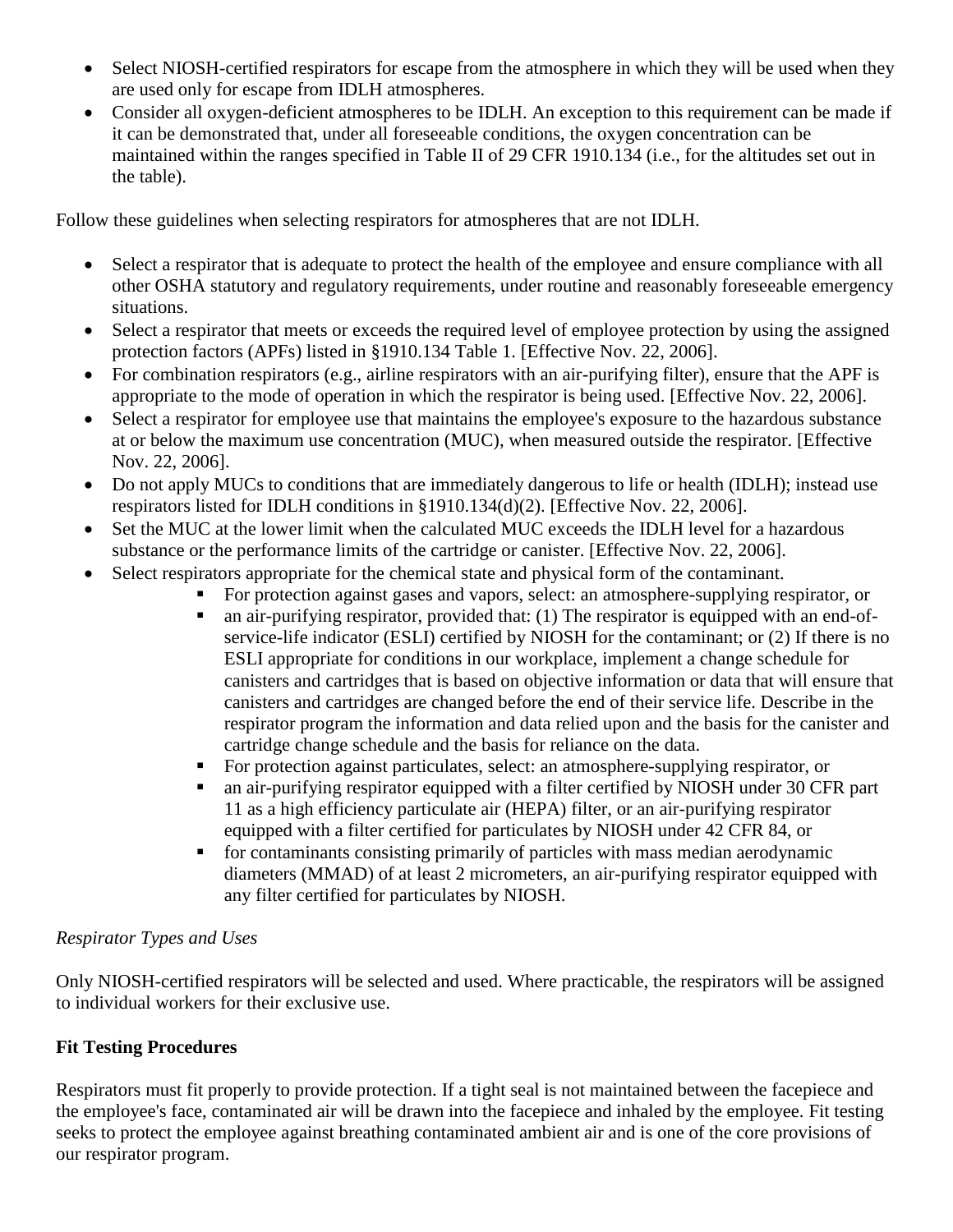In general, fit testing may be either qualitative or quantitative. Qualitative fit testing (QLFT) involves the introduction of a gas, vapor, or aerosol test agent into an area around the head of the respirator user. If that user can detect the presence of the test agent through subjective means, such as odor, taste, or irritation, the respirator fit is inadequate.

In a quantitative respirator fit test (QNFT), the adequacy of respirator fit is assessed by measuring the amount of leakage into the respirator, either by generating a test aerosol as a test atmosphere, using ambient aerosol as a test agent, or using controlled negative pressure to measure the volumetric leak rate. Appropriate instrumentation is required to quantify respirator fit in QNFT.

The Utah FORGE Project will fit test employees and team members at the following times with the same make, model, style, and size of respirator that will be available for their protection:

- before any of our employees or team members are required to use any respirator with a negative or positive pressure tight-fitting facepiece,
- whenever a different respirator facepiece (size, style, model, or make) is used,
- at least annually,
- whenever the employee or team member reports, Safety Manager or RPP Administrator makes visual observations of changes in the employee's physical condition that could affect respirator fit. Such conditions include, but are not limited to, facial scarring, dental changes, cosmetic surgery, or an obvious change in body weight, and
- when the employee, subsequently after passing a QLFT or QNFT, notifies the company, RPP Administrator, supervisor, or PLHCP that the fit of the respirator is unacceptable.

Employees and selected team members must pass one of the following fit test types that follow the protocols and procedures contained in 29 CFR 1910.134 Appendix A:

 QLFT (Only used to fit test negative pressure air-purifying respirators that must achieve a fit factor of 100 or less. May be used to test tight-fitting atmosphere-supplying respirators and tight-fitting powered air-purifying respirators if tested in the negative pressure mode), or QNFT (May be used to fit test a tight-fitting half facepiece respirator that must achieve a fit factor of 100 or greater OR a tight-fitting full facepiece respirator that must achieve a fit factor of 500 or greater OR tight-fitting atmosphere-supplying respirators and tight-fitting powered air-purifying respirators if tested in the negative pressure mode).

# **Proper Use Procedures**

Once the respirator has been properly selected and fitted, its protection efficiency must be maintained by proper use in accordance with 29 CFR 1910.134(g). The Utah FORGE Project uses the following checklist to ensure that proper use procedures include coverage of OSHA requirements.

#### *Facepiece Seal Protection*

- Do not permit respirators with tight-fitting facepieces to be worn by employees who have:
	- Facial hair that comes between the sealing surface of the facepiece and the face or that interferes with valve function; or
	- Any condition that interferes with the face-to-facepiece seal or valve function.
- If an employee wears corrective glasses or goggles or other personal protective equipment, ensure that such equipment is worn in a manner that does not interfere with the seal of the facepiece to the face of the user.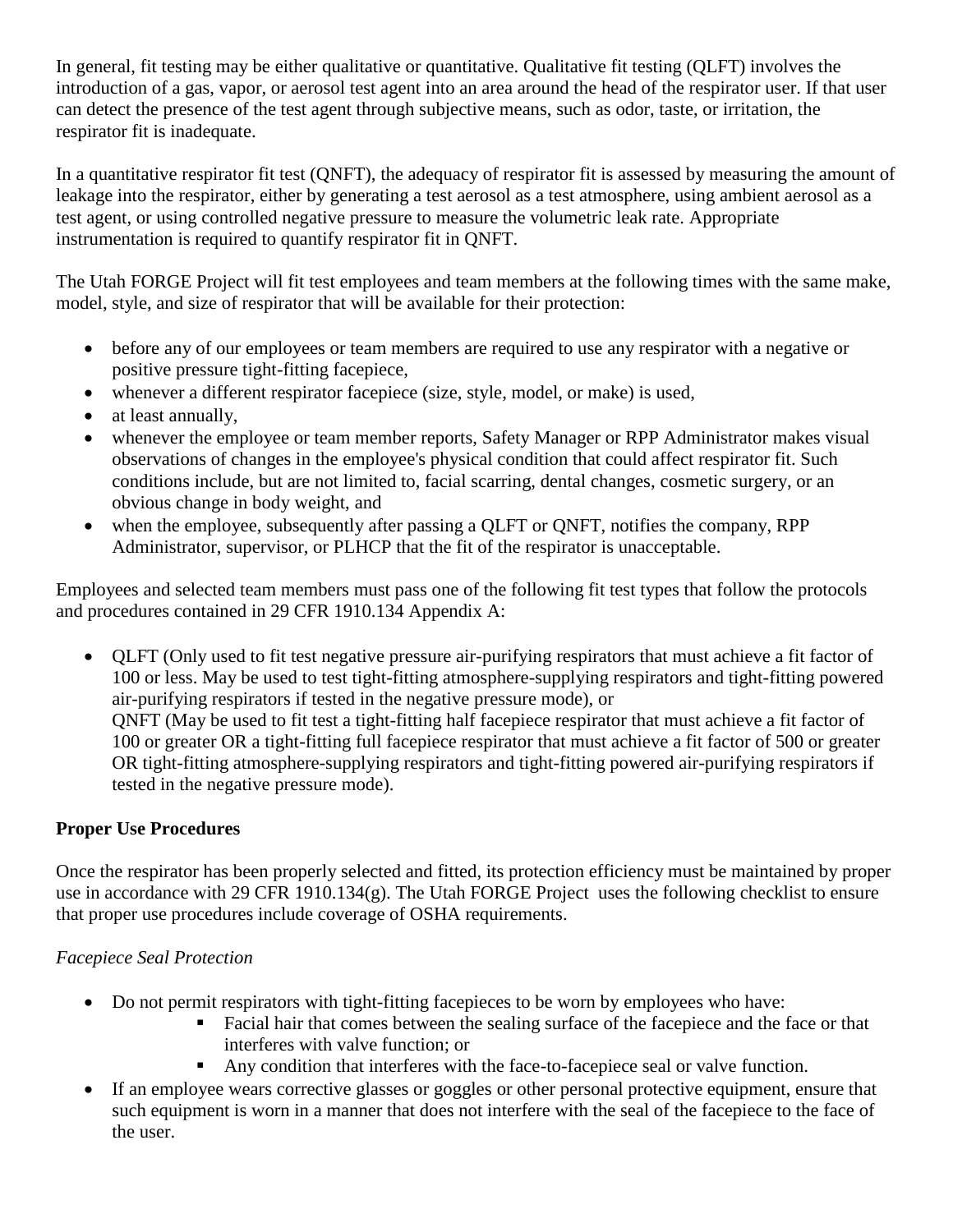For all tight-fitting respirators, ensure that employees perform a user seal check each time they put on the respirator using the procedures in 29 CFR 1910.134 Appendix B-1 (User Seal Check Procedures) or procedures recommended by the respirator manufacturer that you can demonstrate are as effective as those in Appendix B-1.

# *Continuing Respirator Effectiveness*

- Appropriate surveillance will be maintained of work area conditions and degree of employee exposure or stress. When there is a change in work area conditions or degree of employee exposure or stress that may affect respirator effectiveness, reevaluate the continued effectiveness of the respirator.
- Ensure that employees leave the respirator use area:
	- to wash their faces and respirator facepieces as necessary to prevent eye or skin irritation associated with respirator use, or
	- if they detect vapor or gas breakthrough, changes in breathing resistance, or leakage of the facepiece, or
	- to replace the respirator or the filter, cartridge, or canister elements.
- If the employee detects vapor or gas breakthrough, changes in breathing resistance, or leakage of the facepiece, replace or repair the respirator before allowing the employee to return to the work area.

# *Procedures for IDLH Atmospheres*

Ensure that:

- one employee or, when needed, more than one employee is located outside the IDLH atmosphere,
- visual, voice, or signal line communication is maintained between the employee(s) in the IDLH atmosphere and the employee(s) located outside the IDLH atmosphere,
- the employee(s) located outside the IDLH atmosphere are trained and equipped to provide effective emergency rescue,
- the employer or designee is notified before the employee(s) located outside the IDLH atmosphere enter the IDLH atmosphere to provide emergency rescue,
- the employer or designee authorized to do so by the the Utah FORGE Project, once notified, provides necessary assistance appropriate to the situation,
- employee(s) located outside the IDLH atmospheres are equipped with:
	- pressure demand or other positive pressure self-contained breathing apparatuses (SCBAs), or a pressure demand or other positive pressure supplied-air respirator with auxiliary SCBA, and either
	- **•** appropriate retrieval equipment for removing the employee(s) who enter(s) these hazardous atmospheres where retrieval equipment would contribute to the rescue of the employee(s) and would not increase the overall risk resulting from entry, or
	- equivalent means for rescue where retrieval equipment is not required under the bullet item above this one.

# *Procedures for Interior Structural Firefighting*

In addition to the requirements in the Procedures for IDLH Atmospheres, in interior structural fires, ensure that:

- at least two employees enter the IDLH atmosphere and remain in visual or voice contact with one another at all times,
- at least two employees are located outside the IDLH atmosphere, and
- all employees engaged in interior structural firefighting use SCBAs.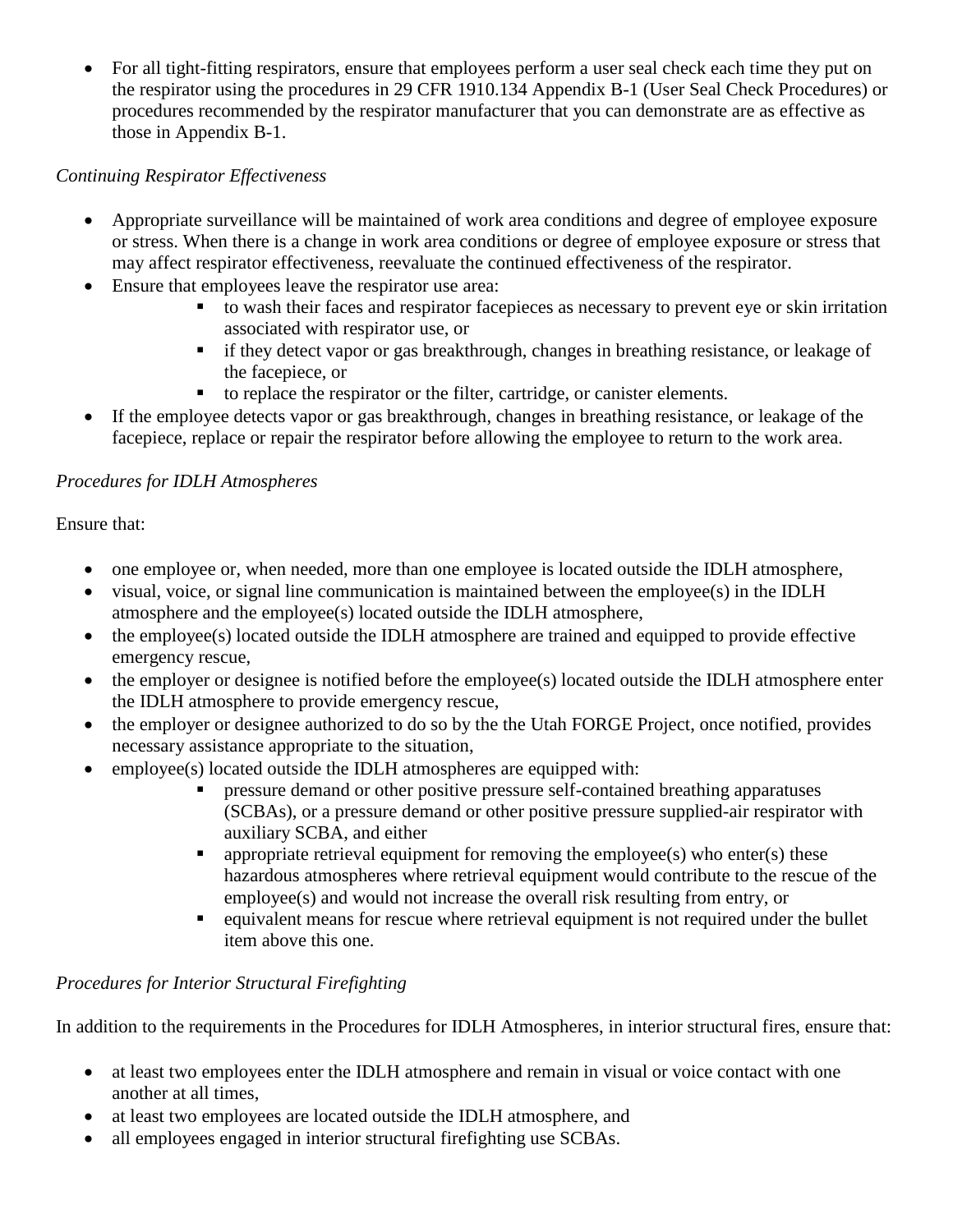- One of the two individuals located outside the IDLH atmosphe*r*e may be assigned to an additional role, such as incident commander in charge of the emergency or safety officer, so long as this individual is able to perform assistance or rescue activities without jeopardizing the safety or health of any firefighter working at the incident.
- Nothing in this Proper Use Procedures section is meant to preclude firefighters from performing emergency rescue activities before an entire team has assembled.

## **Maintenance and Care Procedures**

To ensure continuing protection from respiratory protective devices, it is necessary to establish and implement proper maintenance and care procedures and schedules. *Cleaning & Disinfecting*

The Utah FORGE Project will provide each respirator user with a respirator that is clean, sanitary, and in good working order. We ensure that respirators are cleaned and disinfected using the procedures in Appendix B-2 of 29 CFR 1910.134, or the procedures recommended by the respirator manufacturer that are equivalent to those in Appendix B-2 of 29 CFR 1910.134.

| <b>Respirator type:</b>                           | Are cleaned and disinfected at the following interval:            |
|---------------------------------------------------|-------------------------------------------------------------------|
| Issued for the<br>exclusive use of an<br>employee | As often as necessary to be maintained in a sanitary<br>condition |
| Issued to more than<br>one employee               | Before being worn by different individuals                        |
| Maintained for<br>emergency use                   | After each use                                                    |
| Used in fit testing and<br>training               | After each use                                                    |

The respirators will be cleaned and disinfected at the following intervals.

#### *Storage*

Respirators must be properly stored to ensure that the equipment is protected and not subject to environmental conditions that may cause deterioration. Respirators will be stored to protect them from damage, contamination, dust, sunlight, extreme temperatures, excessive moisture, and damaging chemicals, and they are packed or stored in locking cabinets to prevent deformation of the facepiece and exhalation valve. In addition, emergency respirators are kept accessible to the work area, in lockers that are clearly marked as containing emergency respirators, and stored in accordance with any applicable manufacturer instructions.

#### *Inspection*

In order to assure the continued reliability of respirator equipment, it must be inspected on a regular basis. The frequency of inspection is related to the frequency of use. The respirators will be inspected at the following frequencies.

| <b>Respirator type:</b> | Inspected at the following frequencies: |
|-------------------------|-----------------------------------------|
|-------------------------|-----------------------------------------|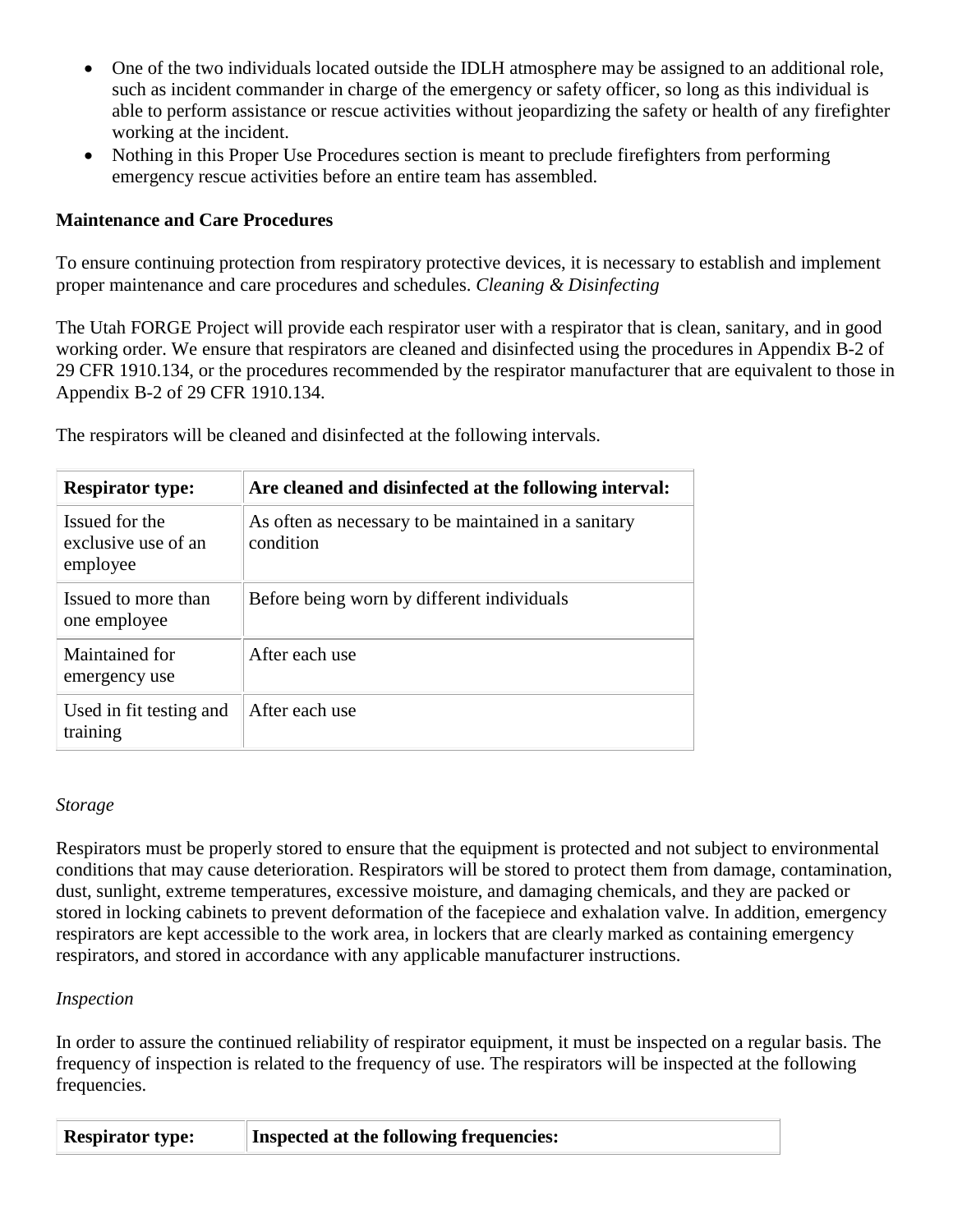| All types used in<br>routine situations       | Before each use and during cleaning                                                                                                         |
|-----------------------------------------------|---------------------------------------------------------------------------------------------------------------------------------------------|
| Maintained for use in<br>emergency situations | At least monthly and in accordance with the manufacturer's<br>recommendations, and checked for proper function before and after<br>each use |
| Emergency escape-<br>only respirators         | Before being carried into the workplace for use                                                                                             |

We have created the following schedule(s) to be used for each respirator. To assure the continued reliability of respirator equipment, respirators must be inspected on a regular basis. The frequency of inspection is related to the frequency of use. All types of respirators used in routine situations must be inspected before each use and during cleaning. Respirators maintained for use in emergency situations must be inspected at least monthly and in accordance with the manufacturer's recommendations, and checked for proper function before and after each use. Emergency escape-only respirators must be inspected before being carried into the workplace for use.

All respirator inspections will include the following checks for respirator function, tightness of connections, and the condition of the various parts including, but not limited to, the facepiece, head straps, valves, connecting tube, and cartridges, canisters or filters; and of elastomeric parts for pliability and signs of deterioration.

For self-contained breathing apparatus, in addition to the above, monthly, we maintain air and oxygen cylinders in a fully charged state and recharge when the pressure falls to 90% of the manufacturer's recommended pressure level and determine that the regulator and warning devices function properly.

For respirators maintained for emergency use, we will certify the respirator by documenting the date the inspection was performed, the name (or signature) of the person who made the inspection, the findings, required remedial action, and a serial number or other means of identifying the inspected respirator (see attached documentation). This information shall be maintained until replaced following a subsequent certification.

#### *Repairs*

Respirators that fail an inspection or are otherwise found to be defective will be removed from service, and will be discarded or repaired or adjusted in accordance with the following procedures.

- Repairs or adjustments to respirators will be made only by persons appropriately trained to perform such operations and only with the respirator manufacturer's NIOSH-approved parts designed for the respirator.
- Repairs will be made according to the manufacturer's recommendations and specifications for the type and extent of repairs to be performed.
- Reducing and admission valves, regulators, and alarms will be adjusted or repaired only by the manufacturer or a technician trained by the manufacturer.

# *Discarding of respirators*

Respirators that fail an inspection or are otherwise not fit for use and cannot be repaired will be discarded.

# **Air Quality Procedures**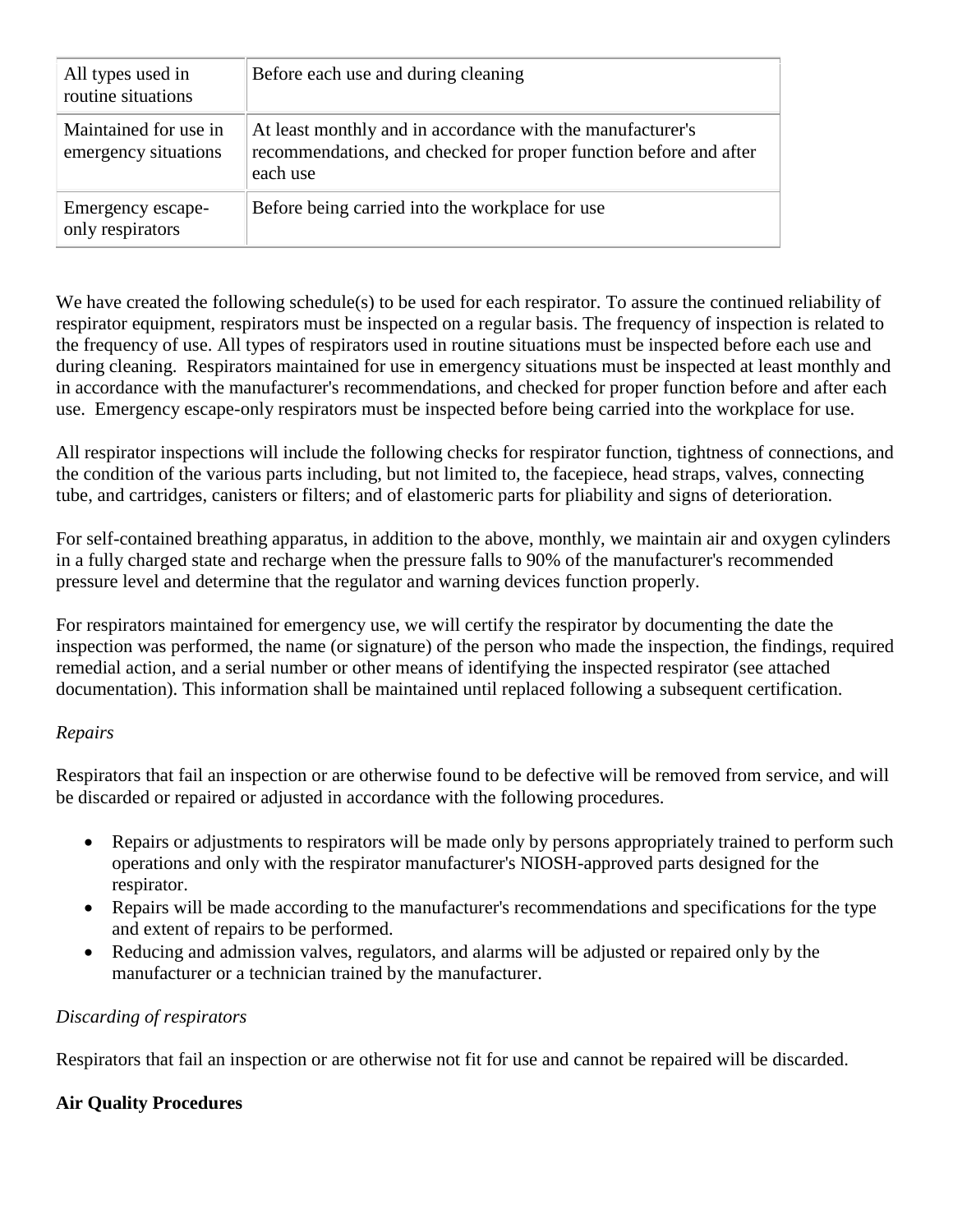When atmosphere-supplying respirators are being used to protect employees it is essential that the air being breathed is of sufficiently high quality. The Utah FORGE Project's procedures to ensure adequate air quality, quantity, and flow of breathing air for atmosphere-supplying respirators include coverage of the following OSHA requirements.

# *Compressed Air, Compressed Oxygen, Liquid Air, and Liquid Oxygen Used for Respirators*

- Compressed and liquid oxygen must meet the United States Pharmacopoeia requirements for medical or breathing oxygen.
- Compressed breathing air must meet at least the requirements for Grade D breathing air described in ANSI/Compressed Gas Association Commodity Specification for Air, G-7.1-1989, to include:
	- oxygen content  $(v/v)$  of 19.5-23.5%,
	- hydrocarbon (condensed) content of 5 milligrams per cubic meter of air or less,
	- $\blacksquare$  carbon monoxide (CO) content of 10 parts per million (ppm) or less,
	- $\blacksquare$  carbon dioxide content of 1,000 ppm or less, and
	- lack of a noticeable odor.
- Ensure that compressed oxygen is not used in atmosphere-supplying respirators that have previously used compressed air.
- Ensure that oxygen concentrations greater than 23.5% are used only in equipment designed for oxygen service or distribution.

## *Cylinders Used to Supply Breathing Air to Respirators*

- Cylinders must be tested and maintained as prescribed in the Shipping Container Specification Regulations of the Department of Transportation (49 CFR 180).
- Cylinders of purchased breathing air must have a certificate of analysis from the supplier that the breathing air meets the requirements for Grade D breathing air.
- The moisture content in the cylinder must not exceed a dew point of -50 deg. F (-45.6 deg. C) at 1 atmosphere pressure.

# *Breathing Gas Containers*

Use NIOSH-approved breathing-gas containers, marked and maintained in accordance with the Quality Assurance provisions of the NIOSH approval for the SCBA as issued in accordance with 42 CFR 84.

#### *Filters, Cartridges, and Canisters:*

Ensure that all filters, cartridges and canisters used in the workplace are labeled and color-coded with the NIOSH approval label and that the label is not removed and remains legible.

# **Training**

The most thorough respiratory protection program will not be effective if employees do not wear respirators, or do not wear them properly. Utah FORGE Project employees and team members will be trained in proper respirator use.

The Utah FORGE Project's RPP training program provided by Garth Larsen covers both the respiratory hazards to which our employees are potentially exposed during routine and emergency situations, and the proper use of respirators, including putting on and removing them, any limitations on their use, and their maintenance.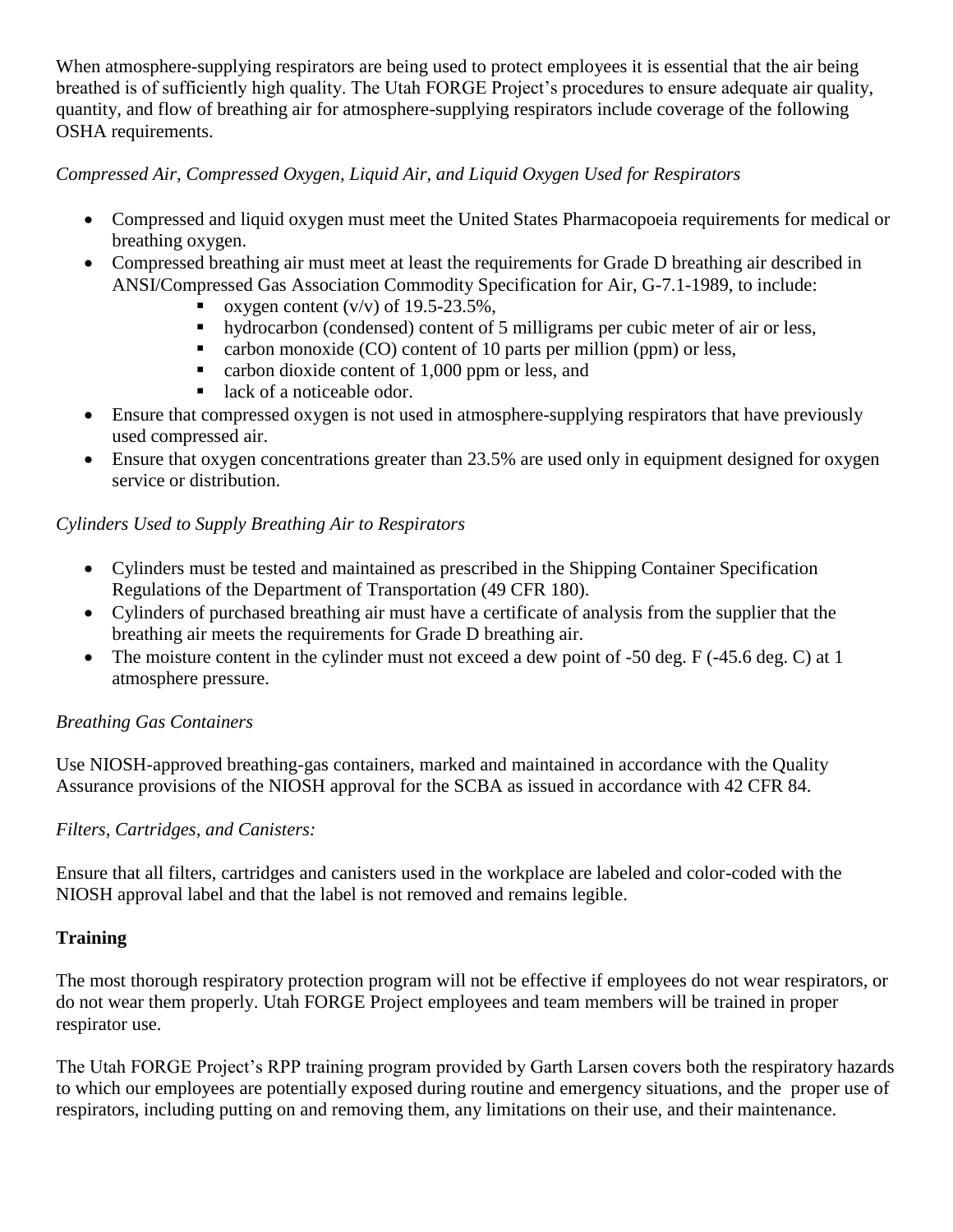The Utah FORGE Project requires all of our employees to be retrained annually and when any of the following situations occur:

- changes in the workplace or the type of respirator render previous training obsolete,
- inadequacies in the employee's knowledge or use of the respirator indicate that the employee has not retained the requisite understanding or skill, or
- any other situation in which retraining appears necessary to ensure safe respirator use.

# *General Requirements*

The general requirements of 29 CFR 1910.134 are: develop a written program, properly select respirators, evaluate respirator use, correct deficiencies in respirator use, conduct medical evaluations, provide for the maintenance, storage, and cleaning of respirators, and retain and provide access to specific records.

## *Information for employees using respirators when not required under the standard*

Respirators are an effective method of protection against designated hazards when properly selected and worn. Respirator use is encouraged, even when exposures are below the exposure limit, to provide an additional level of comfort and protection for workers. However, if a respirator is used improperly or not kept clean, the respirator itself can become a hazard to the worker. Sometimes, workers may wear respirators to avoid exposures to hazards, even if the amount of hazardous substance does not exceed the limits set by OSHA standards. If your employer provides respirators for your voluntary use, or if you provide your own respirator, you need to take certain precautions to be sure that the respirator itself does not present a hazard.

Each employee should do the following.

- Read and heed all instructions provided by the manufacturer on use, maintenance, cleaning and care, and warnings regarding the respirators limitations.
- Choose NIOSH respirators certified for use to protect against the contaminant of concern. A label or statement of certification should appear on the respirator or respirator packaging. It will tell you what the respirator is designed for and how much it will protect you.
- Do not wear your respirator into atmospheres containing contaminants for which your respirator is not designed to protect against. For example, a respirator designed to filter dust particles will not protect you against gases, vapors, or very small solid particles of fumes or smoke.
- Keep track of your respirator so that you do not mistakenly use someone else's respirator.

# **Program Evaluation**

It is inherent in respirator use that problems with protection, irritation, breathing resistance, comfort, and other respirator-related factors may arise in most respirator protection programs. The Utah FORGE Project will try to eliminate as many potential respirator problems as possible to improve respiratory protection and encourage employee acceptance and safe use of respirators. Our RPP Administrator, Joe Moore, Utah FORGE Project Managing PI, will evaluate and, as necessary, revise our RPP, to eliminate problems. Evaluations of the workplace will be conducted to ensure that the provisions of the current written program are being effectively implemented and that it continues to be effective. Employees required to use respirators will be consulted regularly to assess their views on program effectiveness and to identify any problems. Any problems that are identified during this assessment must be corrected. Factors to assess include, but are not limited to: respirator fit (including the ability to use the respirator without interfering with effective workplace performance), appropriate respirator selection for the hazards to which the employee is exposed, proper respirator use under the workplace conditions the employee encounters, and proper respirator maintenance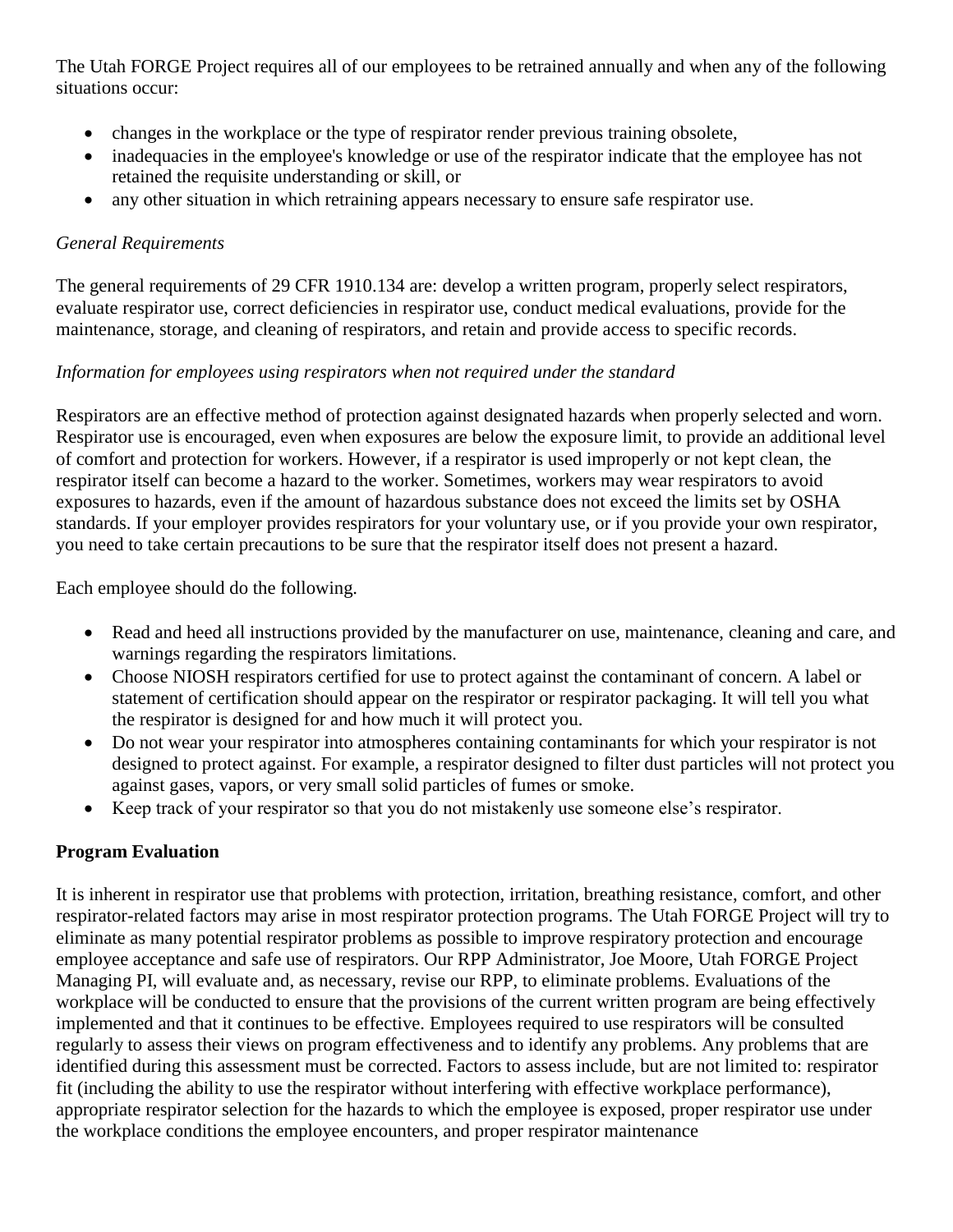# **Signs and Tags Compliance Program Plan**

**University of Utah - Energy & Geoscience Institute**

**Utah FORGE Project - Milford, Utah**

**Completed by: Garth Larsen Completed Date: 12/14/2015**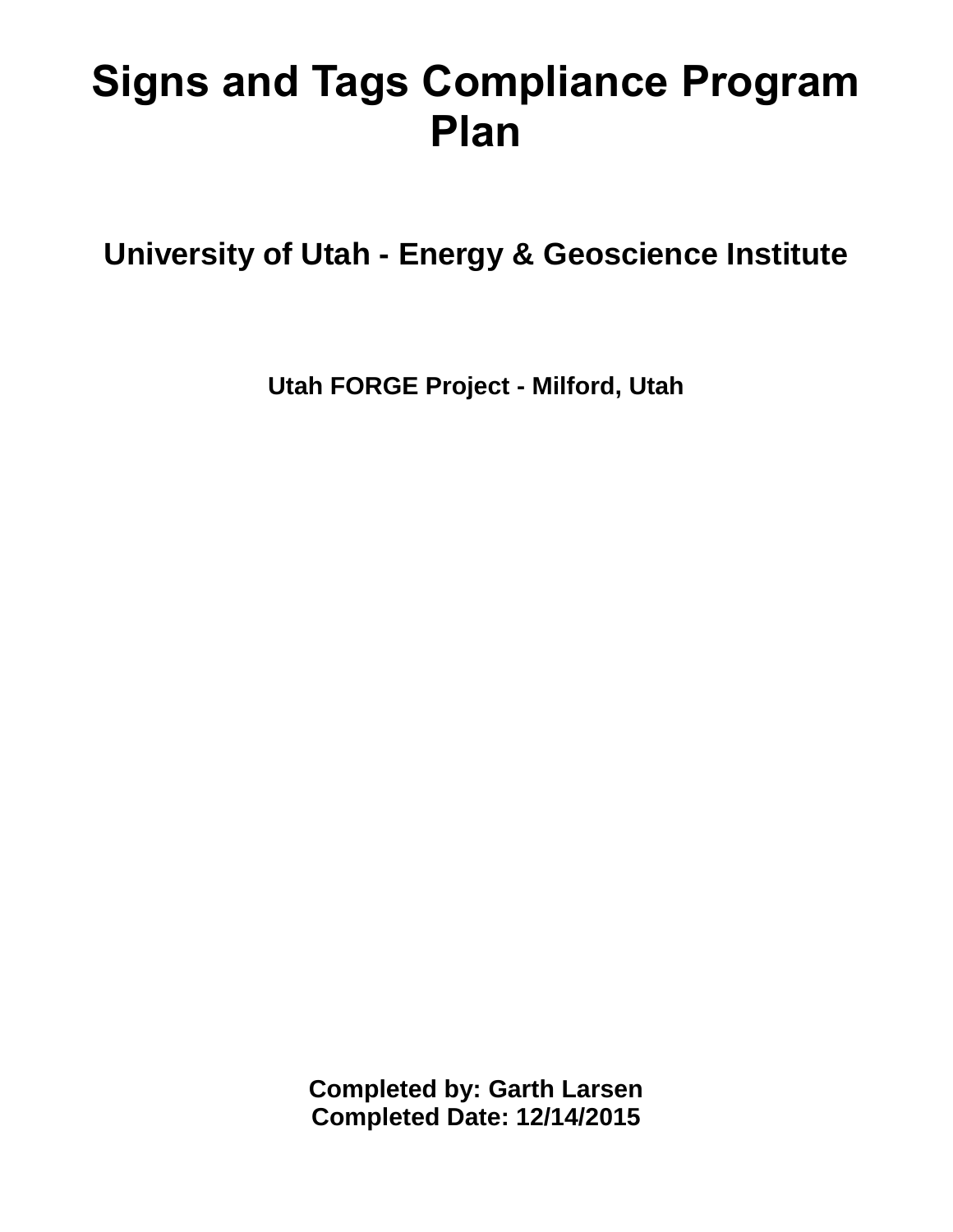# **Signs and Tags Compliance Program**

#### **Purpose**

Many operations by their nature involve a certain amount of risk that cannot be controlled through engineering measures. These situations require careful planning and prevention measures. Safety markings, such as signs, labels, tags, barricades, signals, and other markings, have been developed as one means of preventing work accidents and subsequent injury. These markings tell employees, team members, and visitors about hazards and warn them to be careful.

Throughout the regulations, there are many different types of marking requirements, including:

29 CFR 1910.144, Safety Color Code for Marking Physical Hazards;

29 CFR 1910.145, Specifications for Accident Prevention Signs and Tags; and

29 CFR 1926.200 to.203, Signs, Signals, and Barricades.

The Utah FORGE Project intends to comply with the marking regulations and also take a proactive approach to injury prevention that focuses on our hazards and on the markings that can help protect our employees, team members, and visitors from those hazards.

## **Administrative Duties**

Joe Moore, Utah FORGE Project Managing PI, is responsible for developing and maintaining the written Signs and Tags Compliance Program. This program is kept at the Energy and Geoscience Institute at the University of Utah, 423 Wakara Way Suite #300, Salt Lake City, Utah. Contact Joe Moore or Garth Larsen, Safety Manager, for a copy of our program.

#### **Hazard Evaluation**

Joe Moore, Utah FORGE Project PI, and Garth Larsen, Safety Manager, are responsible for the Utah FORGE Project's hazard evaluation. They:

- evaluate hazards as part of the process of changing, designing, or purchasing equipment, chemicals, or processes,
- review existing safety and health records and reports,
- identify and review all safety data sheets and labels of hazardous chemicals,
- observe employees to determine if the way they approach their job increases a hazard for themselves or others, and
- perform a work area hazard inspection by interviewing employees, observing employees, videotaping or photographing conditions, evaluating risk factors, or using an inspection checklist.

Once a hazard is identified, Joe Moore, Utah FORGE Project PI, and/or Garth Larsen, Safety Manager, determines whether or not:

- the hazard is required to be marked according to regulations, or
- failure to identify hazards may lead to property damage and/or to accidental injury to workers and/or the public.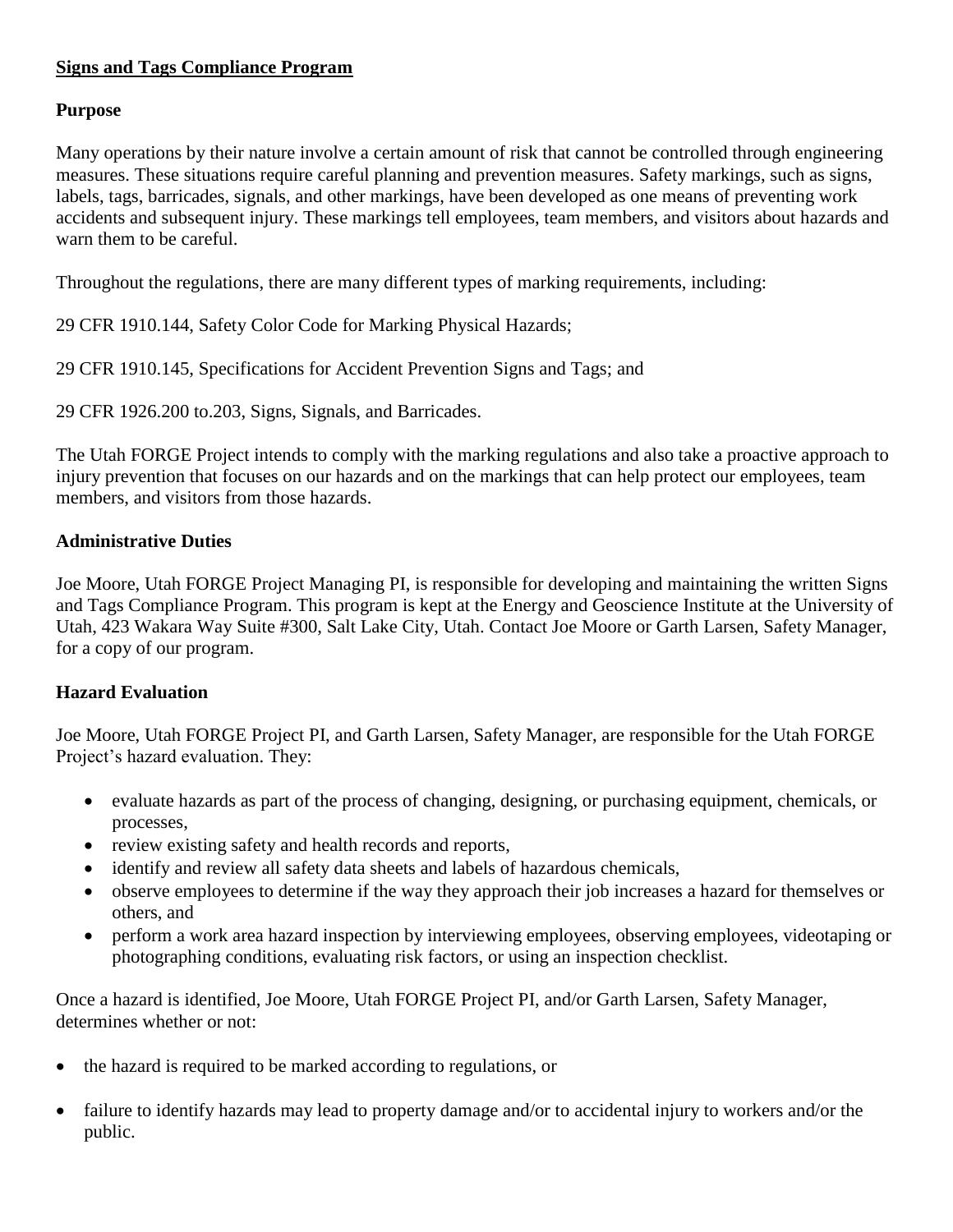Joe Moore, Utah FORGE Project PI, and Garth Larsen, Safety Manager, will perform hazard evaluations annually and whenever new equipment is installed.

Once Joe Moore, Utah FORGE Project PI, and Garth Larsen, Safety Manager, determine a marking to be necessary, they will ensure that the proper marking is placed at the hazard as soon as possible.

# **Safety Colors**

In order to have uniform marking colors, the Utah FORGE Project will use the following color scheme:

- Safety red identifies FIRE, DANGER, or STOP. It is most commonly used in flammable liquid identification, emergency stop switches, and fire protection equipment. Danger indicates an immediately hazardous situation that could cause death or serious injury.
- Safety orange indicates WARNING. Orange identifies hazardous equipment or situations. Common uses include marking machine hazards which pose cut, crush, or pinch injuries, and for marking insides of movable guards which allow access to gears, chains, and the like. Warning indicates a potentially hazardous situation that could result in death or serious injury.
- Safety yellow denotes CAUTION. Used with black lettering, yellow identifies hazards that might result in tripping or falling, flammable material storage, or containers for corrosive or unstable materials. Caution indicates a potentially hazardous situation that may result in moderate injury.
- Safety green denotes SAFETY INSTRUCTION. Green identifies the locations of safety equipment (like eye washes), exits, and first-aid equipment.
- Safety blue indicates NOTICE. It is the color that identifies safety information signs such as personal protective equipment requirements.

#### **Tags**

Tags are cards, papers, pasteboard, plastic, or other material that identify a hazardous condition. Tags are used as a means to prevent accidental injury or illness to employees who are exposed to hazardous or potentially hazardous conditions, chemicals, equipment, or operations which are out of the ordinary, unexpected, or not readily apparent. Tags must be used until such time as the identified hazard is eliminated or the hazardous operation is completed. Tags need not be used where signs, guarding, or other positive means of protection are being used.

Utah FORGE Project tags contain a signal word and a major message, according to the regulations. They are affixed as close as safely possible to their respective hazards by a positive means such as string, wire, or adhesive that prevents their loss or unintentional removal. The Safety Manager will consider the environment where the tag will be placed in order to select one that can withstand its environment throughout its expected use.

Joe Moore and Garth Larsen are responsible for authorizing, applying, and removing all tags. Garth Larsen will inspect our Utah FORGE Project weekly to ensure that soiled, unreadable, or missing tags are replaced.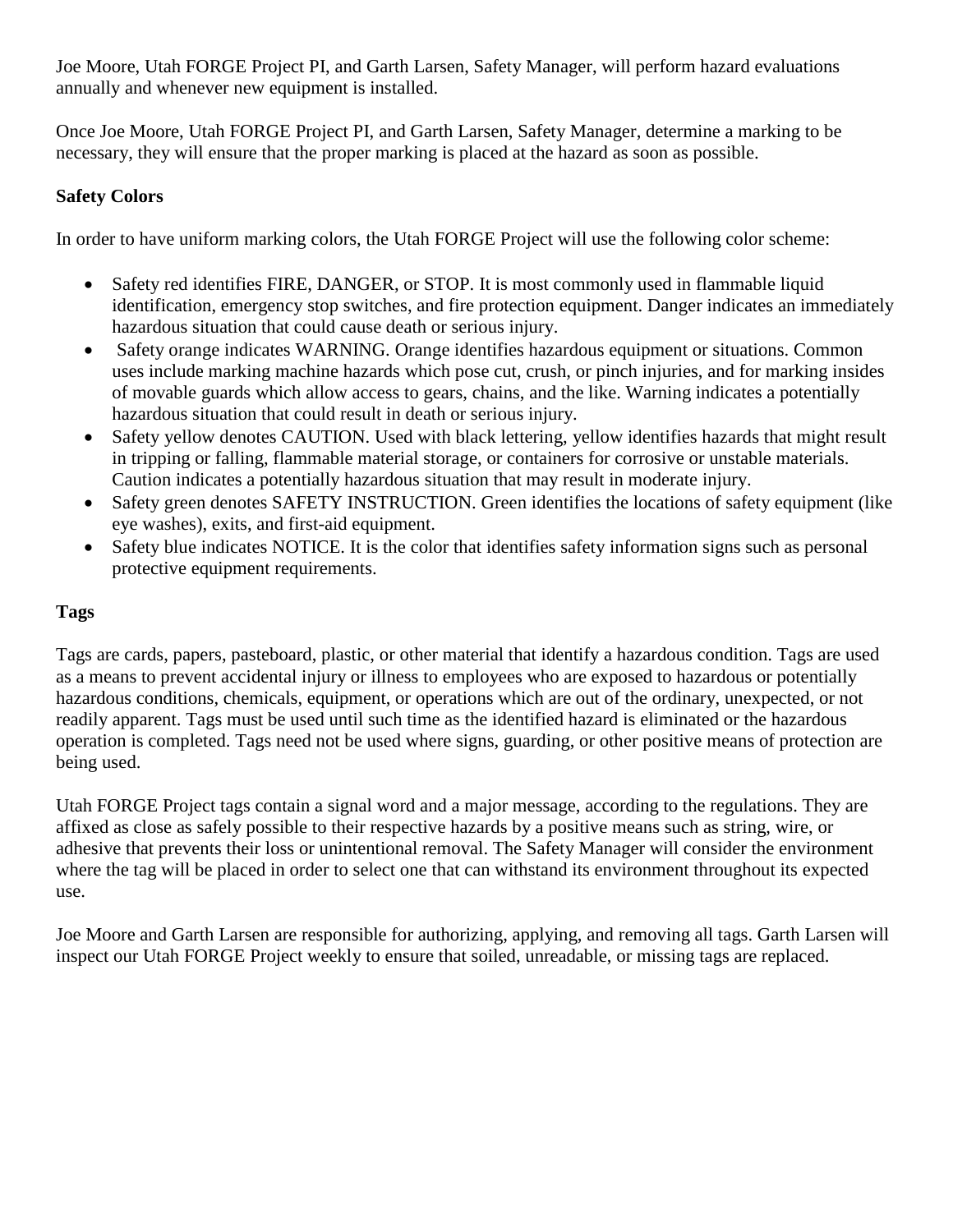# **Visitor Safety Plan**

## **University of Utah - Energy & Geoscience Institute**

**Utah FORGE Project – Milford, Utah**

**Completed by: Garth Larsen Completed Date: 12/16/2015**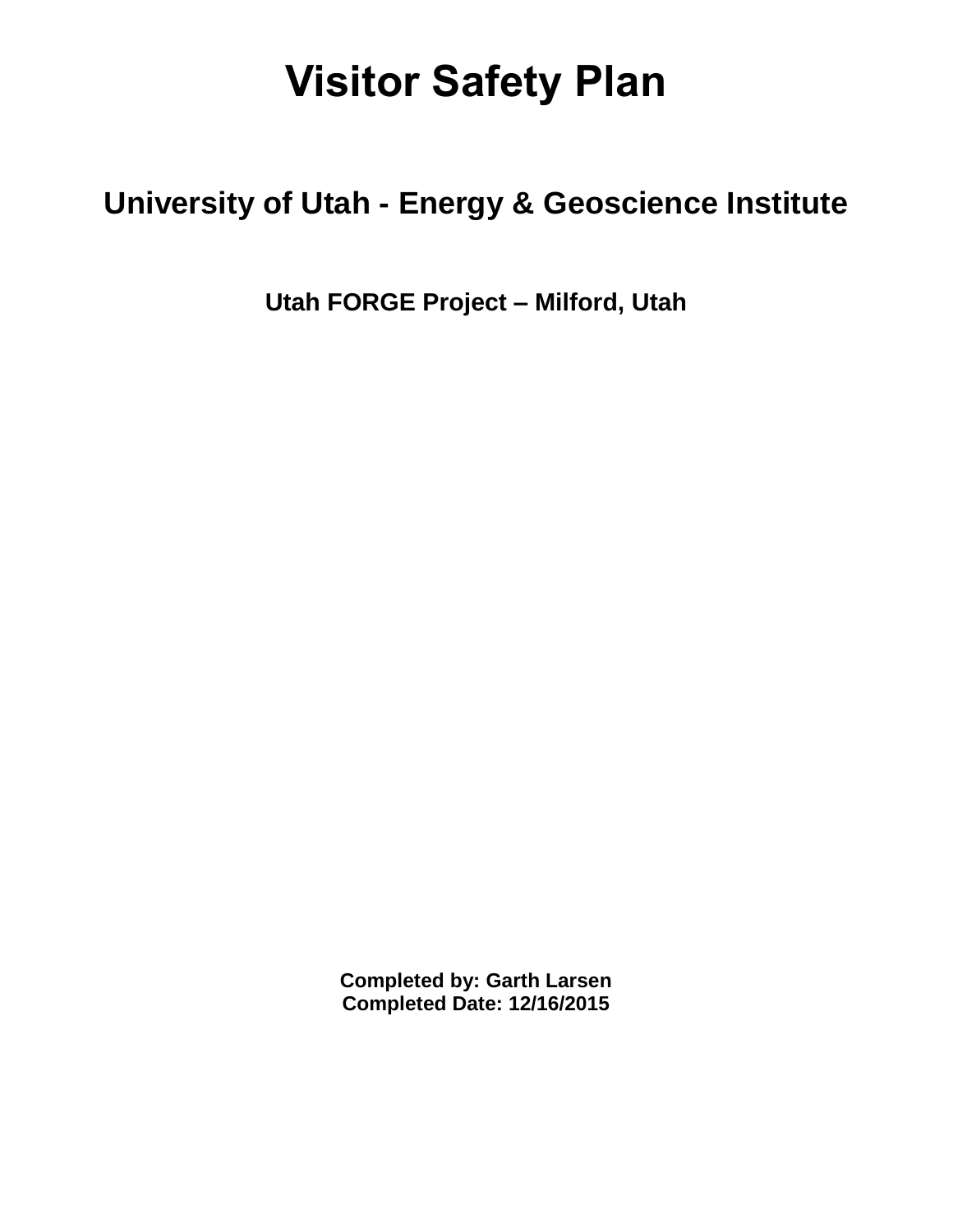### **Visitor Safety Plan**

### **Purpose**

This Visitor Safety Plan establishes uniform requirements designed to safeguard the health and safety of visitors and minimize the possibility of injury or harm to visitors while visitors are present at our facility. This plan ensures that visitors and employees are aware of, understand, and follow the visitor safety rules and restrictions.

Under this plan, visitors are defined as any individual who is not part of the Utah FORGE Project team, an employee of the Energy and Geoscience Institute, or an employee of a company specifically contracted to work at the Utah FORGE Project. Visitors may include, but are not limited to, researchers, DOE employees, political and governmental leaders, and students. However, visitors do not include employees of contractors and subcontractors working on site (under contract) on the Utah FORGE Project.

The Utah FORGE Project is committed to the safety and protection of employees and visitors. The project will establish an environment of safety and welfare that will afford the utmost protection for all visitors and employees. The project will ensure all visitors and employees have adequate training and hazard awareness to ensure compliance and strict adherence to safety and environmental policy. This policy covers all visitors when visitors are present at our facility.

### **Administrative Duties**

Joe Moore, Utah FORGE Project Managing PI, the project's Visitor Safety Plan Administrator, is responsible for developing and maintaining the Visitor Safety Plan, is solely responsible for all facets of the plan, and has full authority to make necessary decisions to ensure the success of this plan. Our Plan Administrator is also qualified by appropriate training and experience that is commensurate with the complexity of the plan to administer or oversee our Visitor Safety Plan.

The Visitor Safety Plan is kept at the following location: Energy and Geoscience Institute at the University of Utah, 423 Wakara Way Suite # 300, Salt Lake City, Utah and Utah FORGE Project office bldg., located near Milford, Utah. Copies of the plan may be obtained by contacting Joe Moore, Utah FORGE Project Managing PI, or Garth Larsen, Safety Manager.

### **Company Rules and Restrictions**

To protect visitors, employees, and the company itself, the following rules and restrictions will be adhered to.

All visitors will be required to report to the site supervisor located at the Utah FORGE Project Office bldg. located near Milford, Utah, prior to any activity or site tours. All visitors will be required to attend a Safety Rules and Facility Restrictions for Visitors orientation after which they will be required to sign and date a log that signifies he or she has received and understands the Safety Rules and Facility Restrictions for Visitors. This orientation will include, but is not limited to, all pertinent health and safety rules, hazards and warning signs, as well as restricted areas and required personal protective equipment (PPE) necessary for visitor protection.

### **Protective Equipment**

Garth Larsen, Safety Manager, is responsible for ensuring the provisions of this Protective Equipment section are met. Hard hats, safety glasses, and ear protection (disposable ear plugs) used by visitors at this facility will be provided without cost to visitors; visitors will need to provide their own hard-toe boots. Protective equipment will be chosen based on anticipated hazards and will be provided to visitors based on the job safety analysis as well as the PPE assessment for work site areas. The following protective equipment will be required: